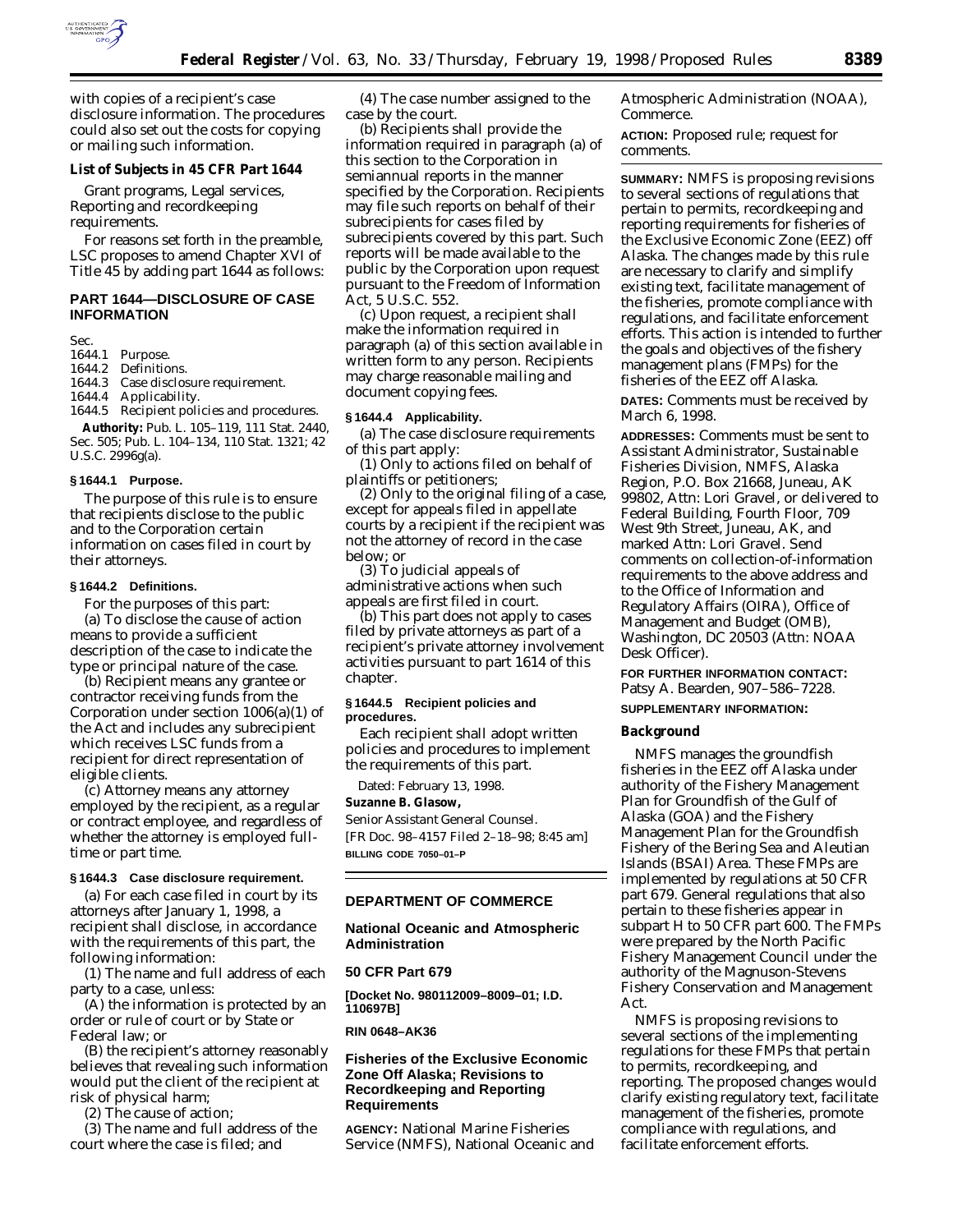## **Definitions**

*Revisions.* The following revisions to definitions in § 679.2 are proposed:

*Manager.* The current definition of ''manager'' includes reference to a buying station; however, only landbased buying stations have a manager. The proposed revision corrects the definition to refer specifically to landbased buying stations.

*Reporting area.* The term ''reporting area'' in past years included reference to Alaska State waters. In that context a reporting area consisted of an EEZ portion and a State portion. NMFS then expanded the term ''reporting area'' to include areas like the Donut Hole that did not contain either EEZ or State waters. Also, a reporting area could consist entirely of State waters. The proposed revision amends the definition of ''reporting area'' to include all three possible meanings.

*Transfer.* A revision of the definition of ''transfer'' is proposed to clarify that a transfer occurs after initial delivery from a catcher vessel.

*Additions.* The following additions to the definitions in § 679.2 are proposed:

*Ancillary product.* The term ''ancillary product'' is used extensively in § 679.5 and is defined at § 679.20(g)(2)(iii). To clarify the regulations, the text defining ''ancillary product'' would be removed from § 679.20 and inserted into the definitions section at § 679.2.

*Groundfish product or fish product.* The term ''groundfish product or fish product'' would be added to § 679.2 and would be defined to mean any product for which a code is listed in Table 1 to part 679, and for any species for which a code is listed in Table 2 to part 679, except the prohibited species codes in Table 2 to part 679.

*Individual Fishing Quota (IFQ) Regulatory Areas, sablefish.* The terms ''Central Gulf or GOA Central Regulatory Area,'' ''Eastern Gulf or GOA Eastern Regulatory Area,'' and ''Western Gulf or GOA Regulatory Area'' would be added to § 679.2 because they are used in the regulatory text at various locations.

#### **Cross References**

NMFS proposes to add the following cross references:

To § 679.2, the terms ''catch,'' ''discard,'' and ''retain on board'' at § 600.10 and § 679.27.

To § 679.4, the terms ''Experimental fisheries permits'' and ''Salmon donation program permits'' at § 679.6 and § 679.26(a)(3), respectively.

To § 679.2, the terms ''other flatfish,'' ''shallow water flatfish,'' ''deep water

flatfish,'' ''other rockfish,'' and ''other red rockfish'' at § 679.20(c).

To § 679.5(c)(3)(iv), the topic regarding submittal of a blue Daily Fishing Logbook (DFL) logsheet at § 679.5(a)(10)(ii)(B).

To § 679.25, the topic regarding inseason adjustments at  $§ 679.20(d)(1)(ii)(A).$ 

To § 679.21(b), the topic regarding sablefish at § 679.23(g)(3).

## **NMFS proposes to revise the following cross references:**

Revise § 679.20 to § 679.20(d), regarding closures at § 679.22(a)(7)(ii),  $\S 679.22(a)(8)(ii)$ , and  $\S 679.22(b)(2)(ii)$ .

#### **Figures**

*Gear test areas.* NMFS proposes to correct the gear test areas shown in Figure 7 to part 679.

*Chinook salmon savings areas.* NMFS proposes to remove the coordinates of the chinook salmon savings area from regulatory text at  $\S 679.21(e)(7)(vii)(B)$ , present the coordinates in a new Figure 8 to part 679, and place a cross reference in this paragraph to Figure 8 to part 679.

*Chum salmon savings areas.* NMFS proposes to remove the coordinates of the chum salmon savings area from regulatory text at  $\S 679.21(e)(7)(vi)(B)$ , present the coordinates in a new Figure 9 to part 679, and place a cross reference in this paragraph to Figure 9 to part 679.

*Pribilof Islands Area Habitat Conservation Zone.* NMFS proposes to remove the coordinates of the Pribilof Islands Area Habitat Conservation Zone from regulatory text at  $\S 679.22(a)(6)$ , present the coordinates in a new Figure 10 to part 679, and place a cross reference in this paragraph to Figure 10 to part 679.

*Red King Crab Savings Area (RKCSA).* NMFS proposes to remove the coordinates of the RKCSA from regulatory text at § 679.22(a)(3), present the coordinates in a new Figure 11 to part 679, and place a cross reference in this paragraph to Figure 11 to part 679.

*Nearshore Bristol Bay trawl closure area.* NMFS proposes to remove the coordinates of the Nearshore Bristol Bay trawl closure area from regulatory text at § 679.22(a)(9), present the coordinates in a new Figure 12 to part 679, and place a cross reference in this paragraph to Figure 12 to part 679.

*C. opilio Crab Bycatch Limitation Zone (COBLZ).* NMFS proposes to remove the coordinates of the COBLZ from regulatory text at  $§ 679.21(e)(7)(iv)(B)$ , to present the coordinates in a new Figure 13 to part 679, and to place a cross reference in this paragraph to Figure 13 to part 679.

*Scallop registration areas.* NMFS proposes to remove the coordinates of the scallop registration areas and districts from regulatory text at § 679.61 (a) through (i), present the coordinates in a new Figure 14 to part 679, and place a cross reference in this paragraph to Figure 14 to part 679.

*Sablefish regulatory areas.* NMFS proposes to add a new Figure 15 to part 679 to describe the sablefish IFQ regulatory areas referenced at § 679.41(e).

*Pacific halibut regulatory areas.* NMFS proposes to add a new Figure 16 to part 679 to describe the IFQ regulatory areas for the Pacific halibut fishery that are referenced at § 679.2 and § 679.41(e).

### **Tables**

NMFS proposes to amend Table 1 to part 679 by revising the title of discard code M99 to read, ''Discard, off-site meal.''

NMFS proposes to amend Table 2 to part 679 to accommodate the Council's recommendation for BSAI and GOA FMP amendments to add new species categories of forage fish.

NMFS proposes to amend Table 3 to part 679 by:

a. Revising the title to read: Table 3— Product Recovery Rates (PRR) for Groundfish Species and Conversion Rates for Pacific halibut.

b. Moving the halibut conversion factors presented in regulatory text at § 679.42(c)(2)(iii) to Table 3 to part 679 and placing a cross reference in that paragraph to Table 3 to part 679.

## **Reformat and Clarify Regulatory Text**

NMFS proposes to alter the format of the regulatory text in several places to provide a more logical flow of information, to clarify text, to add paragraph titles where needed, and to correct spelling errors as follows:

Remove from  $\S 679.5(d)(1)(i)$  the words ''subject to this part,'' as outdated language.

 $\overline{\text{Add}}$  § 679.5(a)(3)(iii) to indicate signature is acceptance of responsibility. Remove the words ''if applicable''

from  $\S 679.5(a)(5)(ii)$ .

Add Alaska Department of Fish & Game (ADF&G) processor code and Federal fisheries permit number to  $§ 679.5(a)(5)(vii).$ 

Add signature to  $\S 679.5(a)(5)(viii)$ . Establish a single source of information in regulatory text for participant identification information  $(S 679.5(a)(5))$ , maintenance of records  $(S 679.5(a)(6))$ , active and inactive periods  $(S679.5(a)(7))$ , and discarded/ donated species information  $(S 679.5(a)(10))$  by removing text that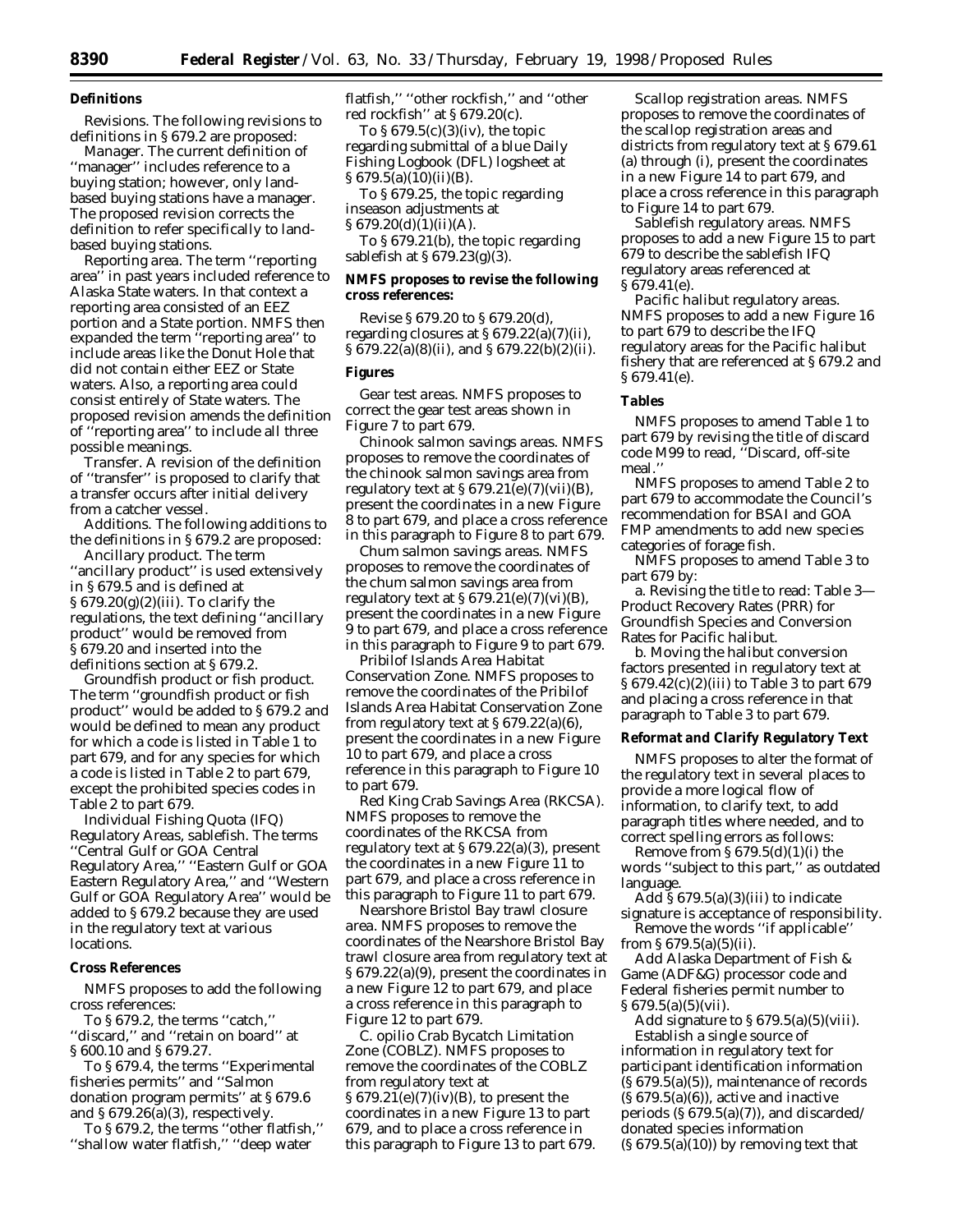duplicates that information from § 679.5(a)(10)(ii) through (v), (c)(3),  $(d)(2)$ ,  $(e)(2)$ ,  $(f)(2)$ ,  $(g)(3)$ ,  $(h)(3)$ ,  $(i)(3)$ ,  $(j)(4)$ , and  $(k)(2)$ .

Add the words ''in the logbook'' after ''fishing year'' in § 679.5(a)(6)(ii).

Revise ''date'' description under § 679.5(a)(6)(iii)(B) for catcher vessel DFL and shoreside processor daily cumulative production logbook (DCPL).

Revise ''page'' description under § 679.5(a)(7)(ii).

Remove the words ''or catch receipts'' in § 679.5(a)(16)(ii).

Present as separate paragraphs the catcher vessel and catcher/processor requirements at  $\S 679.5(c)(\overline{2})$ .

Correct the words ''vessel registration number'' to read ''vessel number'' in § 679.5(d)(2)(ii)(D), (e)(2)(ii), and  $(f)(2)(i)(D)$ .

Revise paragraph § 679.5(f)(2)(i)(E) from ''nearest 0.001 mt'' to read ''in pounds or to the nearest mt.''

Change time limit submittal requirement at  $\S 679.5(g)(2)(ii)$  for product transfer reports (PTRs) from 'within 24 hr of completion of transfer" to read ''by 1200 hours A.l.t. on the Tuesday following the end of the applicable weekly reporting period.''

Remove a duplicate but partial list of pollock PRRs from § 679.20(g)(3) and place a cross reference in that paragraph to Table 3 to part 679.

Add paragraph titles to § 679.41(e)(1), (2), and (3).

Remove the requirement to record Federal or Alaska State areas within a reporting area.

Add the requirement to record information regarding COBLZ or RKCSA within a reporting area.

NMFS proposes to revise the requirement for recording haul or set numbers at  $\S 679.5(c)(3)(i)$  to use consecutive numbers by year to identify each haul or set; each haul or set would be unique within a given year. This proposed change would allow better coordination between industry and observer records by establishing a standard method of accounting for haul and set numbers.

NMFS proposes to remove the requirements to record ''balance forward'' information in the shoreside processor DCPL landings discard/ donation, and production at § 679.5(a)(8), (9), and (10). The shoreside processor DCPL is designed to accommodate 1 week's data on one page; therefore, there is no balance forward from a previous page.

### *Non-Alaska Fish Tickets*

NMFS proposes to clarify the requirements for fish tickets from shoreside processors located in a state other than Alaska at  $\S 679.5(f)(2)(i)(G)$ .

## **Recordkeeping and Reporting**

#### *ADF&G Fish Tickets*

Currently, when a mothership receives groundfish from a catcher vessel, the operator of the mothership issues a catch receipt or voluntarily issues an ADF&G fish ticket to the catcher vessel. If a fish ticket is issued, the fish ticket number is reported by the mothership on a weekly production report (WPR). NMFS proposes to add a requirement at § 679.5(m) that would remove the option from motherships to issue a catch receipt to catcher vessels and would require all motherships to weekly aggregate groundfish harvest information on an ADF&G fish ticket by species for each catcher vessel delivering groundfish to the mothership and to submit each fish ticket monthly to ADF&G. This change would provide a more complete record of catcher vessel participation in the groundfish fisheries. Information collected on fish tickets is needed to assess alternative fisheries management programs that may be considered by the Council in the future.

#### *Groundfish as Bait*

No Federal or Alaska State mechanism exists for reporting the amounts of groundfish retained as bait by catcher vessels in the crab fishery because the fish are not landed or delivered to a processor. NMFS has determined that the quantities of groundfish involved are relatively small and can be sufficiently estimated for purposes of management of the groundfish resource. NMFS proposes to add  $\S 679.5(a)(1)(iv)$  to exempt such catcher vessels from groundfish recordkeeping and reporting requirements.

NMFS proposes to revise regulatory text to clarify the recording of aggregated bait sales on a product transfer report (PTR) at  $\S 679.5(g)(1)(iii)$ .

## *Fishing Trip*

NMFS proposes to remove the requirement to record the start date, end date, and trip number of a fishing trip by catcher vessels and catcher/ processors at  $\S 679.5(c)(3)(i)(B)$ . NMFS determined that documentation of fishing activity within a trip can be obtained from other logbook data.

## *Recording Retained Pacific Cod and Rockfish*

NMFS proposes to reformat the DFL and catcher/processor DCPL and revise the regulatory text at  $\S 679.5(c)(3)$ . These changes would complement prior revisions in the regulations at § 679.7(f)(8) concerning retention of Pacific cod and rockfish caught

incidentally while fishing in an IFQ fishery.

## *''Required'' vs ''Issued''*

NMFS proposes to clarify the regulatory text at  $\S 679.5(a)(1)(ii)$  to read ''issued a permit'' to replace ''required to have a permit.'' This change would clarify that processors that receive groundfish from a vessel that has been issued a Federal fisheries permit are required to comply with all the applicable recordkeeping and reporting requirements for the remainder of the year, regardless of where the fish were caught.

## *Reprocessed Product*

NMFS proposes to add the words, ''PTR TRANSFER,'' as an option under the category ''gear type'' in the regulatory text at  $\S 679.5(a)(7)(v)(A)$  and on the DFL, mothership and shoreside processor DCPL, daily cumulative logbook (DCL), WPR, and PTR to document the removal (or receipt) of groundfish for reprocessing. Each processor records fish products in the DCPL and reports these products to NMFS on a WPR. Through the use of this new option, when groundfish are shipped from one processor to another processor for reprocessing, the product would be identified as reprocessed and would ensure that the groundfish quantity is not deducted from the quota twice.

#### *Gear Type*

NMFS proposes to add the word, ''OTHER,'' as an option under the category ''gear type'' in the regulatory text at  $\hat{S}$  679.5(a)(7)(v)(A) and on the DFL, DCL, DCPL, WPR to indicate groundfish product received from catcher vessels using gear other than federally authorized gear types in Alaska State waters. This situation occurs when a vessel is fishing in a nongroundfish fishery with a gear other than the authorized gear defined at § 679.2 and that vessel retains the groundfish.

#### *Active Status*

NMFS proposes to describe ''active status'' in the regulations at § 679.5(a)(7)(vi) through (ix) and the logbooks in consistent terms. In the DFL and catcher/processor DCPL, the wording for active/inactive status is ''Active, Not Fishing''; in the regulations, the wording ''No Fishing Activity'' would be changed to read ''Active, Not Fishing.'' When referring to a mothership or shoreside processor, the regulatory text would be changed to read ''No Receiving or processing activity.'' When referring to a buying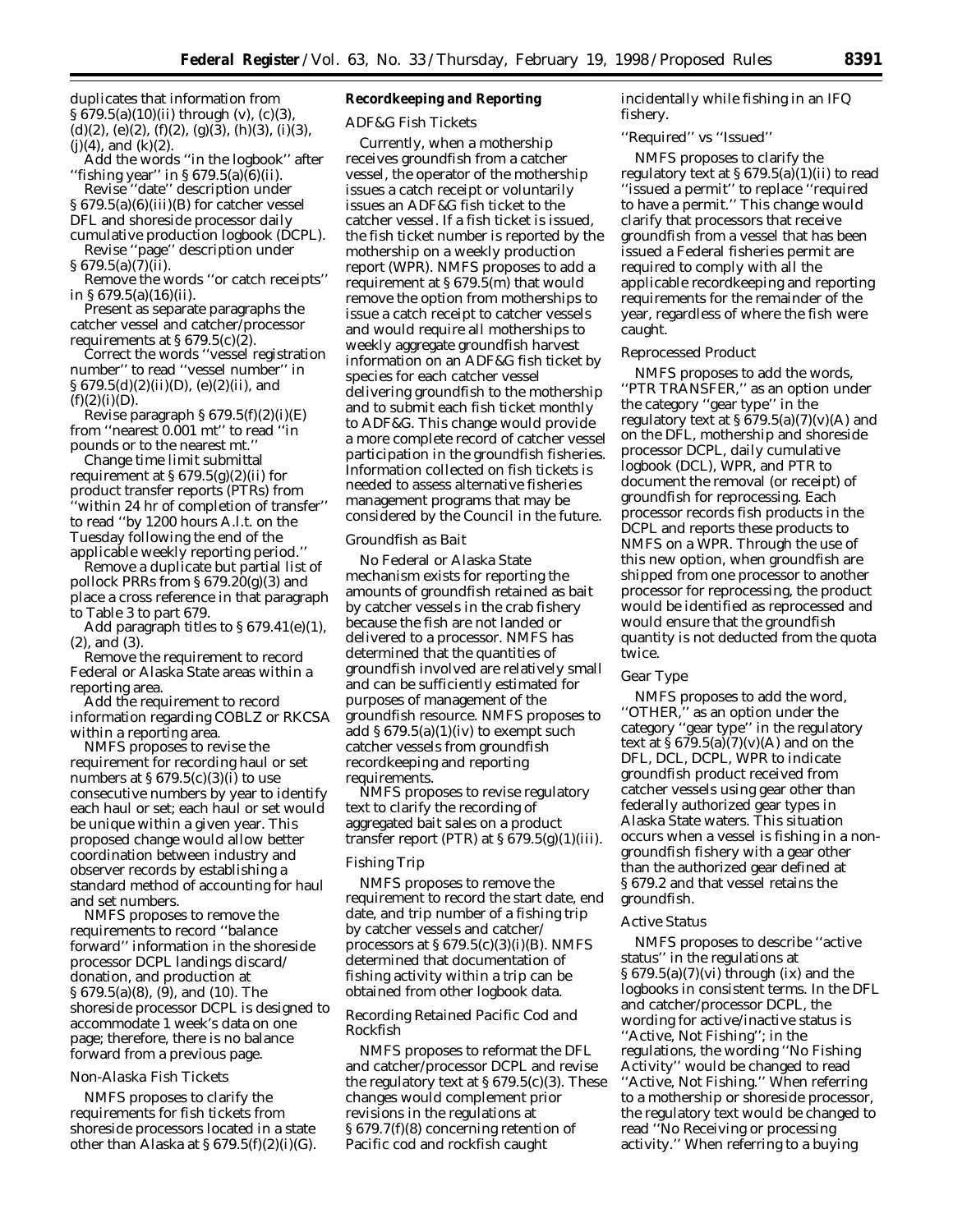station, the regulatory text would be changed to read ''No receiving or delivery activity.''

#### *Summarize by Weekly Reporting Period*

NMFS proposes to reinsert language in regulatory text at  $\S 679.5(a)(8)(ii)(D)$ and  $\overline{a}(9)$  (iii) and (iv) requiring that all landings, discards, and production records be summarized at the end of the weekly reporting period. Through previous consolidation of regulations, some of this language was lost.

## *Discards or Donations*

NMFS proposes to change the regulatory text from ''discards and donations'' to read ''discards or donations'' wherever it appears.

## *Procedure for Recording Discards or Donations*

In § 679.5(a), the text regarding discards or donations is duplicated several times. To remove this duplication, NMFS proposes to describe the procedure to record discards or donations at  $\S 679.5(a)(10)(i)(C)$ , remove the duplicate text from  $§ 679.5(a)(10)(ii)(A), (iii)(A), (iv)(B)$  and  $(C)$ , and  $(v)(B)$ , and place a cross reference in those paragraphs to  $§ 679.5(a)(10)(i)(C).$ 

### *Discard, Off-Site Meal*

NMFS proposes to clarify regulatory text concerning an off-site transfer of discard at  $\S 679.5(g)(1)(ii)$  and to identify such a transfer as discard code M99 in Table 1 to Part 679.

#### *Logsheet Maintenance and Storage*

NMFS proposes to revise the submittal instructions in the regulations, logbooks, and instructions in response to the move of NMFS logbook file storage from the Observer Program in Seattle, WA, to NOAA Enforcement Division in Juneau, AK.

#### *Delivery Information*

NMFS proposes to revise paragraph headings at  $\S 679.5(d)(2)(ii)$ , (e)(2), and  $(f)(2)(i)$  to read "delivery information" for consistency with the logsheet text.

#### *Time Limits*

NMFS proposes to change the regulatory text regarding recordkeeping and reporting time limits. The proposed changes would clarify existing text and add specific reference to recording of discard or donation information in the DFL, DCL, and DCPL at § 679.5(d)(1) (i) and (ii), (e)(1) (i) and (ii), and (f)(1) (i) and (ii). The proposed changes would not alter the time limits in which the information must be recorded.

NMFS proposes to revise some regulatory text that causes a conflict in recordkeeping and reporting submittal times at  $\S 679.5(c)(2)(i)(B)$ ,  $(c)(2)(ii)(B)$ ,  $(d)(1)(ii)$ ,  $(e)(1)(ii)$ , and  $(f)(1)(ii)$ .

## *PTR Fax to Enforcement*

NMFS proposes to revise the regulatory text at  $\S 679.5(g)(2)(ii)$  from ''Regional Administrator'' to read ''NMFS Enforcement'' because a PTR would no longer be sent to the Regional Administrator but to NMFS Enforcement at the fax number printed on the PTR.

#### *Shoreside Processor Check-out Report*

NMFS proposes to clarify regulatory text at  $\S 679.5(h)(2)(ii)(C)$  and the shoreside processor check-in/check-out report to allow a shoreside processor the option of submitting a check-out report when receipt or processing of groundfish is temporarily halted during the fishing year for a period greater than 2 weeks.

## *Shoreside Processor Product Held at Plant*

NMFS proposes to clarify regulatory text at  $\S 679.5(h)(3)(iii)$  to require that all fish product held at a shoreside facility be reported on each check-in/ check-out report.

## *Procedure for Recording Blue Discard DFL*

NMFS proposes to clarify the recordkeeping procedure at  $\S 679.5(d)(2)(ii)(B)$ , (e)(2)(vi), and  $(f)(2)(i)(C)$  for the operator or manager of a buying station, mothership, or shoreside processor that does not receive a blue discard DFL logsheet with groundfish catch from a catcher vessel. If a blue discard logsheet is not received, currently the operator or manager records ''NO'' in the RECEIVE DISCARD REPORT column. NMFS proposes to require the operator or manager to also indicate, after the response ''NO,'' either ''P'' to indicate the catcher vessel does not have a Federal fisheries permit; ''L'' to indicate the catcher vessel is under 60 ft (18.3 m) length overall (LOA); or ''U'' to indicate the catcher vessel delivered an unsorted codend. If a catcher vessel is under 60 ft (18.3 m) LOA and also does not have a Federal fisheries permit, the operator or manager would record ''P.''

### **Prohibitions**

NMFS proposes to add two new prohibitions at § 679.7 that are supported by current regulations: (1) To receive or process groundfish without a Federal processor permit and (2) to exceed a maximum retainable groundfish bycatch amount.

## **Classification**

This proposed rule contains collection-of-information requirements subject to the Paperwork Reduction Act (PRA). OMB approval for the majority of this information has been obtained under OMB control numbers 0648–0206 and –0213; additions and revisions to the collection have been submitted to OMB for approval of additions and revisions.

Notwithstanding any other provision of law, no person is required to respond to nor shall a person be subject to a penalty for failure to comply with a collection of information subject to the requirements of the Paperwork Reduction Act unless that collection of information displays a currently valid OMB Control Number.

## *Approved Under 0648–0206—Alaska Permits*

No new forms or revisions to forms.

## *Approved Under 0648–0213—Alaska Region Logbook Family of Forms*

Revisions to existing logbooks and forms have the following effects: Estimated time for an operator of a catcher vessel with fixed gear to complete a DFL decreases from 0.38 hour per response to 0.30 hour per response; estimated time for an operator of a catcher vessel with gear other than fixed gear to complete a DFL decreases from 0.37 hour per response to 0.30 hour per response; estimated time for an operator of a catcher/processor with fixed gear to complete a catcher/ processor DCPL decreases from 0.58 hour per response to 0.50 hour per response; estimated time for an operator of a catcher/processor with gear other than fixed gear to complete a catcher/ processor DCPL decreases from 0.56 hour per response to 0.50 hour per response; estimated time for an operator of a mothership to complete a mothership DCPL decreases from 0.55 hour per response to 0.52 hour per response; estimated time for a manager of a shoreside processor to complete a shoreside processor DCPL decreases from 0.45 hour per response to 0.40 hour per response; estimated time for a manager or operator of a buying station to complete a buying station DCL decreases from 0.42 hour per response to 0.38 hour per response; estimated time for a manager or operator of a processor to complete a WPR decreases from 0.30 hour per response to 0.28 hour per response; estimated time for a manager or operator of a processor to complete a daily production report (DPR) increases from 0.17 hour per response to 0.18 hour per response;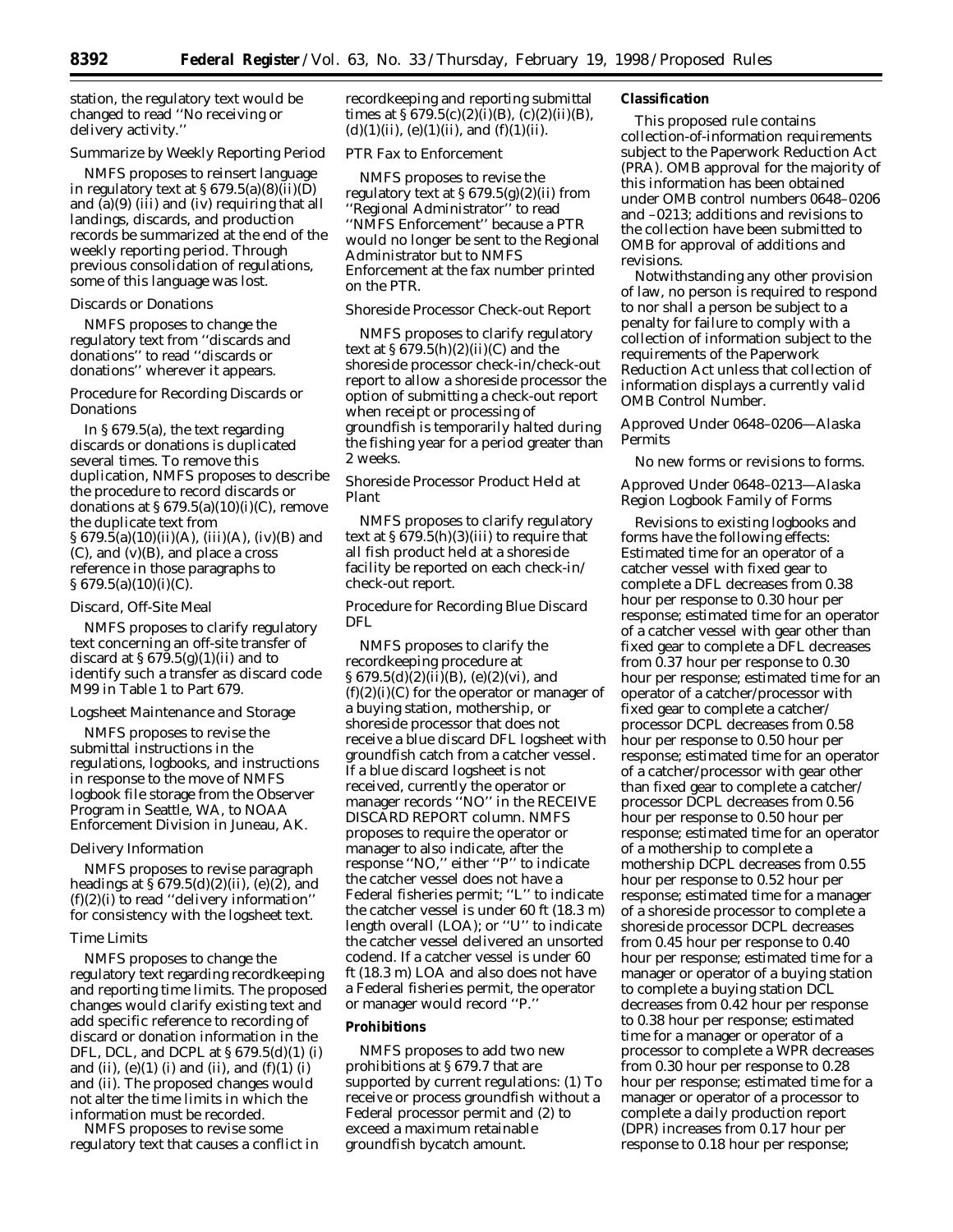estimated time for a manager or operator of a processor to complete a check-in/ check-out report decreases from 0.13 hour per response to 0.12 hour per response for vessel processors and remains constant at 0.13 hour per response for shoreside processors; estimated time for a manager or operator of a buying station to complete a checkin/check-out report decreases from 0.10 hour per response to 0.08 hour per response; estimated time for an operator of a vessel to complete a Vessel Activity Report (VAR) decreases from 0.25 hour per response to 0.23 hour per response; removal of voluntary submittal of an ADF&G Alaska Commercial Operator's Annual Report results in a decrease of 6 hours per response; addition of the requirement for motherships to submit ADF&G fish tickets results in an increase of 0.58 hour per response. The estimated response times shown include the time to review instructions, search existing data sources, gather and maintain the data needed, and complete and review the collection of information.

Public comment is sought regarding: Whether this proposed collection of information is necessary for the proper performance of the function of the agency, including rather the information has practical utility; the accuracy of the burden estimate; ways to enhance the quality, utility, and clarity of the information to be collected; and ways to minimize the burden of the collection, including through the use of automated collection techniques or other forms of information technology.

Send comments regarding this burden estimate or any other aspect of this collection of information, including suggestions for reducing this burden, to NMFS and to OIRA, OMB (see **ADDRESSES**).

This action has been determined to be not significant for purposes of E.O. 12866. This determination is based on the information gathered within the Regulatory Impact Review (RIR) prepared for regulatory amendments to recordkeeping and reporting requirements (June 1995) and a finding of non-significance made for the 1994 rulemaking. No substantive recordkeeping or reporting changes are made with this proposed rule.

The Assistant General Counsel of the Department of Commerce certified to the Chief Counsel for Advocacy of the Small Business Administration that this proposed rule, if adopted, would not have a significant economic impact on a substantial number of small entities as follows.

Recordkeeping and reporting applies to almost all of the vessels currently participating in Alaska groundfish fisheries. This is a ''substantial number'' of small entities, as NMFS has interpreted this term to mean 20 percent of the total universe of small entities affected by the regulation. However the proposed action would not impose any additional compliance costs on small entities. It would impose minor changes and in many instances reduce the time needed to complete the recordkeeping and reporting documents. Therefore, this action would not have a ''significant impact,'' as NMFS has interpreted that term to mean: a reduction in annual gross revenues by more than 5 percent, an increase in total costs of production by more than 5 percent, or compliance costs for small entities that are at least 10 percent higher than compliance costs as a percent of sales for large entities.

Therefore, a regulatory flexibility analysis was not prepared.

#### **List of Subjects in 50 CFR Part 679**

Alaska, Fisheries, Recordkeeping and reporting requirements.

Dated: February 5, 1998.

#### **David L. Evans,**

*Deputy Assistant Administrator for Fisheries, National Marine Fisheries Service.*

For the reasons set forth in the preamble, 50 CFR part 679 is proposed to be amended as follows:

## **PART 679—FISHERIES OF THE EXCLUSIVE ECONOMIC ZONE OFF ALASKA**

1. The authority citation for 50 CFR part 679 continues to read as follows:

**Authority:** 16 U.S.C. 773 *et seq.*, 1801 *et seq.*, and 3631 *et seq.*

2. In § 679.2, the definitions for ''C. Opilio Crab Bycatch Limitation Zone (COBLZ),'' ''Manager,'' ''Reporting area,'' and ''Transfer'' are revised; and definitions for ''Ancillary product,'' ''Bled codend,'' ''Catch,'' ''Central Gulf or GOA Central Regulatory Area,'' ''Deep water flatfish,'' ''Discard,'' ''Eastern Gulf or GOA Eastern Regulatory Area,'' ''Groundfish product or fish product,'' ''Other flatfish,'' ''Other red rockfish,'' ''Other rockfish,'' ''Retain on board,'' ''Shallow water flatfish,'' and ''Western Gulf or GOA Western Regulatory Area'' are added, in alphabetical order to read as follows:

## **§ 679.2 Definitions.**

\* \* \* \* \* *Ancillary product* means a product, such as meal, heads, internal organs, pectoral girdles, or any other product that may be made from the same fish as the primary product.

\* \* \* \* \* *Bled codend* means a form of discard by vessels using trawl gear wherein

some or all of the fish are emptied into the sea from the net before fish are brought fully on board.

\* \* \* \* \* *C. Opilio Crab Bycatch Limitation Zone (COBLZ)* (see Figure 13 of this part and § 679.21(e)).

*Catch* (See § 600.10.)

\* \* \* \* \* *Central Gulf or GOA Central Regulatory Area* means that portion of the GOA EEZ that is contained in Statistical Areas 620 and 630 (see Figure 3 of this part).

\* \* \* \* \* *Deep water flatfish* (See annual final specifications published in the **Federal Register** pursuant to § 679.20(c)). \* \* \* \* \*

- *Discard* (See § 600.10.)
- $*$  \* \*

*Eastern Gulf or GOA Eastern Regulatory Area* means the Reporting Areas 649 and 659 and that portion of the GOA EEZ that is contained in Statistical Areas 640 and 650 (see Figure 3 of this part).

\* \* \* \* \* *Groundfish product or fish product* means any species product listed in Tables 1 and 2 of this part, excluding the prohibited species listed in Table 2 of this part.

\* \* \* \* \* *Manager,* with respect to any shoreside processor or land-based buying station, means the individual responsible for the operation of the shoreside processor or land-based buying station.

\* \* \* \* \* *Other flatfish* (See annual final specifications published in the **Federal Register** pursuant to § 679.20(c).)

*Other red rockfish* (See annual final specifications published in the **Federal Register** pursuant to § 679.20(c).)

*Other rockfish* (See annual final specifications published in the **Federal Register** pursuant to § 679.20(c).)

\* \* \* \* \* *Reporting area* (see Figures 1 and 3 of this part) means: (1) An area that includes a statistical area of the EEZ off Alaska and any adjacent waters of the State of Alaska ; (2) the reporting areas 300, 400, 550, and 690, which do not contain EEZ waters off Alaska or Alaska state waters; or (3) reporting areas 649 and 659, which contain only waters of the State of Alaska.

\* \* \* \* \* *Retain on board* (See §§ 600.10 and 679.27.)

\* \* \* \* \* *Shallow water flatfish* (See annual final specifications published in the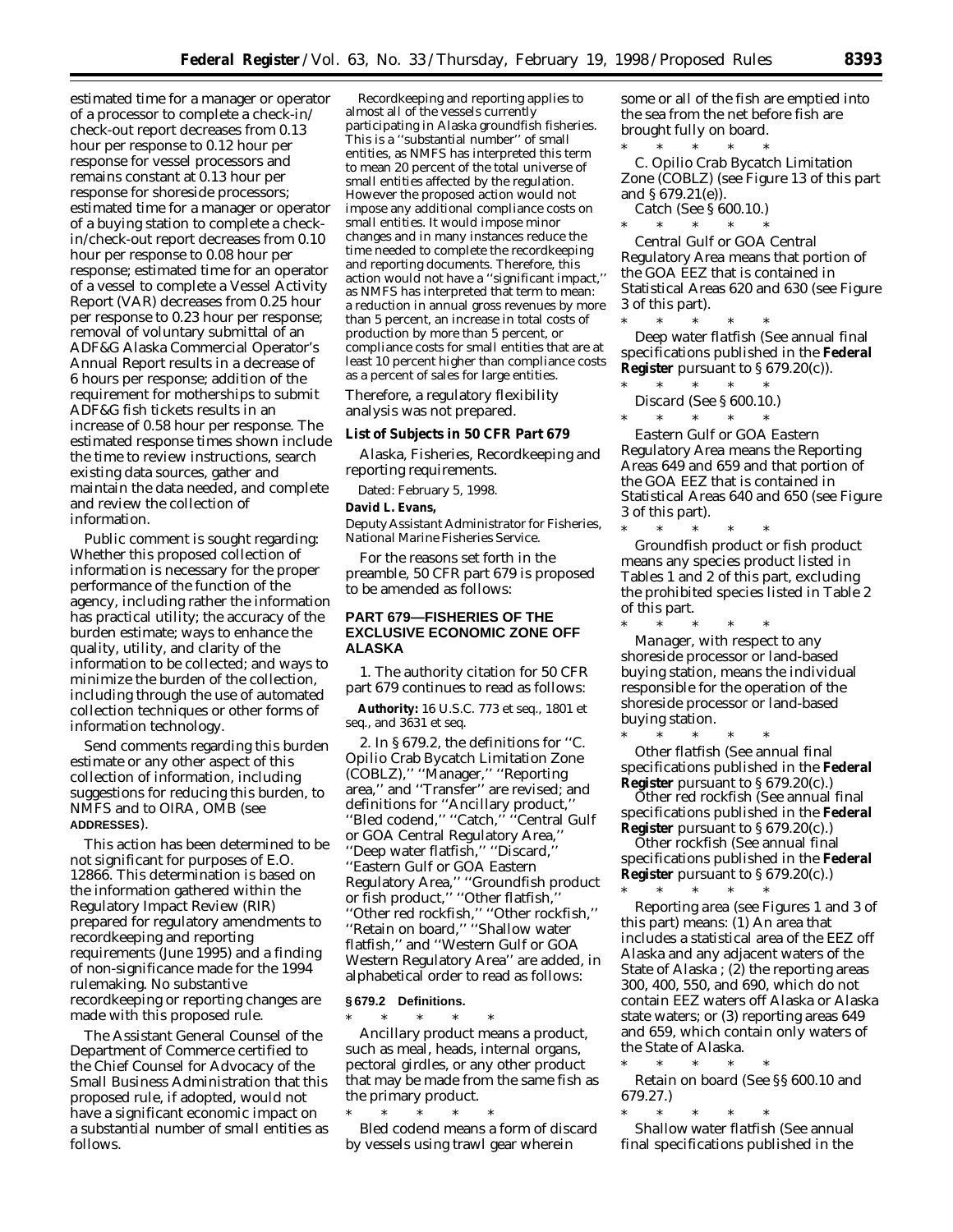**Federal Register** pursuant to  $§ 679.20(c).]$ 

\* \* \* \* \* *Transfer* includes any loading, offloading, shipment or receipt of any groundfish product after initial delivery from a catcher vessel, including quantities transferred inside or outside the EEZ, within any state's territorial waters, within the internal waters of any state, at any shoreside processor, or any offsite meal reduction plant.

\* \* \* \* \* *Western Gulf or GOA Western Regulatory Area* means that portion of the GOA EEZ that is contained in Statistical Area 610 (see Figure 3 of this part).

\* \* \* \* \* 3. In § 679.3, paragraph (b) is revised

to read as follows:

## **§ 679.3 Relation to other laws.**

\* \* \* \* \* (b) *Domestic fishing for groundfish.* (1) The conservation and management of groundfish in waters of the territorial sea and internal waters of the State of Alaska are governed by the Alaska Administrative Code at 5 AAC Chapter 28 and the Alaska Statutes at Title 16.

(2) Alaska Administrative Code (5 AAC 39.130) governs reporting and permitting requirements using ADF&G ''Intent to Operate'' and ''Fish Tickets.'' \* \* \* \* \*

4. In § 679.4, paragraph (f)(1) is amended by removing the ''s'' from the word ''States'' that follows the word ''Alaska;'' and paragraphs (i) and (j) are added to read as follows:

### **§ 679.4 Permits.**

 $*$  \* \* (i) *Experimental fisheries permits.*

(See § 679.6.) (j) *Salmon donation program permits.* (See § 679.26(a)(3).)

5. Section 679.5 is amended to read as follows by:

(a) Revising paragraph (a)(1)

introductory text and the first sentence of paragraph  $(a)(1)(ii)$ ; and by adding paragraph (a)(1)(iv).

(b) Revising paragraph (a)(3).

(c) Revising paragraph (a)(5)(ii) and by adding paragraphs (a)(5) (vii) and (viii).

(d) Revising paragraphs  $(a)(6)(ii)$  and  $(a)(6)(iii)(B)$ ; and by adding paragraph  $(a)(6)(iii)(I).$ 

(e) Adding paragraphs (a)(7)(vii) through (ix); and by revising paragraphs  $(a)(7)(ii)$ ,  $(a)(7)(v)$  (A) through (D),  $(a)(7)(v)(F)$ , and  $(a)(7)(vi)$ .

(f) Revising paragraphs (a)(8)(i) and  $(a)(8)(ii)(B)$ ; and by removing paragraph  $(a)(8)(iii)$ .

(g) Revising paragraph  $(a)(9)(i)$ ; redesignating paragraph (a)(9)(iii) as  $(a)(9)(v)$  and revising it; and by adding paragraphs  $(a)(9)$  (iii) and (iv).

(h) Revising paragraphs (a)(10)(i) introductory text, (a)(10)(i)(A),  $(a)(10)(ii)$ ,  $(a)(10)(iii)(B)$ ,  $(a)(10)(iv)$ ,  $(a)(10)(v)(A)$  and by adding paragraphs  $(a)(10)(i)(C)$ .

(i) Revising paragraph  $(a)(14)(i)(A)$ . (i) Revising paragraph  $(a)(15)(i)$ heading.

(k) Revising paragraph (a)(16)(ii).

(l) Revising paragraphs (c)(2) (i) and (ii); and by removing paragraphs (c)(2) (iii) through (vi).

(m) Revising paragraph (c)(3); and by adding paragraphs  $(c)(4)$  and  $(c)(5)$ .

(n) Removing paragraphs (d)(2)(i) (A) through  $(G)$  and  $(d)(2)(iii)$ ; revising paragraph (d)(1), (d)(2)(i), (d)(2)(ii) heading,  $(d)(2)(ii)$   $(A)$ ,  $(B)$ ,  $(D)$ , and  $(E)$ .

(o) Removing paragraphs (e)(2) (i), (iii), and (iv); by redesignating paragraphs (e)(2)(ii) introductory text and  $(e)(2)(ii)(A)$  through  $(e)(2)(ii)(E)$  as paragraphs (e)(2) introductory text, and  $(e)(2)(i)$  through  $(e)(2)(v)$ , respectively; by revising paragraphs (e)(1), newly redesignated paragraph (e)(2) introductory text; and by adding paragraph (e)(2)(vi).

(p) Removing paragraphs (f)(2) (i), (iii), (iv), and (v), by redesignating paragraphs  $(f)(2)(ii)$  introductory text as paragraph (f)(2)(i) introductory text; by revising paragraphs (f)(i) and newly redesignated  $(f)(2)(i)$ ; and by adding paragraphs  $(f)(2)(i)(G)$  and  $(f)(2)(ii)$ .

(q) Revising paragraph  $(g)(1)(ii)$ , adding a sentence to the end of paragraph (g)(1)(iii), revising paragraph  $(g)(2)(ii)$ , adding headings to paragraphs  $(g)(3)(ii)$  (A), (B), and (C), revising paragraph (g)(3)(ii)(E)(*1*), revising the heading to paragraph (g)(3)(ii)(E)(*2*); and revising paragraphs (g)(3)(ii)(E)(*2*) (*ii*), and (*iii*).

(r) Revising paragraphs  $(h)(2)(i)$  (A) and  $(B)$ , and  $(h)(2)(ii)$   $(A)$  through  $(D)$ ; redesignating paragraph  $(h)(3)(iv)$  as (h)(3)(iii) and revising it; and adding paragraph (h)(3) introductory text; and revising paragraphs (h)(3)(i) and  $(h)(3)(ii)$ .

(s) Revising paragraphs (i)(3) (i), (ii) and (v).

(t) Adding paragraph (j)(4) introductory text; by removing paragraph  $(j)(4)(i)$ ; and by redesignating paragraphs (j)(4) (ii) through (iv) as paragraphs  $(j)(4)(i)$  through  $(j)(4)(iii)$  and revising them.

(u) Adding a new paragraph (m).

## **§ 679.5 Recordkeeping and reporting.**

(a) \* \* \* (1) \* \* \* Except as provided in paragraphs  $(a)(1)$  (iii) and (iv) of this section, the following participants must comply with the recordkeeping and reporting requirements of this section:

\* \* \* \* \* (ii) Any shoreside processor, mothership, or buying station that receives groundfish from vessels issued a Federal fisheries permit under § 679.4. \* \* \*

\* \* \* \* \*

(iv) *Exemption for groundfish used as crab bait.* (A) Owners or operators of catcher vessels who take groundfish in crab pot gear for use as crab bait on board their vessels while participating in an open season for crab, and the bait is neither transferred nor sold, are exempt from Federal recordkeeping and reporting requirements contained in paragraphs (a) through (j) of this section.

(B) This exemption does not apply to fishermen who:

(*1*) Catch groundfish for bait during an open crab season and sell that groundfish or transfer it to another vessel, or

(*2*) Participate in a directed fishery for groundfish using any gear type during periods that are outside an open crab season for use as crab bait on board their vessel.

(C) No groundfish species listed by NMFS as ''prohibited'' in a management or regulatory area may be taken in that area for use as bait.

(D) Any fishing with pot gear in the crab fisheries is subject to restrictions under Alaska State regulations.

\* \* \* \* \* (3) *Responsibility.* (i) The operator of a catcher vessel, catcher/processor, mothership, or buying station receiving from a catcher vessel and delivering to a mothership (hereafter referred to as the operator) and the manager of a shoreside processor or buying station receiving from a catcher vessel and delivering to a shoreside processor (hereafter referred to as the manager) are each responsible for complying with the applicable recordkeeping and reporting requirements of this section.

(ii) The owner of a vessel, shoreside processor, or buying station must ensure that the operator, manager, or representative (see paragraph (b) of this section) complies with these requirements and is responsible for compliance.

(iii) The signature of the owner, operator, or manager on the DFL, DCL, or DCPL is verification of acceptance of this responsibility.

\* \* \* \* \* (5) \* \* \*

(ii) If a catcher vessel, the Federal fisheries permit number and ADF&G vessel number.

\* \* \* \* \*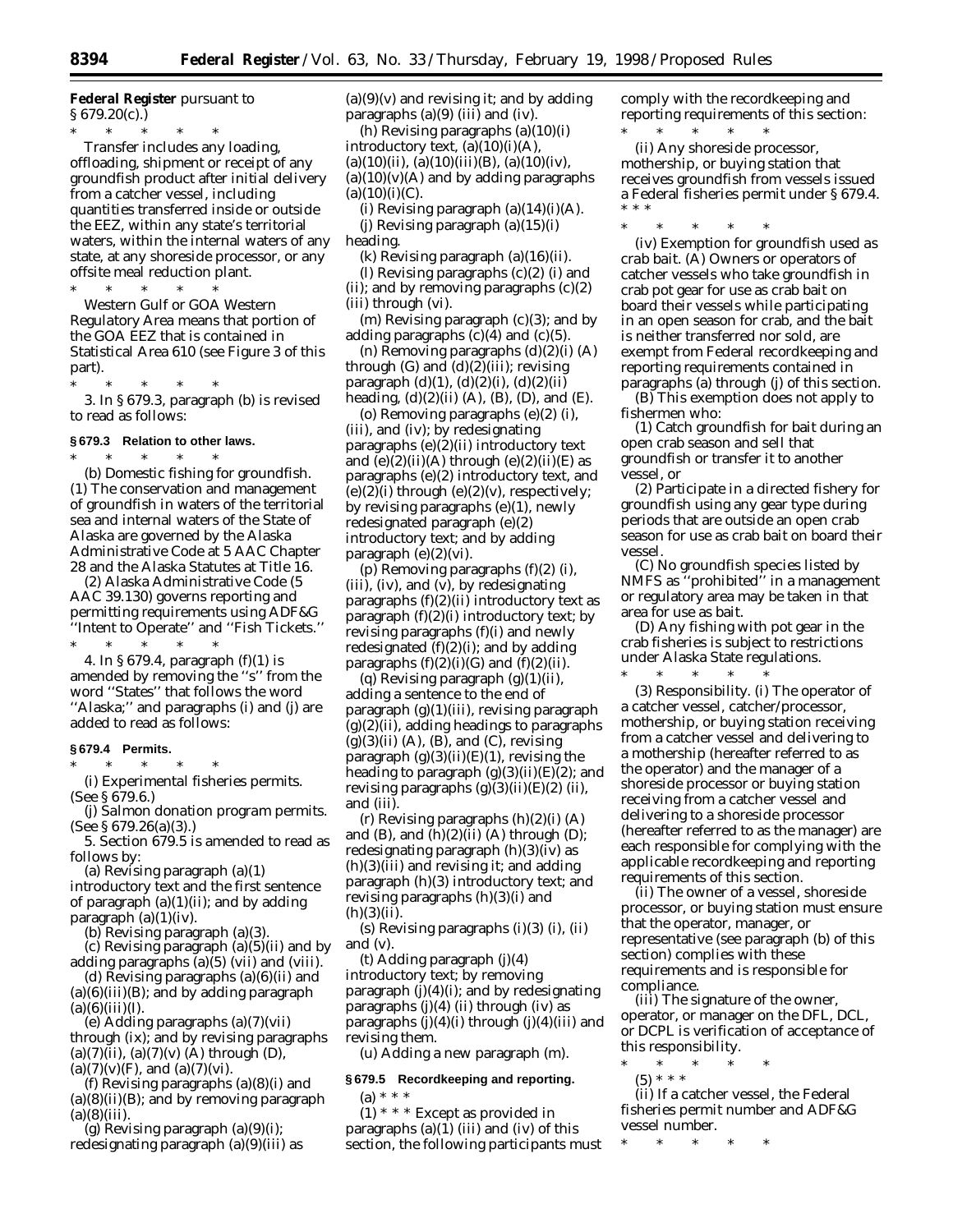(vii) If a mothership or catcher/ processor, the ADF&G processor code and Federal fisheries permit number.

(viii) Signature of owner, operator, or manager.

 $(6) * * * *$ 

(ii) The operator or manager must account for each day of the fishing year in the logbook, starting with January 1 and ending with December 31. Time periods must be consecutive in the logbook.

 $(iii) * * *$ 

(B) *Date,* presented as month-dayyear. (*1*) If a catcher vessel, and the logsheet contains more than one day in the ''catch'' section, enter date of first day recorded on logsheet.

(*2*) If a catcher vessel, enter date of each day in the discard/donate section of the DFL.

(*3*) If a shoreside processor, enter the week-ending date for the page.

(*4*) If a shoreside processor, enter date of each day of the week in the landings and discard/donate sections of the DCPL.

\* \* \* \* \* (I) *Processor type.* If a mothership or catcher/processor, enter processor type.  $(7) * * * *$ 

(ii) (A) If a mothership, catcher/ processor, or buying station, use a separate logbook page for each day of an active period.

(B) If a catcher vessel, use a separate logbook page for each day or use one logbook page for up to 7 days.

(C) If a shoreside processor, use a separate logbook page for each day or use one logbook page for up to 7 days.

\* \* \* \* \*

(v) \* \* \*

(A) The gear type used to harvest the groundfish.

(*1*) If a catcher vessel or catcher/ processor and using hook-and-line gear, the average number of hooks per skate.

(*2*) If shipment is received by a mothership or shoreside processor from a different processor through the use of a PTR, circle PTR TRANSFER.

(*3*) If gear type is not an authorized fishing gear, circle OTHER.

(*4*) If groundfish are received by a mothership in the same reporting area from more than one gear type, the operator must use a separate page in the DCPL for each gear type and must submit a separate check-in/check-out report, DPR (if required), and WPR for each gear type.

(*5*) If groundfish are caught by a catcher/processor in the same reporting area using more than one gear type, the operator must use a separate page in the DCPL for each gear type and must submit a separate check-in/check-out

report, DPR (if required), and WPR for each gear type.

(B) The reporting area code where gear retrieval was completed.

(*1*) If a catcher vessel or catcher/ processor using trawl gear, record whether catch was harvested in the COBLZ or RKCSA. Use a separate page in the DFL or DCPL for the COBLZ or RKCSA area.

(*2*) If a catcher/processor using trawl gear, the operator must submit a separate check-in/check-out report for the COBLZ or RKCSA area.

(C) The number of observers aboard or on site.

(D) Except for a shoreside processor, the number of crew, excluding certified observer(s), on the last day of the reporting week.

\* \* \* \* \* (F) If a catcher vessel or buying station, the name and ADF&G processor code of the mothership or shoreside processor to which groundfish deliveries were made.

(vi) If a catcher vessel, in an active period, and not harvesting or discarding groundfish, the operator must record ''ACTIVE, NOT FISHING'' and briefly describe the reason.

(vii) If a catcher/processor, in an active period, and not harvesting, discarding, or processing groundfish, the operator must record ''ACTIVE, NOT FISHING'' and briefly describe the reason.

(viii) If a mothership or shoreside processor, in an active period, and not receiving, discarding, or processing groundfish, the operator or manager must record ''NO RECEIVING OR PROCESSING ACTIVITY'' and briefly describe the reason.

(ix) If a buying station, in an active period, and not receiving, discarding, or delivering groundfish, the operator or manager must record ''NO RECEIVING OR DELIVERING ACTIVITY'' and briefly describe the reason.

 $(8)$  \* \* \*

(i) Record and report groundfish landings by species codes and product codes as defined in Tables 1 and 2 of this part for each reporting area, gear type, and CDQ number. If caught with trawl gear, record whether catch was harvested in the COBLZ or RKCSA.  $(ii)$  \* \* \*

(B) At the end of each weekly reporting period, enter for each species/ product code, the cumulative total scale weight of landings for that week. (9) \* \* \*

(i) Record and report groundfish products by species codes, product codes, and product designations as defined in Tables 1 and 2 of this part for each reporting area, gear type, and CDQ number. If caught with trawl gear, record whether catch was harvested in the COBLZ or RKCSA.

\* \* \* \* \*

(iii) At the end of each weekly reporting period, the cumulative total weight, calculated by adding the daily totals and total carried forward (except for a Shoreside Processor DCPL) for that week.

(iv) At the beginning of each weekly reporting period, the amount is zero, and nothing shall be carried forward from the previous weekly reporting period.

(v) If no production occurred, record ''NO PRODUCTION'' for that day.

(10) *Discarded or donated species information—*(i) *General.*

(A) The operator or manager must record and report discards or donations by species codes and discard product codes as defined in Tables 1 and 2 of this part for each gear type, CDQ number, and reporting area. If caught with trawl gear, record whether catch was harvested in the COBLZ or RKCSA. \* \* \* \* \*

(C) The operator or manager must record and report discards or donations as follows:

(*1*) The date of discard, estimated daily total, balance brought forward (except for a Shoreside Processor DCPL), and cumulative total estimated round fish weight for each discard or donation of groundfish species, groundfish species groups, and Pacific herring in lb, or to at least the nearest 0.001 mt.

(*2*) The date of discard, estimated daily total, balance brought forward (except for a Shoreside Processor DCPL), and cumulative total estimated numbers for each discard or donation of Pacific salmon, steelhead trout, halibut, king crab, and Tanner crab.

(*3*) At the end of each weekly reporting period, the cumulative total weight, calculated by adding the daily totals and total carried forward (except for a Shoreside Processor DCPL) for that week.

(*4*) At the beginning of each weekly reporting period, the amount is zero, and nothing shall be carried forward from the previous weekly reporting period.

(ii) *Catcher vessel discards or donations.* (A) The operator must record in the DFL discards or donations as described in paragraph (a)(10)(i) of this section.

(B) If deliveries to a mothership or shoreside processor are unsorted codends, the catcher vessel is exempt from recording discards in the DFL and from submittal of the blue logsheet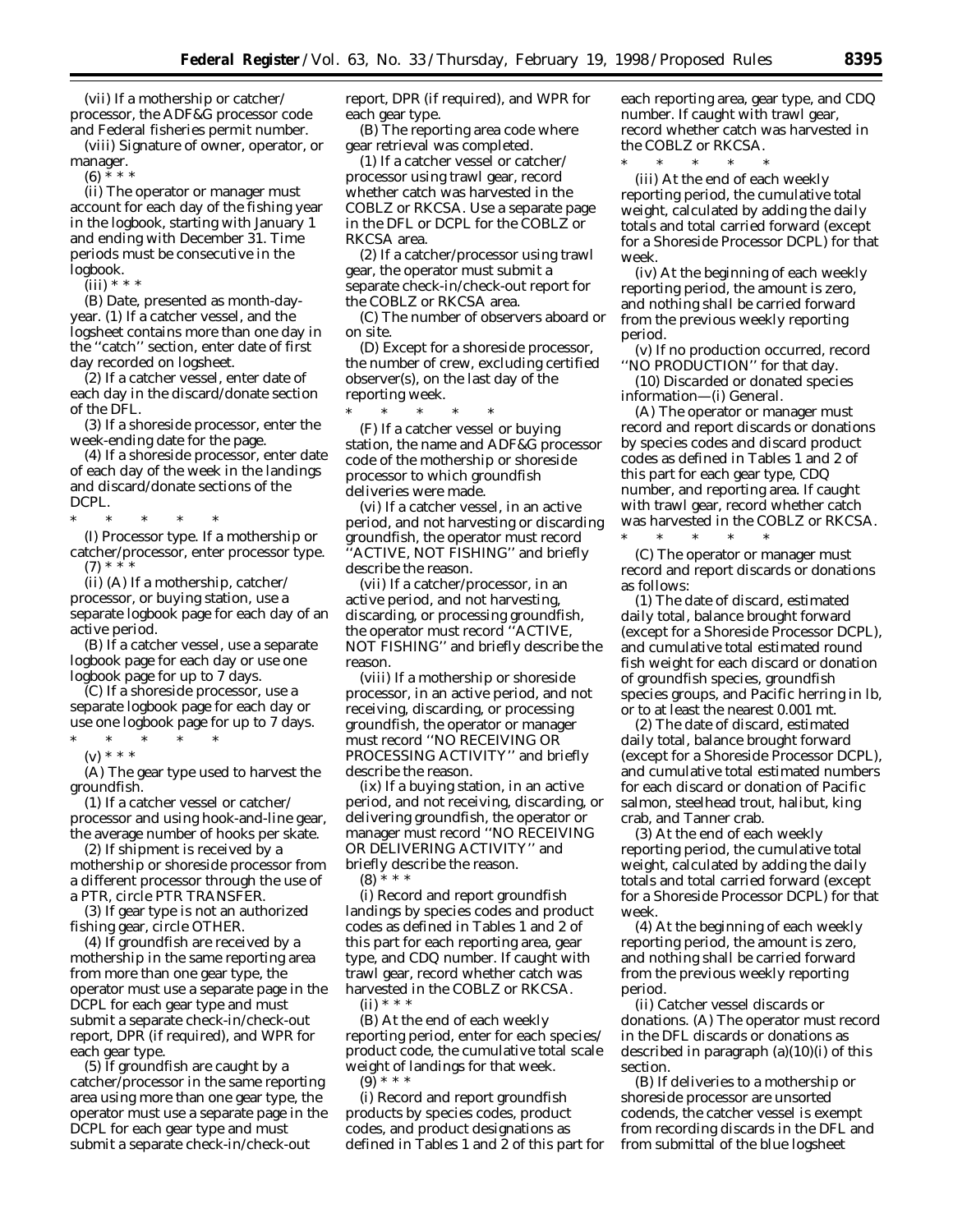(discards copy) for that delivery. The operator must check the box entitled 'unsorted codend," and the blue DFL logsheet (discards copy) may remain in the DFL.

(C) Except as provided at § 679.27(d), in the event a catcher vessel has ''bled'' a codend prior to delivery to a processor or buying station or if the deliveries of a catcher vessel to a processor or buying station are presorted at sea, the operator must check the ''presorted delivery'' box, enter the estimated amount of discards or donations by species, and submit with each harvest delivery the blue DFL logsheet (discards copy) to the mothership, buying station, or shoreside processor.

(iii) *Buying station discards or donations.* \* \* \*

(B) The operator or manager must record in the DCL discards or donations as described in paragraph (a)(10)(i) of this section.

 $(C) * *$ 

(iv) *Catcher/processor discards or donations.* The operator of a catcher/ processor must record in the DCPL all discards or donations as described in paragraph  $(a)(10)(i)$  of this section.

(v) *Mothership or shoreside processor discards or donations.*

(A) The operator of a mothership or manager of a shoreside processor must record in the DCPL discards or donations as described in paragraph  $(a)(10)(i)$  of this section that:

- \* \* \* \* \*
	- $(14) * * * *$
	- $(i) * * * *$

(A) The operator of a catcher vessel, catcher/processor, or mothership, or the manager of a shoreside processor must submit the yellow logsheets on a quarterly basis to the NMFS Office of Enforcement, Alaska Region Logbook Program, P.O. Box 21767, Juneau, AK 99802–1767, as follows: First quarter, by May 1 of that fishing year; second quarter, by August 1 of that fishing year; third quarter, by November 1 of that fishing year; and fourth quarter, by February 1 of the following fishing year.

- \* \* \* \* \*
- $(15) * * * *$

(i) *Logbooks and forms.*

\* \* \* \* \*

 $(16) * * * *$ 

(ii) The operator or manager of a buying station must submit upon delivery of catch the yellow DCL logsheets to the shoreside processor or mothership to which it delivers groundfish, along with the blue DFL logsheets and ADF&G fish tickets for that delivery.

\* \* \* \* \*

(c) \* \* \*

 $(2) * * * *$ 

(i) *Catcher vessel.* The operator of a catcher vessel must record in the DFL:

(A) The time, position, and estimated groundfish catch weight within 2 hours after gear retrieval.

(B) Discard or donation information as described at paragraph (a)(10) of this section each day on the day they occur; all other information required in the DFL by noon of the day following gear retrieval.

(C) Notwithstanding other time limits, record all information required in the DFL within 2 hours after the vessel's catch is offloaded.

(D) Except as provided at paragraph  $(a)(10)(ii)(B)$  of this section, within 2 hours of completion of catch delivery information, submit the blue DFL logsheets with delivery of the harvest to the operator of a mothership or a buying station delivering to a mothership, or to the manager of a shoreside processor or buying station delivering to a shoreside processor.

(ii) *Catcher/processor.* The operator of a catcher/processor must record in the DCPL, for each haul or set:

(A) The time, position, and estimated groundfish catch weight within 2 hours after gear retrieval.

(B) Product and discard or donation information as described at paragraphs  $(a)(9)$  and  $(a)(10)$  of this section each day on the day they occur; all other information required in the DCPL by noon of the day following completion of production.

(C) Notwithstanding other time limits, record all information required in the DCPL within 2 hours after the vessel's catch is offloaded.

(3) *Haul/set information.* In addition to requirements described in paragraphs (a) and (b) of this section, the operator of a catcher vessel or catcher/processor must record the following information for each haul or set:

(i) The number of haul or set, by sequence by year;

(ii) If the vessel is using hook-and-line gear, the number of skates set. If the vessel is using longline pot or single pot gear, the total number of pots set;

(iii) The date (month-day-year), begin time (to the nearest hour) and position coordinates (to the nearest minute) of gear deployment;

(iv) The date (month-day-year), end time (to the nearest hour), and position coordinates (to the nearest minute) of gear retrieval;

(v) The average sea depth and average gear depth, recorded to the nearest meter or fathom;

(vi) The estimated total round catch weight of the groundfish catch in pounds or to the nearest mt. If fishing

in IFQ halibut fishery, enter the estimated total weight of groundfish bycatch;

(vii) The round catch weight of pollock and Pacific cod;

(viii) If fishing in an IFQ fishery, the estimated round catch weight of IFQ sablefish;

(ix) If fishing in an IFQ fishery, the round catch weight of rockfish and Pacific cod; and

(x) When fishing in an IFQ fishery and the fishery for Pacific cod or rockfish is closed to directed fishing in that reporting area as described in § 679.20, the operator must record up to and including the maximum retainable bycatch amount for Pacific cod or rockfish as defined in Table 10 or 11 of this part; quantities over this amount must be recorded in the discard or donation section.

(4) *Catcher vessel delivery information.* The operator of a catcher vessel must record:

(i) The date of delivery.

(ii) The name, ADF&G processor code, and ADF&G fish ticket number(s) provided by the operator of the mothership or buying station delivering to a mothership, or the manager of a shoreside processor or buying station delivering to a shoreside processor.

(5) *IFQ data.* The operator of a catcher vessel or catcher/processor must record IFQ information as follows:

(i) Check YES or NO to record if persons aboard have authorized IFQ permits.

(ii) If YES, record the following:

(A) Vessel operator's (captain's) name

and IFQ permit number, if any. (B) The name of each IFQ holder

aboard the vessel and each holder's IFQ permit number.

- (C) Month and day of landing.
- (D) Name of registered buyer.

(E) Name of unloading port.

(d)  $*$  \* \*

(1) *Time limits.* The operator or manager of the buying station must:

(i) Record entries in the DCL as to catcher vessel delivery information within 2 hours after completion of receipt of each groundfish delivery.

(ii) Record discard or donation information required in the DCL as described at paragraph (a)(10) of this section each day on the day they occur; and all other information required in the DCL by noon of the day following the day the receipt of groundfish was completed.

 $(2)$  \* \*

(i) *General.* In addition to requirements described in paragraphs (a) and (b) of this section, the operator or manager of a buying station must record on each page the name and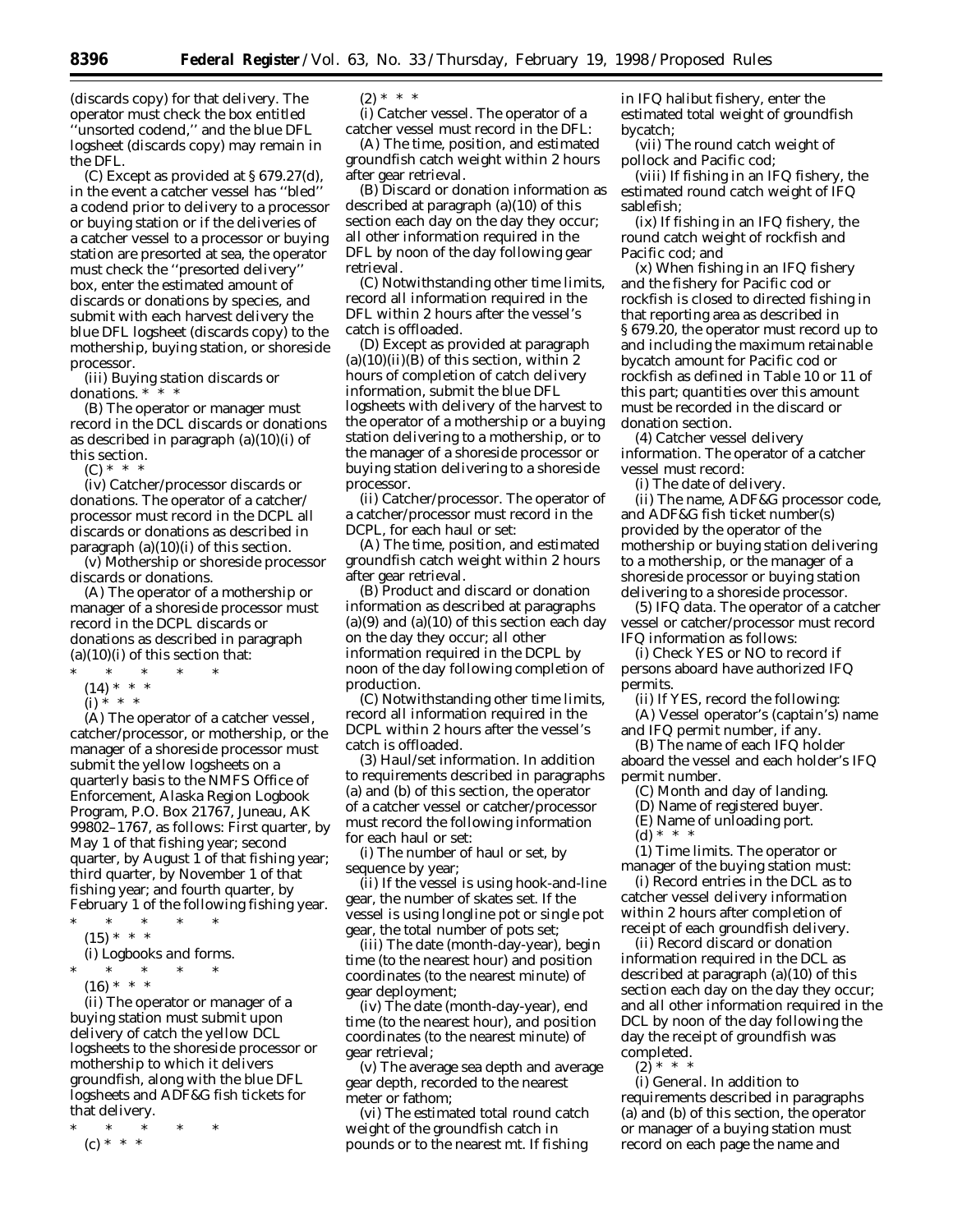ADF&G processor code of the mothership or shoreside processor to which groundfish deliveries were made.

(ii) *Delivery information.* \* \* \*

(A) The ADF&G fish ticket number issued to each catcher vessel delivering groundfish.

(B) Whether blue DFL logsheets were submitted by catcher vessel. If not received, record after the response ''NO'' either ''P'' to indicate the catcher vessel does not have a Federal fisheries permit; ''L'' to indicate the catcher vessel is under 60 ft length overall; or ''U'' to indicate the catcher vessel delivered an unsorted codend. If a catcher vessel is under 60 ft LOA and also does not have a Federal fisheries permit, record ''P''.

\* \* \* \* \* (D) The name and ADF&G vessel number of the catcher vessel delivering the groundfish.

(E) The estimated total groundfish delivery weight.

(e) \* \* \*

(1) *Time limits.* The operator of a mothership must record:

(i) ''Delivery information'' in the DCPL within 2 hours after receipt of each groundfish delivery.

(ii) Product and discard or donation information as described at paragraphs  $(a)(9)$  and  $(a)(10)$  of this section each day on the day they occur; all other information required in the DCPL by noon of the day following the day of production completion.

(2) *Delivery information.* In addition to requirements described in paragraphs (a) and (b) of this section, the operator of a mothership must record for each delivery:

\* \* \* \* \*

(v) The ADF&G fish ticket number issued to each catcher vessel delivering groundfish.

(vi) Whether blue DFL logsheets were submitted by catcher vessel. If not received, record after the response ''NO'' either ''P'' to indicate the catcher vessel does not have a Federal fisheries permit; ''L'' to indicate the catcher vessel is under 60 ft length overall; or ''U'' to indicate the catcher vessel delivered an unsorted codend. If a catcher vessel is under 60 ft LOA and also does not have a Federal fisheries permit, record ''P''.

 $(f) * * * *$ 

(1) *Time limits.* The manager of each shoreside processor must record in the DCPL:

(i) All catcher vessel or buying station delivery information within 2 hours after completion of receipt of each groundfish delivery.

(ii) Landings, product, and discard or donation information as described at

paragraphs (a) $(8)$ , (a) $(9)$ , and (a) $(10)$  of this section each day on the day they occur; all other information required in the DCPL by noon of the day following the day of production completion.  $(2) * *$ 

(i) *Delivery information, Part IB.* In addition to requirements described in paragraphs (a) and (b) of this section, the manager of a shoreside processor must record the following information for each delivery:

(A) Date and time when receipt of groundfish catch was completed.

(B) Whether delivery is from a catcher vessel or buying station.

(C) Whether blue DFL logsheets were submitted by a catcher vessel. If not received, record after the response ''NO'' either ''P'' to indicate the catcher vessel does not have a Federal fisheries permit; ''L'' to indicate the catcher vessel is under 60 ft length overall; or ''U'' to indicate the catcher vessel delivered an unsorted codend. If a catcher vessel is under 60 ft LOA and also does not have a Federal fisheries permit, record ''P.''

(D) The name and ADF&G vessel number (if applicable) of the catcher vessel or buying station delivering the groundfish.

(E) The estimated total catch receipt weight in pounds or to the nearest mt.

(F) The ADF&G fish ticket number issued to the catcher vessel delivering groundfish.

(G) If Shoreside Processor is located in a state other than Alaska, the manager must record the fish ticket number issued through that state. If a state fish ticket system is unavailable, the manager must record the catch receipt number.

(ii) *Production information, Part II.* The manager of a shoreside processor must comply with requirements described in paragraphs (a) and (b) of this section and also enter the management area (BSAI or GOA) on each section of the Part II logsheet.

(g) \* \* \*  $\binom{9'}{1}$  \* \* \*

(ii) The manager of a shoreside processor must report on a PTR those fish products that are subsequently transferred to any offsite facility for reduction to fish meal, fish oil, and/or discard at sea.

(iii)  $* * *$  If bait sales are aggregated for a given day, the transfer start time is the time of the first bait sale; the transfer finish time is the time of the last bait sale.  $(2) * * * *$ 

(ii) Submit by fax a copy of each PTR to the NMFS Alaska Enforcement Division by 1200 hours, A.l.t., on the Tuesday following the end of the applicable weekly reporting period.

- $(3)$  \* \* \*  $(ii) * * * *$ (A) *Other vessel.* \* \* \* (B) *Port.* \* \* \* (C) *Agent.* \* \* \*  $*$  \*
- (E) \* \* \*

(*1*) *Start.* The date and time, as described in paragraph (a)(6)(iii) of this section, the transfer starts.

(*2*) *Finish.* \* \* \*

(*ii*) If shipment involves multiple vans or trucks, the date and time when the last van or truck leaves the plant.

(*iii*) If shipment involves airline flights, record date and time, as described in paragraph (a)(6)(iii) of this section, when the last airline flight shipment of the day leaves the plant.

- \* \* \* \* \*
	- (h) \* \* \*

- $(i) * * * *$
- (A) \* \* \*

(*1*) *Using hook-and-line or pot gear.* (*i*) Before the operator of a catcher/ processor using hook-and-line or pot gear sets gear for groundfish in any reporting area except 300, 400, 550, or 690, the operator must submit by fax a check-in report (BEGIN message) to the Regional Administrator.

(*ii*) The operator of a catcher/ processor using hook-and-line or pot gear may be checked-in to more than one area simultaneously.

(*2*) *Using other than hook-and-line or pot gear.*

(*i*) Before the operator of a catcher/ processor using other than hook-andline or pot gear commences fishing for groundfish in any reporting area except 300, 400, 550, or 690, the operator must submit by fax a check-in report (BEGIN message) to the Regional Administrator.

(*ii*) The operator of a catcher/ processor using other than hook-andline or pot gear may be checked-in to only one area at a time.

(B) *Mothership, shoreside processor, buying station*—(i) Before a mothership, shoreside processor, or buying station commences receipt of groundfish from any reporting area except 300, 400, 550, or 690, the operator or manager must submit by fax a check-in report (BEGIN message) to the Regional Administrator.

(ii) The operator of a mothership may be checked into more than one area simultaneously.

- \* \* \* \* \*
	- (ii) \* \* \*
	- (A) *Catcher/processor.*
	- (*1*) *Using hook-and-line or pot gear.*

(*i*) If a catcher/processor using hookand-line or pot gear departs a reporting area and gear retrieval is complete from that area, the operator must submit by

<sup>(2) \* \* \*</sup>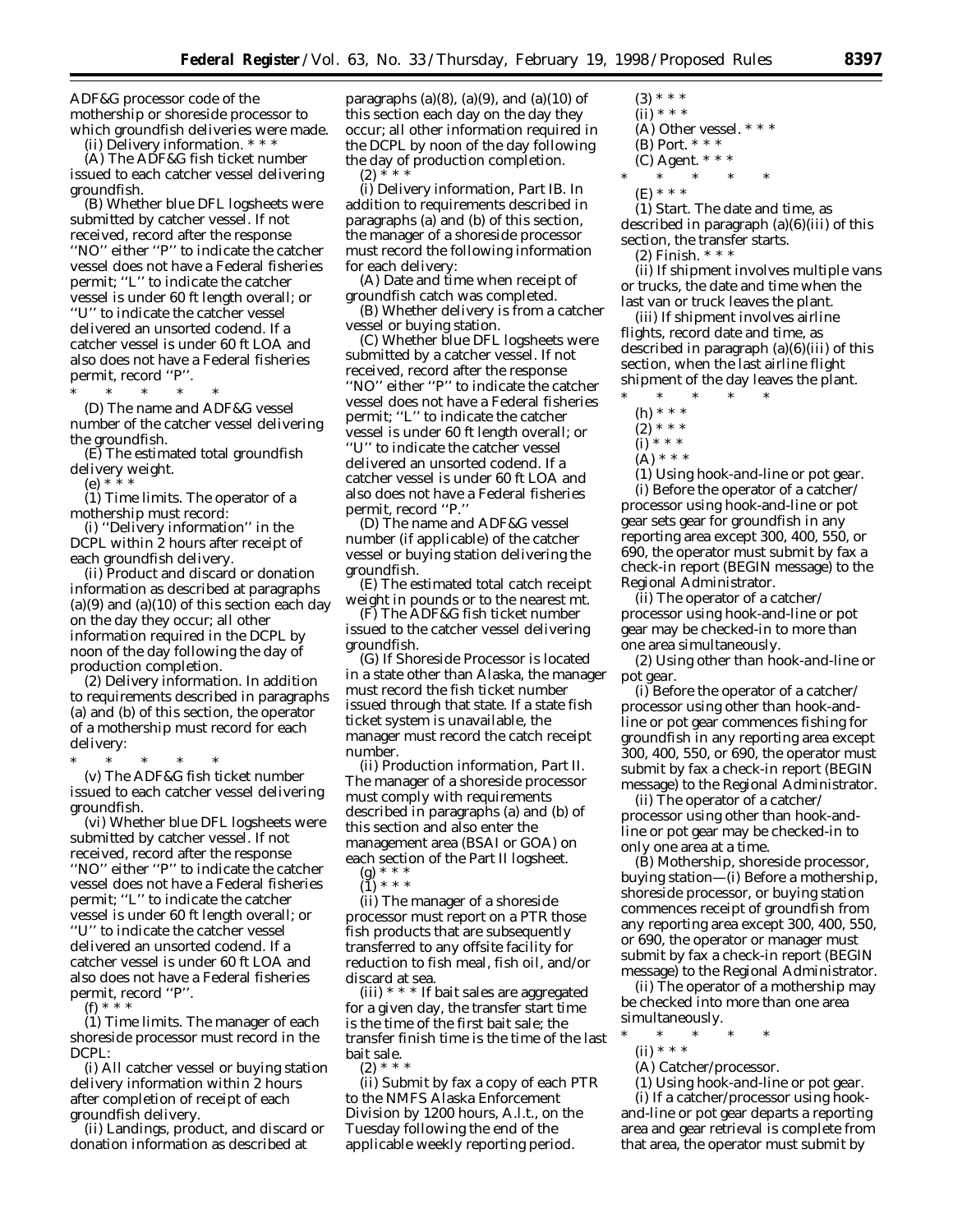fax a check-out report to the Regional Administrator within 24 hours after departing a reporting area.

(*ii*) If a catcher/processor using hookand-line or pot gear is checked-in to multiple reporting areas, the operator must submit by fax a check-out report for each reporting area.

(*2*) *Using other than hook-and-line or pot gear.* If a catcher/processor using other than hook-and-line or pot gear departs a reporting area, the operator must submit by fax a check-out report to the Regional Administrator within 24 hours after departing a reporting area but prior to checking-in another reporting area.

(B) *Mothership or buying station delivering to a mothership*—(i) If a mothership or buying station delivering to a mothership completes receipt of groundfish, the operator must submit by fax a check-out report to the Regional Administrator within 24 hours after departing a reporting area.

(ii) If a mothership is checked-in to multiple reporting areas, the operator must submit by fax a check-out report for each reporting area.

(C) *Shoreside processor.* If a shoreside processor, the manager:

(*1*) Must submit by fax a check-out report to the Regional Administrator within 48 hours after the end of the applicable weekly reporting period that a shoreside processor ceases to process groundfish for the fishing year.

(*2*) May submit by fax a check-out report to the Regional Administrator when receipt or processing of groundfish is temporarily halted during the fishing year for a period of at least two weekly reporting periods.

(D) *Buying station delivering to a shoreside processor.*

(*1*) If a land-based buying station delivering to a shoreside processor, the manager:

(*i*) Must submit by fax a check-out report to the Regional Administrator within 24 hours after delivery of groundfish ceases for the fishing year.

(*ii*) May submit by fax a check-out report to the Regional Administrator when receipt of groundfish is temporarily halted during the fishing year for a period of at least two weekly reporting periods.

\* \* \* \* \*

(3) *General information.* In addition to requirements described in paragraphs (a) and (b) of this section, the operator of a catcher/processor, mothership, or buying station delivering to a mothership or the manager of a shoreside processor or buying station delivering to a shoreside processor must record:

(i) *BEGIN message*—(A) *Mothership.* (*1*) Date and time that receipt of groundfish begins.

(*2*) Position coordinates where groundfish receipt begins.

(*3*) Reporting area code where groundfish receipt begins and whether mothership is receiving groundfish in the COBLZ or RKCSA area.

(*4*) Primary and secondary species expected to be received next week. A change in intended target species within the same reporting area does not require a new BEGIN message.

(B) *Catcher/processor.* (*1*) Date and time that gear is deployed.

(*2*) Position coordinates where gear is set.

(*3*) Reporting area code of gear deployment begins and whether catcher/processor is located in the COBLZ or RKCSA area.

(*4*) Primary and secondary species expected to be harvested next week. A change in intended target species within the same reporting area does not require a new BEGIN message.

(C) *Shoreside processor*. (*1*) Date the facility will begin to receive groundfish.

(*2*) Whether checking in for the first time at the beginning of the fishing year or checking in to restart receipt and processing of groundfish after filing a check-out report.

(D) *Buying station*. (*1*) If delivering to a mothership, reporting area code where groundfish receipt begins.

(*2*) Date facility will begin to receive groundfish.

(*3*) Whether checking in at the beginning of the fishing year or checking in to restart after filing a check-out report.

(*4*) Intended primary target species expected to be received next week. A change in intended target species within the same reporting area does not require a new BEGIN message.

(ii) *CEASE message*—(A) *Mothership*. Date, time and position coordinates where the last receipt of groundfish was made.

(B) *Catcher/processor*. Date, time and position coordinates where the vessel departed the reporting area.

(C) *Shoreside processor*. Date that receipt of groundfish ceased.

(D) *Buying station*. (*1*) If delivering to a mothership, date, time and position coordinates where the vessel departed the reporting area.

(*2*) If delivering to a shoreside processor, date that receipt of groundfish ceased.

(iii) *Fish or fish product held at plant*. The manager of a shoreside processor must report the weight of all fish or fish products held at the plant in pounds or to the nearest 0.001 mt by species and

product codes on each check-in report and on each check-out report.

- $(i) * * * *$
- $(3) * * * *$

(i) *General*. In addition to requirements described in paragraphs (a) and (b) of this section, the operator of a catcher/processor or mothership, or manager of a shoreside processor must record the date the WPR was completed and the primary and secondary target codes for next week.

(ii) *Landings information*. The manager of a shoreside processor must report landings information as described in paragraph (a)(8) of this section, except that each groundfish landing must be reported only in metric tons to at least the nearest 0.001 mt.

\* \* \* \* \*

(v) *Catcher vessel delivery information*. The operator of a mothership or manager of a shoreside processor must list the ADF&G fish ticket numbers issued to catcher vessels for the weekly reporting period, including the fish ticket numbers issued by an associated buying station. (j) \* \* \*

(4) *Information required*. In addition to requirements described in paragraphs (a) and (b) of this section, the operator of a catcher/processor or mothership, or manager of a shoreside processor must record on each page:

(i) *Landings information*. The manager of a shoreside processor must report landings information as described in paragraph (a)(8) of this section, except that each groundfish landing must be reported only in metric tons to at least the nearest 0.001 mt.

(ii) *Product information*. The operator of a mothership or catcher/processor must report product information as described in paragraph (a)(9) of this section, except that each groundfish product must be reported only in metric tons to at least the nearest 0.001 mt.

(iii) *Discard or donation information*. The operator of a mothership or catcher/ processor or the manager of a shoreside processor must report discarded or donated species information as described in paragraph (a)(10) of this section, except that each groundfish or herring discard or donation must be reported only in metric tons to at least the nearest 0.001 mt.

\* \* \* \* \* (m) *Consolidated weekly ADF&G fish*

*tickets from motherships*.

(1) *Requirement*. In addition to requirements described in paragraphs (a) and (b) of this section, the operator of a mothership must ensure that the combined catch for each catcher vessel is summarized at the end of each weekly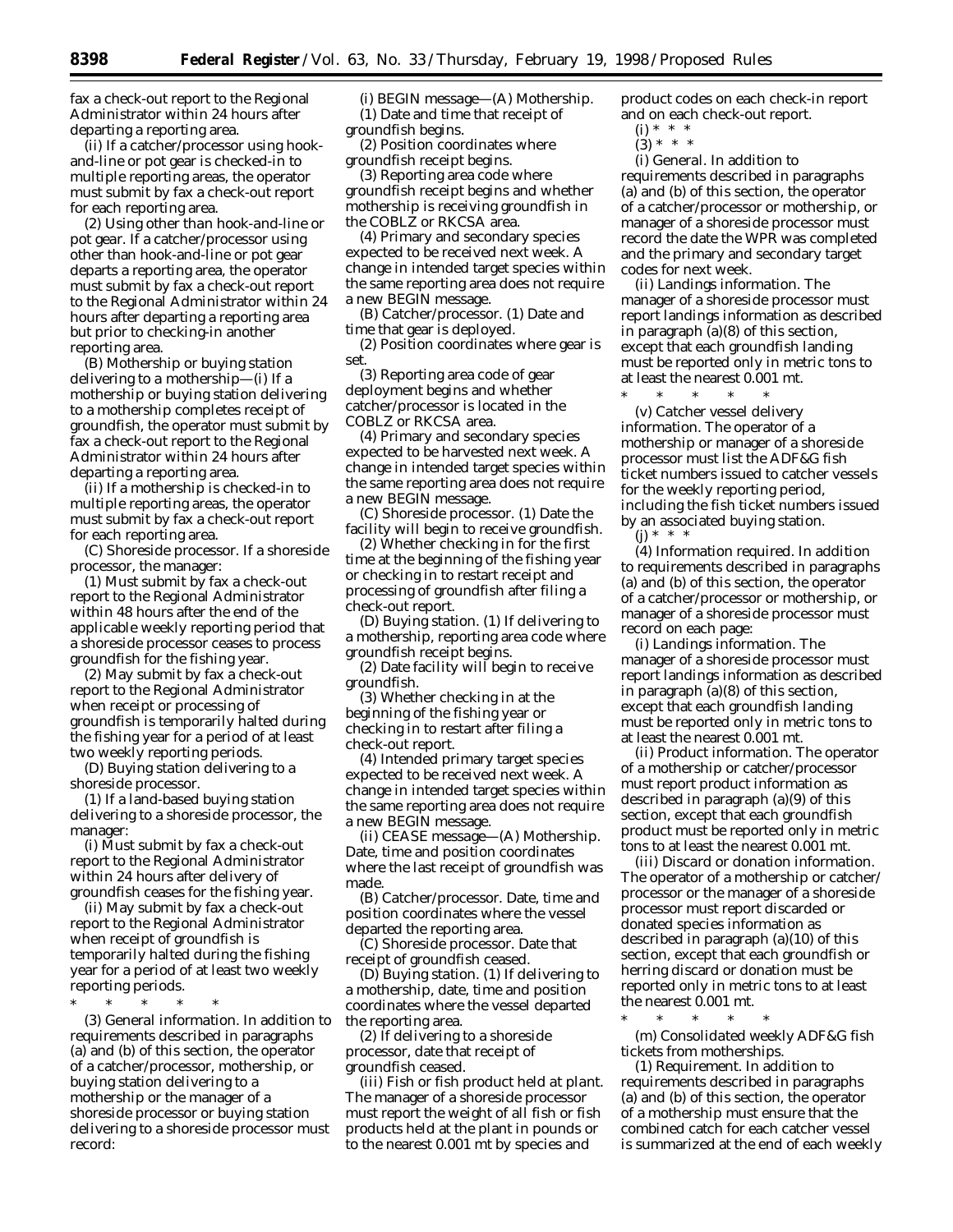reporting period by species on a minimum of one ADF&G groundfish fish ticket when the mothership receives any groundfish from a catcher vessel which is issued a Federal fisheries permit under § 679.4. (An ADF&G fish ticket is further described at Alaska Administrative Code, 5 AAC Chapter 39.130) (see § 679.3).

(2) *Information required.*

(i) The operator of a mothership must ensure that the following information is imprinted or written legibly on the consolidated weekly ADF&G fish ticket from the catcher vessel operator's CFEC permit card in order to describe the CFEC permit holder:

(A) *Vessel name*. Name of the catcher vessel delivering the groundfish.

(B) *Name*. Name of permit holder.

(C) *Permit number*. CFEC permit number.

(D) *ADF&G No*. ADF&G catcher vessel number.

(ii) The operator of a mothership must ensure that the following information is imprinted or written legibly on the consolidated weekly ADF&G fish ticket from the mothership's CFEC processor plate card in order to describe the mothership:

(A) *Proc. Code*. ADF&G processor code of mothership.

(B) *Company*. Identification of mothership.

(iii) The operator of a mothership must record on the consolidated weekly ADF&G groundfish fish ticket the following information obtained from the catcher vessel operator:

(A) *ADF&G No*. The ADF&G number of the catcher vessel delivering fish to the mothership, if the catcher vessel is different from the vessel identified in the CFEC permit card.

(B) *Date landed*. The week-ending date of the week during which the mothership received the groundfish from the catcher vessel.

(D) *Port of landing or vessel transshipped to*. ''FLD,'' a code which means floating processor.

(E) *Type of gear used*. Write in one of the following gear types used by the catcher vessel to harvest groundfish received:

- (*1*) Hook and line.
- (*2*) Pot.

- (*4*) Pelagic trawl.
- (*5*) Jig/troll.
- (*6*) Other.

(iv) The operator of a mothership is responsible for ensuring that the following information is recorded on an ADF&G fish ticket for each catcher vessel:

(A) *Code*. Species code for each species from Table 2 to this part, except do not use species codes 144, 168, 169, or 171.

(C) *Stat Area*. ADF&G 6-digit statistical area in which groundfish were harvested. These statistical areas are defined in a set of charts which may be obtained at no charge from Alaska Commercial Fisheries Management & Development Division, Department of Fish and Game, 211 Mission Road, Kodiak, Alaska 99615–6399.

(D) *Condition Code*. The product code from Table 1 to this part which describes the condition of the fish received by the mothership from the catcher vessel. In most cases, this will be product code 1, whole fish.

(E) *Pounds*. The landed weight of each species to the nearest pound.

(F) *Permit holder's signature*. The signature of the catcher vessel permit holder.

(G) *Fish received by*. The signature of the mothership operator.

(3) *Time limit and submittal*.

(i) The operator of a mothership must complete the consolidated weekly ADF&G groundfish fish ticket for each catcher vessel by 1200 hours, A.l.t., on Tuesday following the end of the applicable weekly reporting period.

(ii) The operator of a mothership must submit the consolidated weekly ADF&G groundfish fish tickets to Alaska Commercial Fisheries Management & Development Division, Department of Fish and Game, 211 Mission Road, Kodiak, Alaska 99615–6399, within 30 days after landings are received.

6. In § 679.7, paragraphs (a)(1) and (a)(2) are revised; the heading of paragraph (a)(5) is revised; and paragraphs (a)(15) and (a)(16) are added to read as follows:

#### **§ 679.7 Prohibitions.**

- \* \* \* \* \*
- (a) \* \* \*

(1) *Federal fisheries permit*. Fish for groundfish in the GOA or BSAI with a vessel of the United States that does not have on board a valid Federal fisheries permit issued pursuant to § 679.4.

(2) *Inseason action or adjustment*. Conduct any fishing contrary to notification of inseason action or adjustment issued under § 679.20, § 679.21, or § 679.25.

 $*$  \* \* (5) *Prohibited species bycatch rate*

*standard.* \* \* \* \* \* \* \* \*

(15) *Federal Processor Permit*. Receive or process groundfish harvested in the GOA or BSAI by a shoreside processor or vessel of the United States operating solely as a mothership in Alaska State waters that does not have on site a valid

Federal processor permit issued pursuant to  $\S 679.4(f)$ .

(16) *Retention of groundfish bycatch species*. Exceed the maximum retainable groundfish bycatch amount established under § 679.20(e).

\* \* \* \* \*

7. In § 679.20, paragraphs (d)(1)(ii)(A),  $(g)(2)(iii)$ , and  $(g)(3)$  introductory text are revised to read as follows:

## **§ 679.20 General limitations.**

- \* \* \* \* \*
	- (d) \* \* \*
	- $(1) * * * *$
	- (ii) \* \* \*

(A) *Inseason adjustments.* The category allocations or apportionments established under paragraph (c) of this section may be revised by inseason adjustments, as defined at § 679.25, for a given species or species group or pollock allowance, as identified by regulatory area, subarea, or district, and, if applicable, as further identified by gear type.

- \* \* \* \* \*
	- (g) \* \* \*
- (2) \* \* \*

(iii) The primary pollock product must be distinguished from ancillary pollock products in the DCPL required under § 679.5(a)(9).

(3) *Pollock product recovery rates (PRRs).* Use the product types and standard PRRs for pollock found in Table 3 of this part to calculate roundweight equivalents for pollock for purposes of this paragraph (g). \* \* \* \* \*

8. In § 679.21, as proposed to be amended at 62 FR 43307, (August 13, 1997) paragraphs (e)(7)(iv)(B),  $(e)(7)(vii)(B)$ , and  $(e)(7)(viii)(B)$  are removed; and paragraphs  $(e)(7)(iv)(A)$ ,  $(e)(7)(vii)(A)$  and,  $(e)(7)(viii)(A)$  are redesignated as paragraph (e)(7)(iv),  $(e)(7)(vii)$  and  $(e)(7)(viii)$  respectively, and revised to read as follows:

## **§ 679.21 Prohibited species bycatch management.**

- \* \* \* \* \*
	- (e) \* \* \* (7) \* \* \*

(iv) *COBLZ.* Except as provided in paragraph (e)(7)(i) of this section, if, during the fishing year, the Regional Administrator determines that U.S. fishing vessels participating in any of the trawl fishery categories listed in paragraphs (e)(3)(iv)( $\bar{B}$ ) through (F) of this section will catch the COBLZ bycatch allowance, or seasonal apportionment thereof, of *C. Opilio* specified for that fishery category under paragraph (e)(3) of this section, NMFS will publish in the **Federal Register** the closure of the COBLZ, as defined in

<sup>(</sup>*3*) Nonpelagic trawl.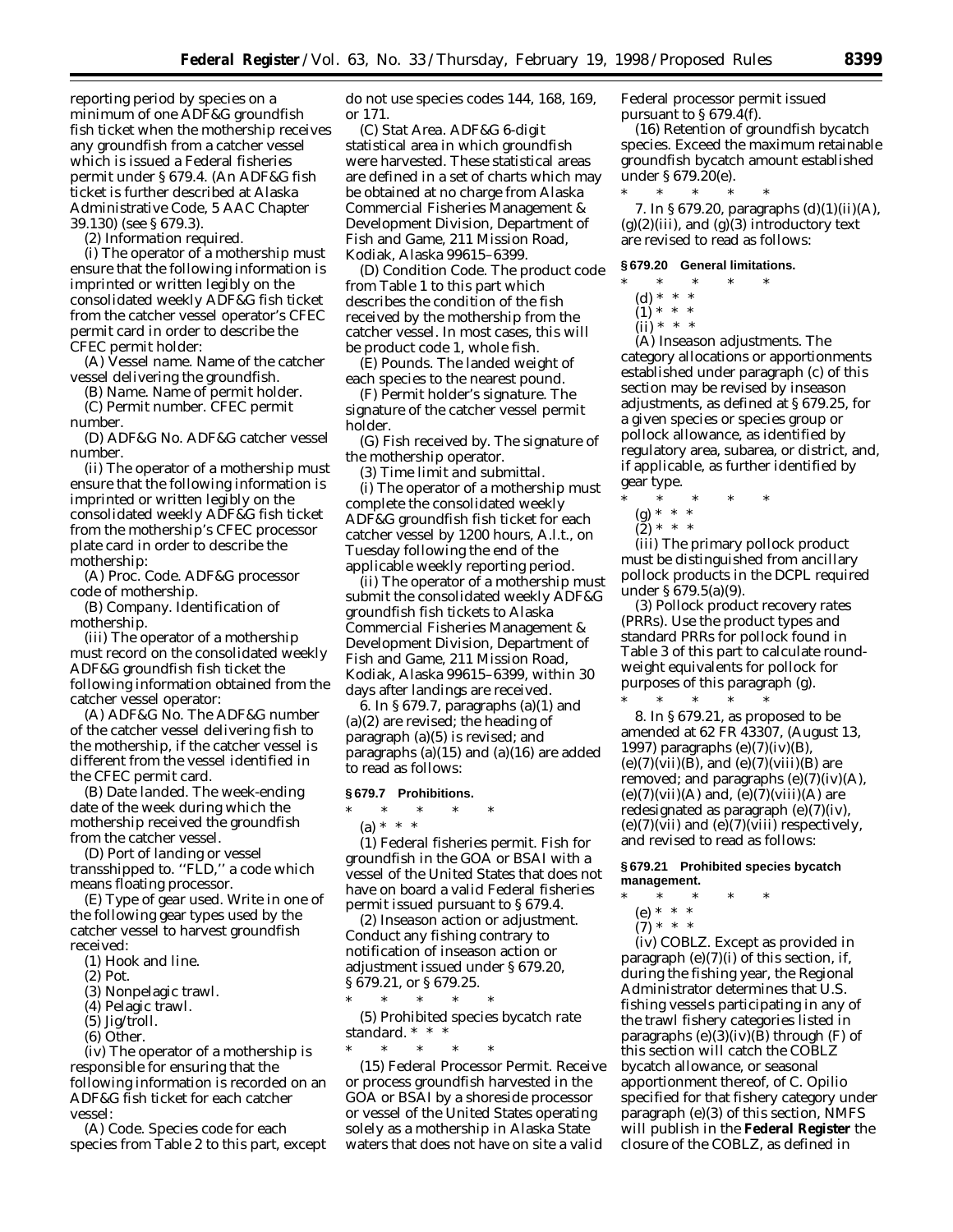Figure 13 of this part, to directed fishing for each species and/or species group in that fishery category for the remainder of the year or for the remainder of the season.

\* \* \* \* \*

(vii) *Chum salmon.* If the Regional Administrator determines that 42,000 non-chinook salmon have been caught by vessels using trawl gear during August 15 through October 14 in the CVOA defined under § 679.22(a)(5) and in Figure 2 of this part, NMFS will prohibit fishing with trawl gear for the remainder of the period September 1 through October 14 in the Chum Salmon Savings Area as defined in Figure 9 of this part.

(viii) *Chinook salmon.* When the Regional Administrator determines that 48,000 chinook salmon have been caught by vessels using trawl gear in the BSAI during the time period from January 1 through April 15, NMFS will prohibit fishing with trawl gear for the remainder of that period within the Chinook Salmon Savings Area defined in Figure 8 of this part.

\* \* \* \* \*

9. Section 679.22 is amended to read as follows by: Revising paragraphs  $(a)(3)$ ,  $(a)(6)$ , and  $(a)(9)$ ; by amending the cross-reference in paragraphs (a)(7)(ii), (a)(8)(ii), and (b)(2)(ii) from "§ 679.20" to read ''§ 679.20(d)''; and by adding a heading to paragraph (a)(10).

#### **§ 679.22 Closures.**

 $(a) * * * *$ 

(3) *Red King Crab Savings Area (RKCSA).* Directed fishing for groundfish by vessels using trawl gear other than pelagic trawl gear is prohibited at all times, except as provided at  $\S 679.21(e)(3)(ii)(B)$ , in that part of the Bering Sea subarea defined as RKCSA in Figure 11 of this part. \* \* \* \* \*

(6) *Pribilof Island Area Habitat Conservation Zone.* Trawling is prohibited at all times in the area defined in Figure 10 of this part as Pribilof Island Area Habitat Conservation Zone.

 $*$  \*

(9) *Nearshore Bristol Bay Trawl Closure.* Directed fishing for groundfish by vessels using trawl gear in Bristol Bay, as described in the current edition of NOAA chart 16006, is closed at all times in the area east of 162°00′ W. long., except that the Nearshore Bristol Bay Trawl Area defined in Figure 12 is open to trawling from 1200 hours A.l.t., April 1 to 1200 hours A.l.t., June 15 of each year.

(10) *Chum Salmon Savings Area.* \* \* \*

\* \* \* \* \* 10. Section 679.23 is amended to read as follows by: Revising the headings of paragraphs (a), (d), and (e), and by revising the term ''Western Alaska Community Development Quota'' and replacing it with ''CDQ'' in paragraphs  $(e)(2)(ii)(C)$  and  $(D)$ .

### **§ 679.23 Seasons.**

- (a) *Groundfish, general.* \* \* \* \* \* \* \* \*
- (d) *GOA groundfish seasons.* \* \* \*
- (e) *BSAI groundfish seasons.* \* \* \* \* \* \* \* \*
- $(g) * * * *$

(3) Catches of sablefish in excess of the maximum retainable bycatch amounts and catches made without IFQ must be treated in the same manner as prohibited species as defined at § 679.21(b).

> TABLE 1.—PRODUCT CODES Fish product code/description

11. Section 679.41 is amended by adding headings to paragraphs (e)(1) through (3) to read as follows:

**§ 679.41 Transfer of quota shares and IFQ.**

- \* \* \* \* \*
	- (e) \* \* \*
	- (1) *General.* \* \* \*
	- (2) *Sablefish.* \* \* \*
	- (3) *Halibut.* \* \* \*

12. Section 679.42, is amended by adding a new heading to paragraph  $(c)(2)(i)$ ; by revising paragraph  $(c)(2)(ii)$ ; and by adding headings to paragraphs  $(c)(2)(i)$  and  $(c)(2)(ii)$  to read as follows:

#### **§ 679.42 Limitations on use of QS and IFQ.**

- \* \* \* \* \*
- $(c) * * * *$
- $(2) * * * *$
- (i) *Sablefish product.* \* \* \*

(ii) *Halibut product.* For halibut product, multiplying the scale weight actually reported at the time of landing by the conversion factor found in Table 3 of this part that corresponds to the product code reported in the IFQ landing report.

13. In § 679.61, the introductory paragraph is revised to read as follows:

#### **§ 679.61 Registration areas.**

For the purpose of managing the scallop fishery, the Federal waters off Alaska and adjacent State waters are divided into nine scallop registration areas. Three scallop registration areas are further subdivided into districts. The scallop registration areas and districts are defined in Figure 14 of this part.

\* \* \* \* \* 14. Part 679 is amended by revising Tables 1, 2, and 3 to this part and Figures 2 and 7 to this part and by adding Figures 8 through 16 to this part to read as follows:

1. Whole fish/food fish.

- 2. Whole fish/bait. Processed for bait.
- 3. Bled only. Throat, or isthmus, slit to allow blood to drain.
- 4. Gutted, head on. Belly slit and viscera removed.
- 5. Gutted, head off. IFQ Pacific halibut only.
- 6. Head and gutted, with roe.
- 7. Headed and gutted, Western cut. Head removed just in front of the collar bone, and viscera removed.
- 8. Headed and gutted, Eastern cut. Head removed just behind the collar bone, and viscera removed.
- 10. Headed and gutted, tail removed. Head removed usually in front of collar bone, and viscera and tail removed.
- 11. Kirimi. Head removed either in front or behind the collar bone, viscera removed, and tail removed by cuts perpendicular to the spine, resulting in a steak.
- 12. Salted and split. Head removed, belly slit, viscera removed, fillets cut from head to tail but remaining attached near tail. Product salted.
- 13. Wings. On skates, side fins are cut off next to body.
- 14. Roe. Eggs, either loose or in sacs, or skeins.
- 15. Pectoral girdle. Collar bone and associated bones, cartilage and flesh.
- 16. Heads. Heads only, regardless where severed from body.
- 17. Cheeks. Muscles on sides of head.
- 18. Chins. Lower jaw (mandible), muscles, and flesh.
- 19. Belly. Flesh in region of pelvic and pectoral fins and behind head.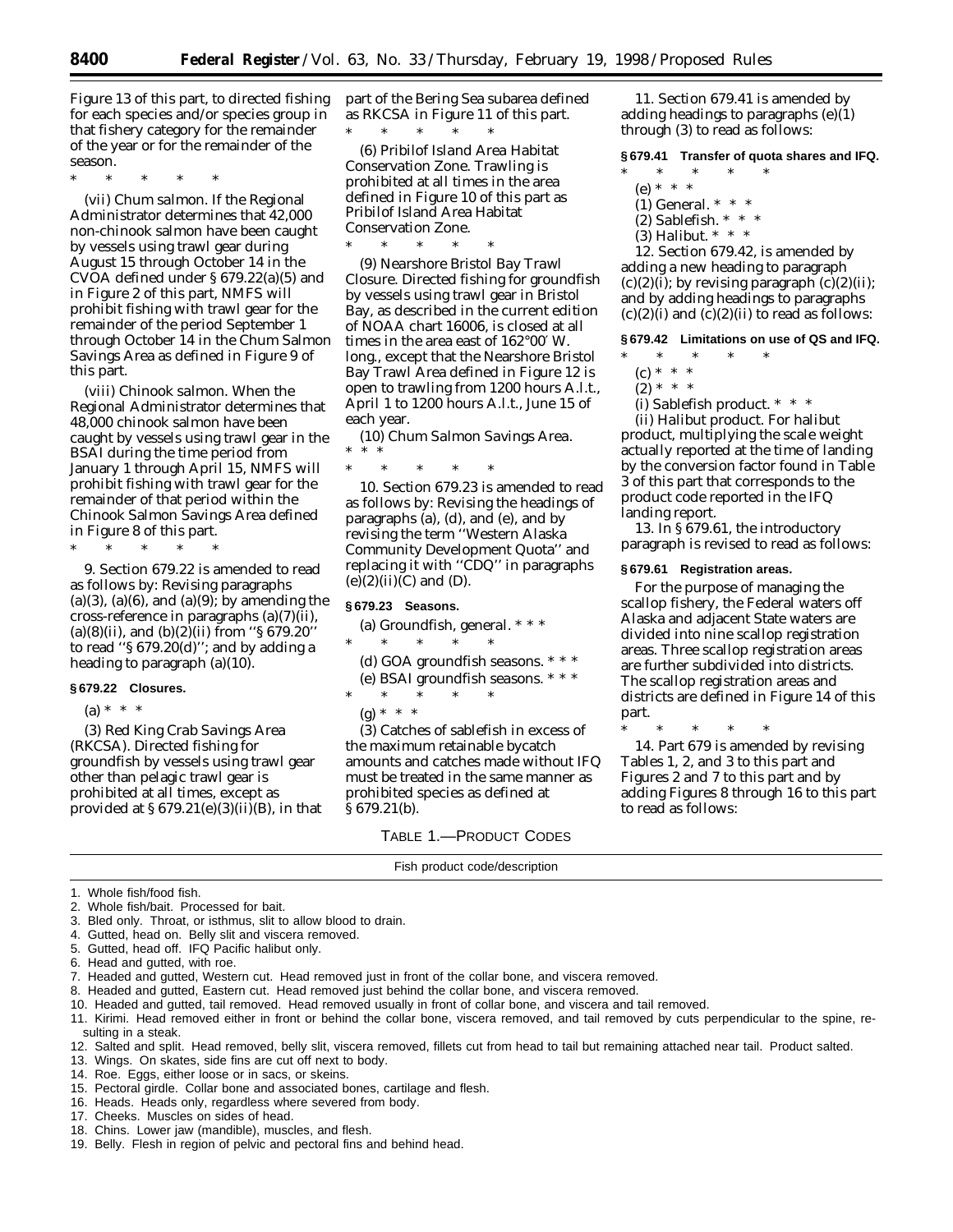## TABLE 1.—PRODUCT CODES—Continued

Fish product code/description

- 20. Fillets with skin and ribs. Meat and skin with ribs attached, from sides of body behind head and in front of tail.
- 21. Fillets with skin, no ribs. Meat and skin with ribs removed, from sides of body behind head and in front of tail.
- 22. Fillets with ribs and no skin. Meat with ribs with skin removed, from sides of body behind head and in front of tail.
- 23. Fillets, skinless/boneless. Meat with both skin and ribs removed, from sides of body behind head and in front of tail.
- 24. Deep-skin fillet. Meat with skin, adjacent meat with silver lining, and ribs removed from sides of body behind head and in front of tail, resulting in thin fillets.
- 30. Surimi. Paste from fish flesh and additives.
- 31. Minced. Ground flesh.
- 32. Fish meal. Meal from fish and fish parts, including bone meal.
- 33. Fish oil. Rendered oil.
- 34. Milt. (in sacs, or testes).
- 35. Stomachs. Includes all internal organs.
- 36. Octopus/squid mantles. Flesh after removal of viscera and arms.
- 37. Butterfly, no backbone. Head removed, belly slit, viscera and most of backbone removed; fillets attached.
- 39. Bones (if meal, report as 32).
- 51. Whole fish/food fish with ice and slime. IFQ sablefish only.
- 54. Gutted, head on, with ice and slime. Belly slit and visera removed. IFQ Pacific halibut and sablefish only.
- 55. Gutted, head off, with ice and slime. IFQ Pacific halibut only.
- 57. Headed and gutted, Western cut, with ice and slime. IFQ sablefish only.
- 58. Headed and gutted, Eastern cut, with ice and slime. IFQ sablefish only.
- 86. Donated Salmon. Includes salmon retained and donated under Salmon Donation Program.
- 97. Other retained product

#### DISCARD PRODUCT CODES

- 92. Discard, bait. Whole fish used as bait on board vessel.
- 94. Discard, consumption. Fish or fish products eaten on board or taken off the vessel for personal use.
- 96. Previously discarded fish (decomposed) taken with trawl gear in current fishing efforts. Discarded.
- 98. Discard, at sea. Whole groundfish and prohibited species discarded by catcher vessels, Catcher/Processors, Motherships, or Buying Stations delivering to Motherships.
- 99. Discard, dockside. Discard after delivery and before processing; Discard, at plant. In-plant discard of whole groundfish and prohibited species by Shoreside Processors and Buying Stations delivering to Shoreside Processors before and during processing.
- M99 Discard, off site transfer. Discarded fish that are transferred to any off site facility for reduction to fish meal, fish oil and/or discard at sea.

#### PRODUCT DESIGNATION

- A Ancillary. Product made in addition to a primary product from the same fish.<br>P. Primary, Product made from each fish with the bighest recovery rate
- Primary. Product made from each fish with the highest recovery rate.
- R Reprocessed. Product that results from processing a previously reported product.

## TABLE 2.—SPECIES CODES

Code/Species

- 110. Pacific cod.
- 120. Miscellaneous flatfish (all flatfish without separate codes).
- 121. Arrowtooth flounder and/or Kamchatka flounder.
- 122. Flathead sole.
- 123. Rock sole.
- 124. Dover sole.
- 125. Rex sole.
- 126. Butter sole.
- 127. Yellowfin sole.
- 128. English sole.
- 129. Starry flounder.
- 131. Petrale sole.
- 132. Sand sole.
- 133. Alaska Plaice flounder.
- 134. Greenland turbot.
- 135. Greenstripe rockfish.
- 136. Northern rockfish.
- 137. Bocaccio rockfish.
- 138. Copper rockfish.
- 141. Pacific ocean perch (S. alutus only) .
- 142. Black rockfish.
- 143. Thornyhead rockfish (all Sebastolobus species) .
- 145. Yelloweye rockfish.
- 146. Canary rockfish.
- 147. Quillback rockfish.
- 148. Tiger rockfish.
- 149. China rockfish.
- 150. Rosethorn rockfish.
- 151. Rougheye rockfish.
- 
- 152. Shortraker rockfish.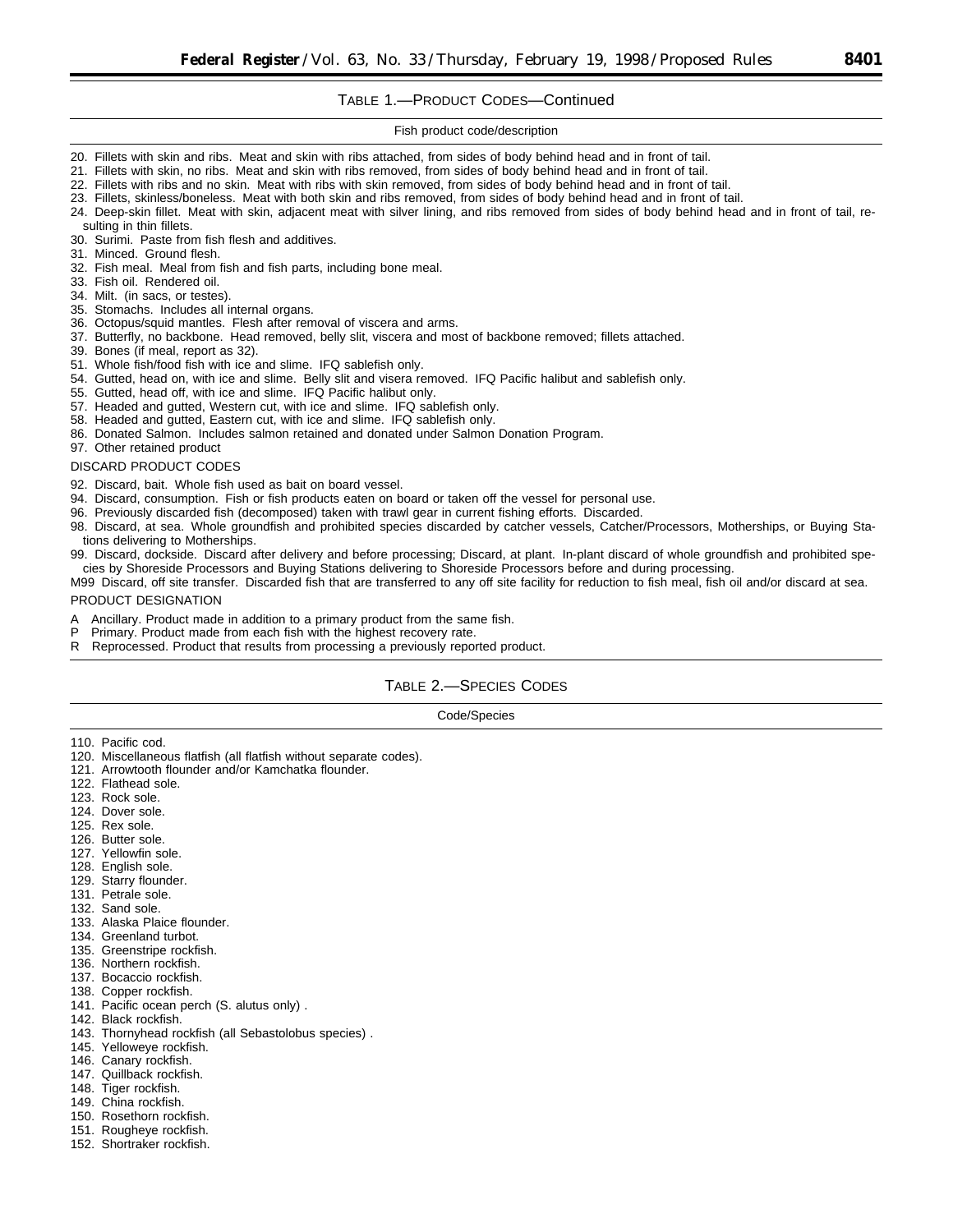## TABLE 2.—SPECIES CODES—Continued

| Code/Species                                                                                                                                                                                                                                                                                                                                                                                                                                                                                               |
|------------------------------------------------------------------------------------------------------------------------------------------------------------------------------------------------------------------------------------------------------------------------------------------------------------------------------------------------------------------------------------------------------------------------------------------------------------------------------------------------------------|
| 153. Redbanded rockfish.<br>154. Dusky rockfish.<br>155. Yellowtail rockfish.<br>156. Widow rockfish.<br>157. Silvergray rockfish.<br>158. Redstripe rockfish.                                                                                                                                                                                                                                                                                                                                             |
| 159. Darkblotched rockfish.<br>160. Sculpins.<br>166. Sharpchin rockfish.<br>167. Blue rockfish.<br>175. Yellowmouth rockfish.<br>176. Harlequin rockfish.<br>177. Blackgill rockfish.<br>178. Chilipepper rockfish.<br>179. Pygmy rockfish.                                                                                                                                                                                                                                                               |
| 181. Shortbelly rockfish.<br>182. Splitnose rockfish.<br>183. Stripetail rockfish.<br>184. Vermilion rockfish.<br>185. Aurora rockfish.<br>193. Atka mackerel.<br>207. Gunnels.<br>208. Pricklebacks.                                                                                                                                                                                                                                                                                                      |
| 209. Bristlemouths, lightfishes, and anglemouths (Gonostomatidae).<br>210. Pacific Sand fish.<br>270. Pollock.<br>510. Smelt.<br>511. Eulachon.<br>516. Capelin.<br>689. Sharks.<br>700. Skates.<br>710. Sablefish.<br>772. Laternfishes.<br>773. Deep-sea smelts (Bathylagidae).<br>774. Pacific Sand lance.<br>800. Krill.<br>870. Octopus.<br>875. Squid.<br>888. Mixed species tote (for use on Product Transfer Report only).                                                                         |
| GROUP CODES. These group codes may be used if individual species cannot be identified.<br>144. Slope rockfish (aurora, blackgill, Bocaccio, redstripe, silvergray, chilipepper, darkblotched, greenstriped, harlequin, pygmy, shortbelly,<br>splitnose, stripetail, vermillion, yellowmouth, sharpchin).<br>168. Demersal shelf rockfish (china, copper, quillback, rosethorn, tiger, yelloweye, canary).<br>169. Pelagic shelf rockfish (dusky, yellowtail, widow).<br>171. Shortraker/rougheye rockfish. |
| <b>PROHIBITED SPECIES CODES</b><br>000. Unspecified salmon.<br>200. Pacific halibut.<br>235. Pacific herring (Family of Clupeidae).<br>410. Salmon, Chinook.<br>420. Salmon, Sockeye.<br>430. Salmon, Coho.<br>440. Salmon, Pink.<br>450. Salmon, Chum.<br>540. Steelhead trout.<br>920. Unspecified king crab.                                                                                                                                                                                            |

- 921. Red king crab.
- 922. Blue king crab.
- 923. Gold/brown king crab.
- 930. Unspecified tanner crab.
- 931. Bairdi tanner crab.
- 932. Opilio tanner crab.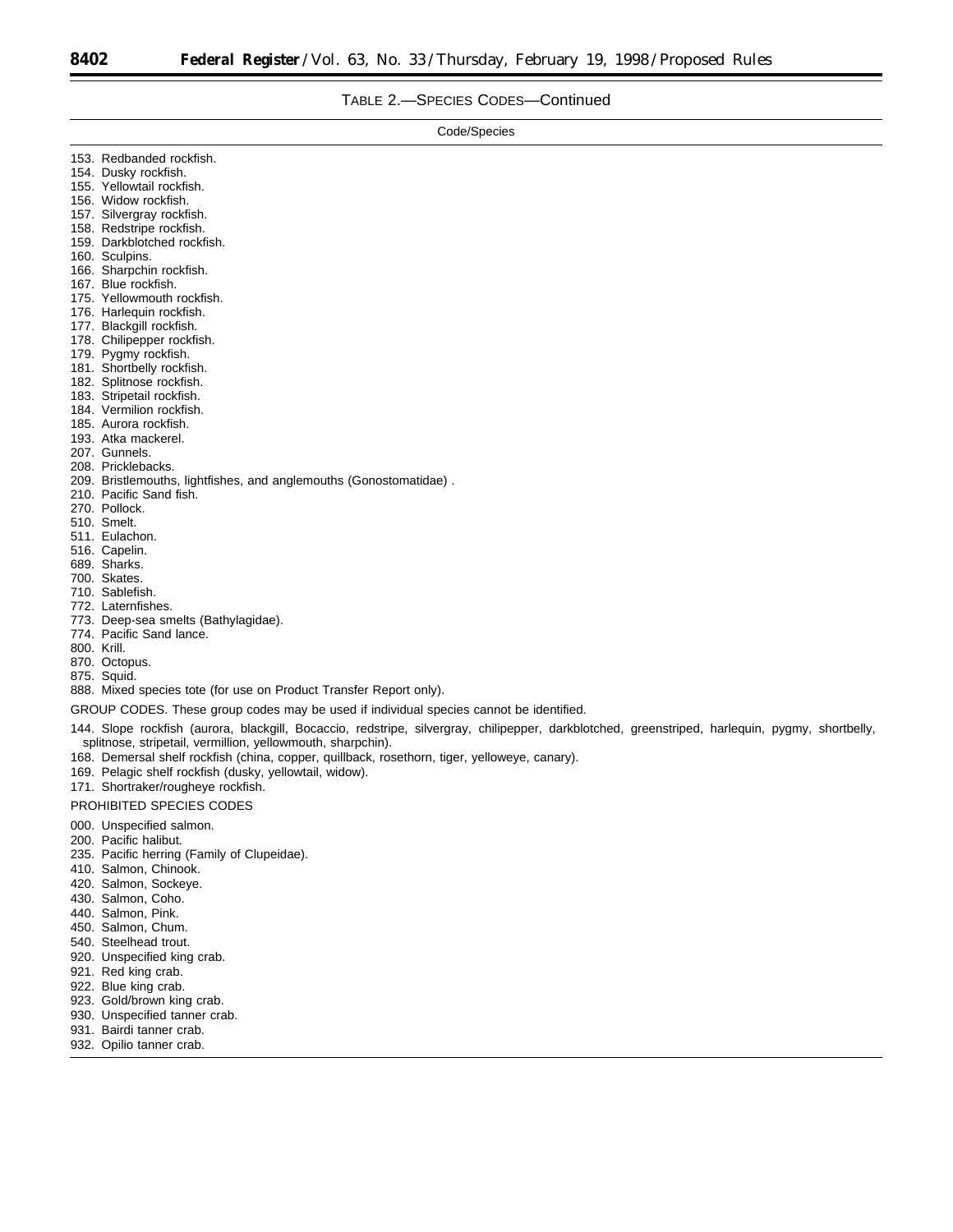TABLE 3.-PRODUCT RECOVERY RATES FOR GROUNDFISH SPECIES AND CONVERSION RATES FOR PACIFIC HALIBUT

| FMP species                           |                      |                       |                       |             |                       |                       | Product code       |                         |                       |                 |        |                        |    |
|---------------------------------------|----------------------|-----------------------|-----------------------|-------------|-----------------------|-----------------------|--------------------|-------------------------|-----------------------|-----------------|--------|------------------------|----|
| Wings                                 | Spe-<br>cies<br>code | Whole<br>food<br>fish | Whole<br>bait<br>fish | <b>Bled</b> | Gutted<br>head<br>on. | Gutted<br>head<br>off | H&G<br>with<br>roe | H&G<br>west-<br>ern cut | H&G<br>eastern<br>cut | H&G<br>w/o tail | Kirimi | Salted<br>and<br>split |    |
|                                       |                      | $\mathbf{1}$          | 2                     | 3           | 4                     | 5                     | 6                  | $\overline{7}$          | 8                     | 10              | 11     | 12                     | 13 |
|                                       | 110                  | 1.00                  | 1.00                  | 0.98        | 0.85                  | .                     | 0.63               | 0.57                    | 0.47                  | 0.44            | .      | 0.45                   | .  |
| ARROWTOOTH FLOUNDER                   | 121                  | 1.00                  | 1.00                  | 0.98        | 0.90                  | .                     | 0.80               | 0.72                    | 0.65                  | 0.62            | 0.48   | .                      | .  |
|                                       | .                    | 1.00                  | 1.00                  | 0.98        | 0.88                  | .                     |                    | 0.60                    | 0.50                  |                 |        |                        |    |
|                                       | 160                  | 1.00                  | 1.00                  | 0.98        | 0.87                  | .                     |                    | 0.50                    | 0.40                  | .               |        |                        |    |
| ATKA MACKEREL                         | 193                  | 1.00                  | 1.00                  | 0.98        | 0.87                  | .                     | 0.67               | 0.64                    | 0.61                  | .               | .      |                        |    |
|                                       | 270                  | 1.00                  | 1.00                  | 0.98        | 0.80                  | .                     | 0.70               | 0.65                    | 0.56                  | 0.50            | .      |                        |    |
|                                       | 510                  | 1.00                  | 1.00                  | 0.98        | 0.82                  |                       | .                  | 0.71                    | .                     | .               | .      | .                      | .  |
|                                       | 511                  | 1.00                  | 1.00                  | 0.98        | 0.82                  | .                     | .                  | 0.71                    | .                     | .               |        |                        | .  |
|                                       | 516                  | 1.00                  | 1.00                  | 0.98        | 0.89                  | .                     |                    | 0.78                    | .                     |                 | .      | .                      |    |
| <b>SHARKS</b>                         | 689                  | 1.00                  | 1.00                  | 0.98        | 0.83                  |                       | .                  | 0.72                    | .                     | .               | .      |                        |    |
|                                       | 700                  | 1.00                  | 1.00                  | 0.98        | 0.90                  | .                     |                    | 0.32                    |                       |                 |        | 0.32                   | .  |
|                                       | 710                  | 1.00                  | 1.00                  | 0.98        | 0.89                  | .                     |                    | 0.68                    | 0.63                  | 0.50            |        |                        |    |
| IFQ SABLEFISH                         | 710                  | 1.00                  | 1.00                  | 0.98        | 0.89                  |                       |                    | 0.68                    | 0.63                  | 0.50            |        |                        |    |
|                                       | 870                  | 1.00                  | 1.00                  | 0.98        | 0.69                  | .                     |                    | .                       | .                     |                 |        |                        |    |
| Target species categories GOA only:   |                      |                       |                       |             |                       |                       |                    |                         |                       |                 |        |                        |    |
| DEEP WATER FLATFISH                   | 118                  | 1.00                  | 1.00                  | 0.98        | 0.90                  | .                     | 0.80               | 0.72                    | 0.65                  | 0.62            | 0.48   |                        |    |
| FLATHEAD SOLE                         | 122                  | 1.00                  | 1.00                  | 0.98        | 0.90                  | .                     | 0.80               | 0.72                    | 0.65                  | 0.62            | 0.48   | .                      |    |
|                                       | 125                  | 1.00                  | 1.00                  | 0.98        | 0.90                  | .                     | 0.80               | 0.72                    | 0.65                  | 0.62            | 0.48   |                        |    |
| SHALLOW WATER FLATFISH                | 119                  | 1.00                  | 1.00                  | 0.98        | 0.90                  | .                     | 0.80               | 0.72                    | 0.65                  | 0.62            | 0.48   | .                      |    |
| THORNYHEAD ROCKFISH<br>.              | 143                  | 1.00                  | 1.00                  | 0.98        | 0.88                  |                       | 0.55               | 0.60                    | 0.50                  | .               |        |                        |    |
| Target species categories BSAI only:  |                      |                       |                       |             |                       |                       |                    |                         |                       |                 |        |                        |    |
| OTHER FLATFISH                        | 120                  | 1.00                  | 1.00                  | 0.98        | 0.90                  | .                     | 0.80               | 0.72                    | 0.65                  | 0.62            | 0.48   | .                      | .  |
| <b>ROCK SOLE</b>                      | 123                  | 1.00                  | 1.00                  | 0.98        | 0.90                  | .                     | 0.80               | 0.72                    | 0.65                  | 0.62            | 0.48   | .                      |    |
| YELLOWFIN SOLE                        | 127                  | 1.00                  | 1.00                  | 0.98        | 0.90                  | .                     | 0.80               | 0.72                    | 0.65                  | 0.62            | 0.48   |                        |    |
| GREENLAND TURBOT                      | .                    | 134                   | 1.00                  | 1.00        | 0.98                  | 0.90                  | .                  | 0.80                    | 0.72                  | 0.65            | 0.62   | 0.48                   | .  |
| SQUID                                 | 875                  | 1.00                  | 1.00                  | 0.98        | 0.69                  | .                     |                    |                         |                       |                 |        |                        |    |
| Conversion rates for Pacific halibut: |                      |                       |                       |             |                       |                       |                    |                         |                       |                 |        |                        |    |
| PACIFIC HALIBUT                       | 200                  | .                     |                       |             | 0.90                  | 1.0                   |                    |                         |                       | .               |        |                        |    |

## TABLE 3.-PRODUCT RECOVERY RATES FOR GROUNDFISH SPECIES AND CONVERSION RATES FOR PACIFIC HALIBUT

| FMP species                                                                   |                        |                     |                         |                |               |                  |              | Product code                     |                               |                                     |                                        |                         |                     |                |
|-------------------------------------------------------------------------------|------------------------|---------------------|-------------------------|----------------|---------------|------------------|--------------|----------------------------------|-------------------------------|-------------------------------------|----------------------------------------|-------------------------|---------------------|----------------|
| Wings                                                                         | Spe-<br>cies<br>code   | Roe                 | Pec-<br>toral<br>qirdle | Heads          | Cheeks        | Chins            | Belly        | Fillets<br>w/skin<br>and<br>ribs | Fillets<br>skin on<br>no ribs | <b>Fillets</b><br>w/ribs<br>no skin | <b>Fillets</b><br>sknless/<br>boneless | Fillets<br>deep<br>skin | Surimi              | Mince          |
|                                                                               |                        | 14                  | 15                      | 16             | 17            | 18               | 19           | 20                               | 21                            | 22                                  | 23                                     | 24                      | 30                  | 31             |
| PACIFIC COD<br>ARROWTOOTH FLOUN-                                              | 110                    | 0.05                | 0.05                    | .              | 0.05          | .                | 0.01         | 0.45                             | 0.35                          | 0.25                                | 0.25                                   | .                       | 0.15                | 0.5            |
| DER<br>ROCKFISH <sup>1</sup><br><b>SCULPINS</b><br><br>ATKA MACKEREL          | 121<br>.<br>160<br>193 | 0.08<br>.<br>.<br>. | .<br>.<br>.             | <br>0.15<br>   | <br>0.05<br>. | <br>0.05<br><br> | <br>0.10<br> | 0.32<br>0.40<br>.                | 0.27<br>0.30<br>              | 0.27<br>0.33<br>.                   | 0.22<br>0.25<br>                       | .<br>.<br>.             | 0.15                | .              |
| POLLOCK<br>SMELTS<br>EULACHON                                                 | 270<br>510<br>511      | 0.07<br>.<br>.      | <br>.<br>.              | 0.15<br>.<br>. | <br><br>.     | <br><br>         | <br><br>.    | 0.35<br><br>.                    | 0.30<br>0.38<br>0.38          | 0.30<br>.<br>.                      | 0.21<br>.<br>.                         | 0.16<br>.<br>.          | 20.16<br>30.17<br>. | 0.22<br>.<br>. |
| <b>CAPELIN</b><br>SHARKS<br><b>SKATES</b>                                     | 516<br>689<br>700      | .<br><br>.          | <br><br>                | .<br>          | <br>.<br>.    | <br>.<br>        | <br><br>     | .<br>.<br>.                      | <br>0.30<br>                  | .<br>0.30<br>                       | <br>0.25<br>                           | <br>.<br>.              | .<br>.<br>          | .              |
| SABLEFISH<br>IFQ SABLEFISH<br>OCTOPUS                                         | 710<br>710<br>870      | .<br>.<br>.         | .                       | .<br>.         | 0.05<br>0.05  | <br>.            | .<br>        | 0.35<br>0.35<br>.                | 0.30<br>0.30                  | 0.30<br>0.30                        | 0.25<br>0.25                           | .<br>                   | .                   | .<br>.         |
| Target species categories<br>at GOA only:<br>DEEP WATER FLAT-                 |                        |                     |                         |                |               |                  |              |                                  |                               |                                     |                                        |                         |                     |                |
| FISH<br>FLATHEAD SOLE<br><b>REX SOLE</b>                                      | 118<br>122<br>125      | .<br>.              | .                       | .<br>.         | .<br>.        | .<br>.           | .<br>.       | 0.32<br>0.32<br>0.32             | 0.27<br>0.27<br>0.27          | 0.27<br>0.27<br>0.27                | 0.22<br>0.22<br>0.22                   | .<br>.<br>.             | .<br>.              |                |
| <b>SHALLOW WATER</b><br><b>FLATFISH</b><br><b>THORNYHEAD</b>                  | 119                    |                     |                         |                |               |                  |              | 0.32                             | 0.27                          | 0.27                                | 0.22                                   |                         |                     |                |
| ROCKFISH<br>Target species categories<br>at BSAI only:                        | 143                    | .                   |                         | 0.20           | 0.05          | 0.05             | 0.05         | 0.40                             | 0.30                          | 0.35                                | 0.25                                   | .                       |                     |                |
| OTHER FLATFISH<br><b>ROCK SOLE</b><br>.<br>YELLOWFIN SOLE<br><b>GREENLAND</b> | 120<br>123<br>127      | .<br>.<br>.         | <br>.<br>               | .<br>.         | .<br>.<br>    | .<br>.<br>       | .<br>.<br>   | 0.32<br>0.32                     | 0.27<br>0.27<br>0.32          | 0.27<br>0.27<br>0.27                | 0.22<br>0.22<br>0.27                   | .<br><br>0.22           | <br>.               | .<br>0.18      |
| <b>TURBOT</b><br>SQUID<br>Conversion rates for Pa-<br>cific halibut:          | 134<br>875             | .<br>               | .                       | .              | .             |                  |              | 0.32                             | 0.27                          | 0.27                                | 0.22                                   | .                       |                     |                |

-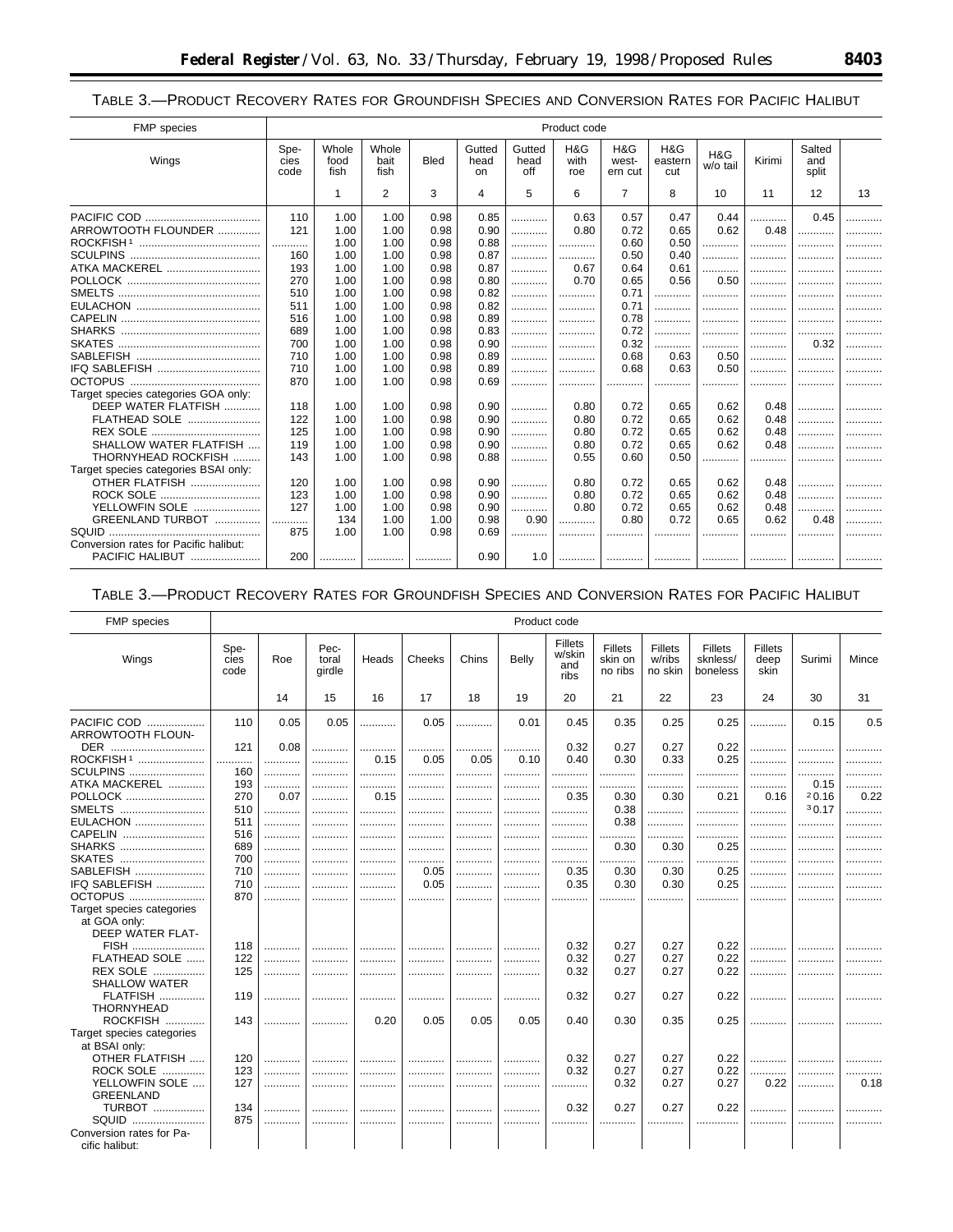## TABLE 3.—PRODUCT RECOVERY RATES FOR GROUNDFISH SPECIES AND CONVERSION RATES FOR PACIFIC HALIBUT— **Continued**

| FMP species     |                      | Product code |                         |       |        |       |       |                                  |                               |                                     |                                 |                         |        |       |
|-----------------|----------------------|--------------|-------------------------|-------|--------|-------|-------|----------------------------------|-------------------------------|-------------------------------------|---------------------------------|-------------------------|--------|-------|
| Wings           | Spe-<br>cies<br>code | Roe          | Pec-<br>toral<br>girdle | Heads | Cheeks | Chins | Belly | Fillets<br>w/skin<br>and<br>ribs | Fillets<br>skin on<br>no ribs | <b>Fillets</b><br>w/ribs<br>no skin | Fillets<br>sknless/<br>boneless | Fillets<br>deep<br>skin | Surimi | Mince |
|                 |                      | 14           | 15                      | 16    | 17     | 18    | 19    | 20                               | 21                            | 22                                  | 23                              | 24                      | 30     | 31    |
| PACIFIC HALIBUT | 200                  |              |                         |       |        |       |       |                                  |                               |                                     |                                 |                         |        |       |

## TABLE 3.—PRODUCT RECOVERY RATES FOR GROUNDFISH SPECIES AND CONVERSION RATES FOR PACIFIC HALIBUT

| <b>FMP</b> species                        |                      |      |     |      |               |              | Product code                                    |                         |                                |                                 |                               |                         |                              |                           |
|-------------------------------------------|----------------------|------|-----|------|---------------|--------------|-------------------------------------------------|-------------------------|--------------------------------|---------------------------------|-------------------------------|-------------------------|------------------------------|---------------------------|
| Wings                                     | Spe-<br>cies<br>code | Meal | Oil | Milt | Stom-<br>achs | Man-<br>tles | Butter-<br>fly<br>back-<br>bone<br>re-<br>moved | Whole<br>fish w/<br>1&S | Gutted<br>head<br>on W/<br>1&S | Gutted<br>head<br>off w/<br>1&S | H&G<br>west-<br>ern w/<br>1&S | H&G<br>eastern<br>W/18S | De-<br>com-<br>posed<br>fish | Dis-<br>cards             |
|                                           |                      | 32   | 33  | 34   | 35            | 36           | 37                                              | 51                      | 54                             | 55                              | 57                            | 58                      | 96                           | 92, 94,<br>98, 99,<br>M99 |
| PACIFIC COD<br>ARROWTOOTH FLOUN-          | 110                  | 0.17 | .   |      |               | .            | 0.43                                            | .                       |                                |                                 |                               |                         | 0.00                         | 1.00                      |
| DER                                       | 121                  | 0.17 |     |      |               |              |                                                 |                         |                                |                                 |                               |                         | 0.00                         | 1.00                      |
| ROCKFISH <sup>1</sup>                     | .                    |      |     | .    | .             |              | .                                               | .                       |                                | .                               | .                             | .                       | 0.00                         | 1.00                      |
| <b>SCULPINS</b>                           | 160                  | 0.17 |     | .    |               |              | .                                               |                         |                                |                                 |                               |                         | 0.00                         | 1.00                      |
| ATKA MACKEREL                             | 193                  | 0.17 |     |      |               |              |                                                 |                         |                                |                                 |                               | .                       | 0.00                         | 1.00                      |
| POLLOCK                                   | 270                  | 0.17 | .   | .    | .             | .            | 0.43                                            | .                       | .                              | .                               | .                             | .                       | 0.00                         | 1.00                      |
| SMELTS                                    | 510                  | 0.17 | .   | .    | .             | .            | .                                               | .                       |                                |                                 | .                             | .                       | 0.00                         | 1.00                      |
| EULACHON                                  | 511                  | 0.17 | .   |      | .             |              |                                                 |                         |                                |                                 |                               |                         | 0.00                         | 1.00                      |
| CAPELIN                                   | 516                  | 0.17 |     | .    | .             | .            | .                                               | .                       |                                |                                 | .                             | .                       | 0.00                         | 1.00                      |
| SHARKS                                    | 689                  | 0.17 | .   | .    | .             | .            | .                                               | .                       | .                              | .                               | .                             | .                       | 0.00                         | 1.00                      |
| SKATES                                    | 700                  | 0.17 | .   | .    | .             |              | .                                               | .                       |                                | .                               |                               | .                       | 0.00                         | 1.00                      |
| SABLEFISH                                 | 710                  | 0.17 | .   | .    | .             | .            | .                                               |                         |                                |                                 |                               |                         | 0.00                         | 1.00                      |
| IFQ SABLEFISH                             | 710                  | 0.17 | .   | .    | .             | .            | .                                               | 1.02                    | 0.91                           | .                               | 0.70                          | 0.65                    | 0.00                         | 1.00                      |
| OCTOPUS                                   | 870                  | 0.17 | .   |      |               | 0.85         | 1.00                                            |                         |                                | .                               |                               |                         | 0.00                         | 1.00                      |
| Target species categories at<br>GOA only: |                      |      |     |      |               |              |                                                 |                         |                                |                                 |                               |                         |                              |                           |
| DEEP WATER FLAT-                          |                      |      |     |      |               |              |                                                 |                         |                                |                                 |                               |                         |                              |                           |
| FISH                                      | 118                  | 0.17 |     |      |               | .            |                                                 |                         |                                | .                               |                               |                         | 0.00                         | 1.00                      |
| <b>FLATHEAD SOLE</b><br>1.1.1.1.1.1       | 122                  | 0.17 | .   | .    |               |              |                                                 |                         |                                |                                 |                               |                         | 0.00                         | 1.00                      |
| REX SOLE<br><b>SHALLOW WATER</b>          | 125                  | 0.17 | .   |      |               |              |                                                 |                         |                                |                                 |                               |                         | 0.00                         | 1.00                      |
| <b>FLATFISH</b><br>THORNYHEAD ROCK-       | 119                  | 0.17 | .   | .    | .             |              | .                                               | .                       |                                | .                               | .                             | .                       | 0.00                         | 1.00                      |
| FISH<br>Target species categories at      | 143                  | 0.17 |     |      |               |              |                                                 |                         |                                |                                 |                               |                         | 0.00                         | 1.00                      |
| <b>BSAI only:</b>                         |                      |      |     |      |               |              |                                                 |                         |                                |                                 |                               |                         |                              |                           |
| OTHER FLATFISH                            | 120                  | 0.17 | .   |      |               |              |                                                 |                         |                                |                                 |                               |                         | 0.00                         | 1.00                      |
| <b>ROCK SOLE</b><br>.                     | 123                  | 0.17 | .   | .    | .             | .            | .                                               | .                       | .                              | .                               | .                             | .                       | 0.00                         | 1.00                      |
| YELLOWFIN SOLE<br>$\cdots$                | 127                  | 0.17 |     |      | .             |              |                                                 |                         |                                |                                 |                               |                         | 0.00                         | 1.00                      |
| <b>GREENLAND TURBOT</b>                   | 134                  | 0.17 |     | .    |               |              |                                                 |                         |                                |                                 |                               | .                       | 0.00                         | 1.00                      |
| SQUID                                     | 875                  | 0.17 | .   | .    | .             | 0.75         | 1.00                                            | .                       | .                              | .                               | .                             | .                       | 0.00                         | 1.00                      |
| Conversion rates for Pacific              |                      |      |     |      |               |              |                                                 |                         |                                |                                 |                               |                         |                              |                           |
| halibut:<br>PACIFIC HALIBUT               | 200                  |      |     |      |               |              | .                                               |                         | 0.88                           | 0.98                            |                               |                         |                              |                           |

<sup>1</sup> Rockfish means all species of *Sebastes* and *Sebastolobus.*<br><sup>2</sup> Standard pollock surimi rate during January through June.<br><sup>3</sup> Standard pollock surimi rate during July through December.

| TABLE 4.—BERING SEA SUBAREA STELLER SEA LION PROTECTION AREAS        |
|----------------------------------------------------------------------|
| [3-nm NO TRANSIT ZONES described at $\S 227.12(a)(2)$ of this title] |

| Island                                                           |                     | From                 | To                  |             |  |
|------------------------------------------------------------------|---------------------|----------------------|---------------------|-------------|--|
|                                                                  | Latitude            | Longitude            | Latitude            | Longitude   |  |
| a. Year-round Trawl Closures (Trawling Prohibited Within 10 nm): |                     |                      |                     |             |  |
|                                                                  | $55^{\circ}28.0'$ N | $163^{\circ}12.0'$ W |                     |             |  |
|                                                                  | 54°14.0′ N          | $164^{\circ}48.0'$ W | $54^{\circ}13.0'$ N | 164°48.0' W |  |
|                                                                  | 54°18.0′ N          | $165^{\circ}32.5'$ W | $54^{\circ}18.0'$ N | 165°31.5' W |  |
|                                                                  | 54°03.5′ N          | $166^{\circ}00.0'$ W | $54^{\circ}05.5'$ N | 166°05.0' W |  |
|                                                                  | $53^{\circ}56.0'$ N | $168^{\circ}02.0' W$ |                     |             |  |
|                                                                  | $53^{\circ}00.0'$ N | $168^{\circ}24.0'$ W |                     |             |  |
|                                                                  | $52^{\circ}55.0'$ N | $169^{\circ}10.5'$ W |                     |             |  |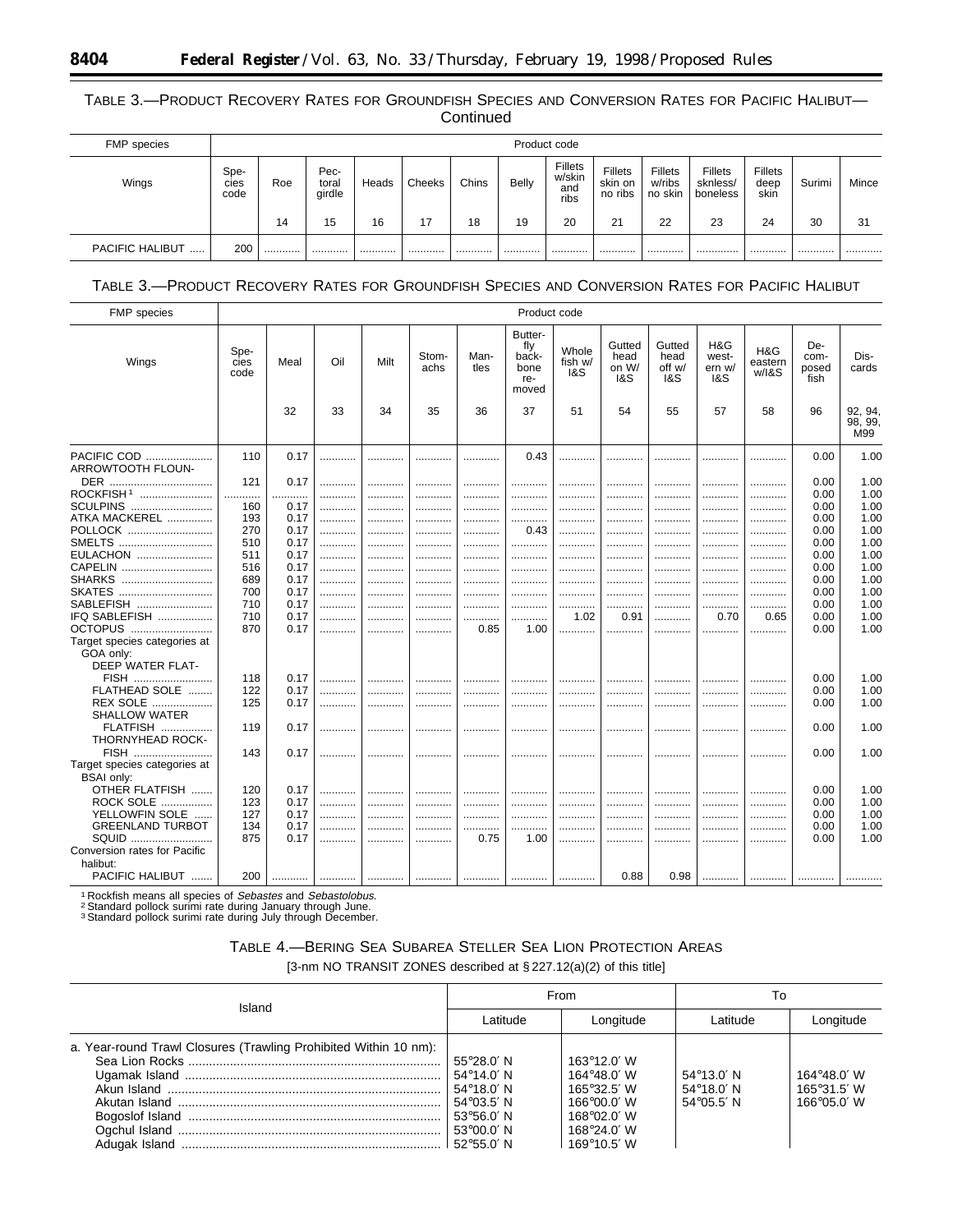## TABLE 4.—BERING SEA SUBAREA STELLER SEA LION PROTECTION AREAS—Continued [3-nm NO TRANSIT ZONES described at § 227.12(a)(2) of this title]

| Island                                                                                                                                                               |                                                                                                                                                               | From                                                                                                           | To                                                                                       |                                                                   |  |
|----------------------------------------------------------------------------------------------------------------------------------------------------------------------|---------------------------------------------------------------------------------------------------------------------------------------------------------------|----------------------------------------------------------------------------------------------------------------|------------------------------------------------------------------------------------------|-------------------------------------------------------------------|--|
|                                                                                                                                                                      | Latitude                                                                                                                                                      | Longitude                                                                                                      | Latitude                                                                                 | Longitude                                                         |  |
| b. Seasonal Trawl Closures (During January 1 through April 15,<br>or a date earlier than April 15, if adjusted under part 679,<br>Trawling Prohibited Within 20 nm): | $57^{\circ}11.0'$ N<br>$55^{\circ}28.0'$ N<br>$54^{\circ}18.0'$ N<br>$54^{\circ}03.5'$ N<br>$54^{\circ}14.0'$ N<br>$52^{\circ}21.0'$ N<br>$52^{\circ}06.5'$ N | 169°56.0' W<br>163°12.0' W<br>165°32.5' W<br>166°00.0′ W<br>164°48.0' W<br>172°35.0' W<br>$172^{\circ}54.0'$ W | $54^{\circ}18.0'$ N<br>$54^{\circ}05.5'$ N<br>$54^{\circ}13.0'$ N<br>$52^{\circ}21.0'$ N | 165°31.5' W<br>$166^{\circ}05.0'$ W<br>164°48.0' W<br>172°33.0' W |  |

**Note:** The bounds of each rookery extend in a clockwise direction from the first set of geographic coordinates, along the shoreline at mean lower low water, to the second set of coordinates; if only one set of geographic coordinates is listed, the rookery extends around the entire shoreline of the island at mean lower low water.

| Table 5.—Aleutian Islands Subarea Steller Sea Lion Protection Areas  |  |
|----------------------------------------------------------------------|--|
| [3-nm NO TRANSIT ZONES described at $\S 227.12(a)(2)$ of this title] |  |

| Island                                                           |                     | From                 | To                  |             |  |
|------------------------------------------------------------------|---------------------|----------------------|---------------------|-------------|--|
|                                                                  | Latitude            | Longitude            | Latitude            | Longitude   |  |
| a. Year-round Trawl Closures (Trawling Prohibited Within 10 nm): |                     |                      |                     |             |  |
|                                                                  | 52°42.0' N          | 170°38.5' W          | $52^{\circ}41.0'$ N | 170°34.5' W |  |
|                                                                  | $52^{\circ}21.0'$ N | $172^{\circ}35.0'$ W | $52^{\circ}21.0'$ N | 172°33.0' W |  |
|                                                                  | 52°06.5' N          | 172°54.0' W          |                     |             |  |
|                                                                  | $52^{\circ}10.0'$ N | 175°31.0' W          | $52^{\circ}10.5'$ N | 175°29.0' W |  |
|                                                                  | $51^{\circ}36.5'$ N | 176°59.0' W          | $51^{\circ}38.0'$ N | 176°59.5' W |  |
|                                                                  | $51^{\circ}29.0'$ N | 178°20.5' W          |                     |             |  |
|                                                                  | $51^{\circ}33.5'$ N | 178°34.5' W          |                     |             |  |
|                                                                  | $51^{\circ}20.0'$ N | 178°57.0' W          | $51^{\circ}18.5'$ N | 178°59.5' W |  |
|                                                                  | $51^{\circ}58.5'$ N | 179°45.5' E          | $51^{\circ}57.0'$ N | 179°46.0' E |  |
|                                                                  | $52^{\circ}01.5'$ N | 179°37.5' E          | $52^{\circ}01.5'$ N | 179°39.0' E |  |
|                                                                  | $51^{\circ}22.5'$ N | 179°28.0' E          | $51^{\circ}21.5'$ N | 179°25.0' E |  |
|                                                                  | 51°32.5' N          | 178°49.5' E          |                     |             |  |
|                                                                  | $51^{\circ}45.5'$ N | 178°24.5' E          |                     |             |  |
|                                                                  | 51°57.5' N          | 177°21.0' E          | $51^{\circ}56.5'$ N | 177°20.0' E |  |
|                                                                  | $51^{\circ}52.5'$ N | 177°13.0' E          | $51^{\circ}53.5'$ N | 177°12.0' E |  |
|                                                                  | $52^{\circ}20.5'$ N | 175°57.0' E          | $52^{\circ}23.5'$ N | 175°51.0' E |  |
|                                                                  | 52°24.0' N          | 173°21.5' E          |                     |             |  |
|                                                                  | $52^{\circ}23.5'$ N | 173°43.5' E          | $52^{\circ}22.0'$ N | 173°41.0' E |  |
|                                                                  | $52^{\circ}54.5'$ N | 172°28.5' E          | $52^{\circ}57.5'$ N | 172°31.5' E |  |
| b. Seasonal Trawl Closures (During January 1 through April 15,   |                     |                      |                     |             |  |
| or a date earlier than April 15, if adjusted under part 679.20.  |                     |                      |                     |             |  |
| Trawling Prohibited Within 20 nm):                               |                     |                      |                     |             |  |
|                                                                  | 52°21.0' N          | $172^{\circ}35.0'$ W | $52^{\circ}21.0'$ N | 172°33.0' W |  |
|                                                                  | $52^{\circ}06.5'$ N | 172°54.0′ W          |                     |             |  |

**Note:** Each rookery extends in a clockwise direction from the first set of geographic coordinates, along the shoreline at mean lower low water, to the second set of coordinates; if only one set of geographic coordinates is listed, the rookery extends around the entire shoreline of the island at mean lower low water.

# TABLE 6.—GULF OF ALASKA STELLER SEA LION PROTECTION AREAS

[3-nm NO TRANSIT ZONES described at § 227.12(a)(2) of this title]

|                                                                  |                     | From                   | To                  |                      |  |
|------------------------------------------------------------------|---------------------|------------------------|---------------------|----------------------|--|
| Island                                                           | Latitude            | Longitude              | Latitude            | Longitude            |  |
| a. Year-round Trawl Closures (Trawling Prohibited Within 10 nm): |                     |                        |                     |                      |  |
|                                                                  | $59^{\circ}20.5'$ N | 150°23.0′ W            | 59°21.0' N          | $150°24.5'$ W        |  |
|                                                                  | $58^{\circ}53.0'$ N | 152°02.0' W            |                     |                      |  |
|                                                                  | $58^{\circ}14.5'$ N | 151°47.5' W            | $58^{\circ}10.0'$ N | 151°51.0' W          |  |
|                                                                  | $55^{\circ}46.5'$ N | $155^{\circ}39.5'$ W   | $55^{\circ}46.5'$ W | $155^{\circ}43.0'$ W |  |
|                                                                  | $56^{\circ}00.5'$ N | 156°41.5' W            | $56^{\circ}00.5'$ N | 156°42.0' W          |  |
|                                                                  | $55^{\circ}03.5'$ N | $159^{\circ}18.5'$ W   |                     |                      |  |
|                                                                  | 54°47.5′ N          | 159 $^{\circ}$ 31.0' W | $54^{\circ}45.5'$ N | 159°33.5' W          |  |
|                                                                  | $54^{\circ}46.0'$ N | 161°46.0' W            |                     |                      |  |
|                                                                  |                     | $162^{\circ}26.5'$ W   |                     |                      |  |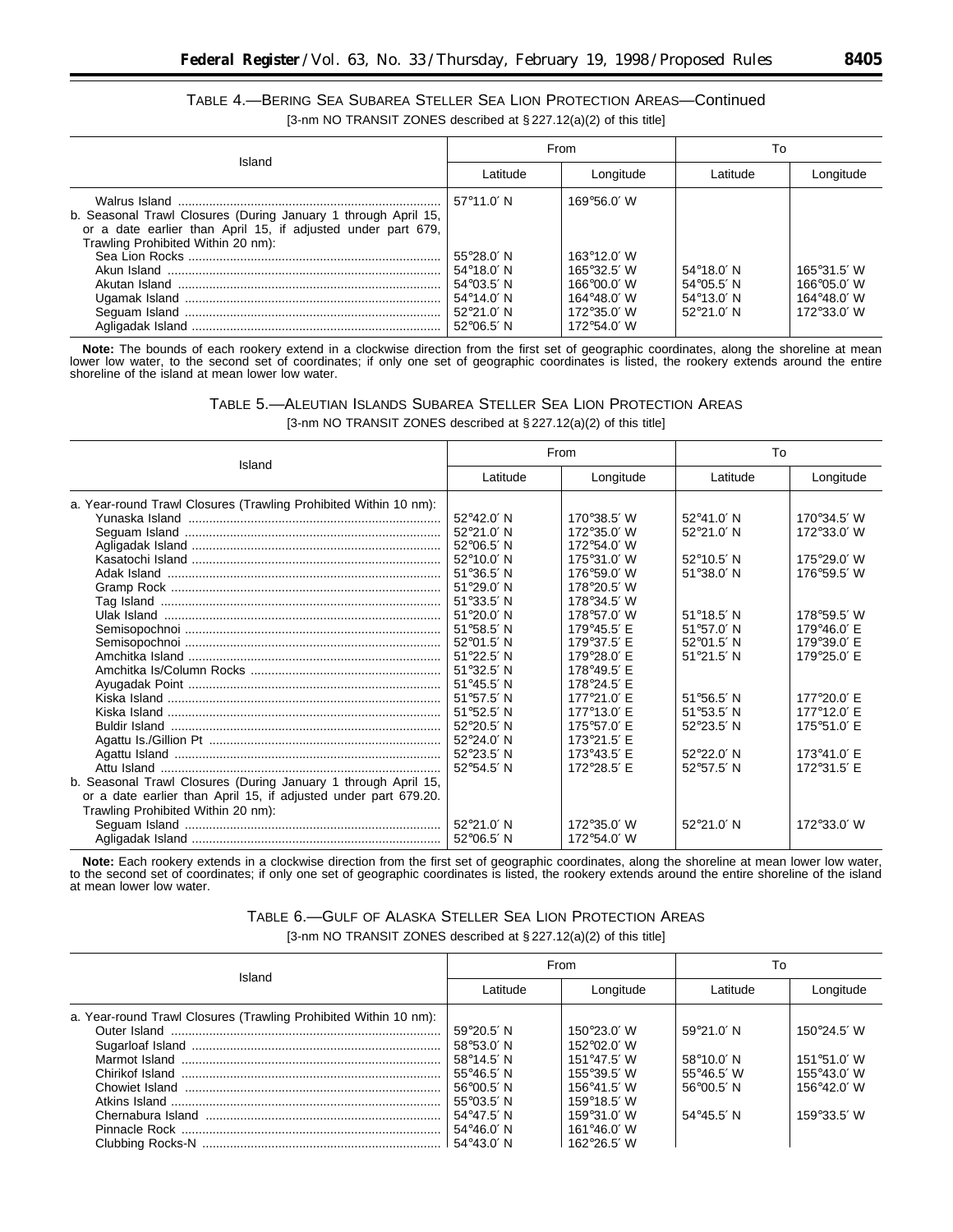| TABLE 6.-GULF OF ALASKA STELLER SEA LION PROTECTION AREAS-Continued  |  |
|----------------------------------------------------------------------|--|
| [3-nm NO TRANSIT ZONES described at $\S 227.12(a)(2)$ of this title] |  |

| Island                                                                                                                                                                  |                                                                                                                 | From                                                                                               | Т٥                                                                |                                                             |  |
|-------------------------------------------------------------------------------------------------------------------------------------------------------------------------|-----------------------------------------------------------------------------------------------------------------|----------------------------------------------------------------------------------------------------|-------------------------------------------------------------------|-------------------------------------------------------------|--|
|                                                                                                                                                                         | Latitude                                                                                                        | Longitude                                                                                          | Latitude                                                          | Longitude                                                   |  |
| b. Seasonal Trawl Closures (During January 1 through April 15,<br>or a date earlier than April 15, if adjusted under part 679.20.<br>Trawling Prohibited Within 20 nm): | $54^{\circ}42.0'$ N<br>$54^{\circ}14.0'$ N<br>$54^{\circ}18.0'$ N<br>$54^{\circ}03.5'$ N<br>$53^{\circ}00.0'$ N | $162^{\circ}26.5'$ W<br>$164^{\circ}48.0'$ W<br>165°32.5' W<br>$166^{\circ}00.0'$ W<br>168°24.0' W | $54^{\circ}13.0'$ N<br>$54^{\circ}18.0'$ N<br>$54^{\circ}05.5'$ N | $164^{\circ}48.0'$ W<br>165°31.5' W<br>$166^{\circ}05.0'$ W |  |
|                                                                                                                                                                         | $54^{\circ}18.0'$ N<br>$54^{\circ}03.5'$ N<br>54°14.0′ N                                                        | 165°32.5′ W<br>$166^{\circ}00.0'$ W<br>$164^{\circ}48.0'$ W                                        | $54^{\circ}18.0'$ N<br>$54^{\circ}05.5'$ N<br>$54^{\circ}13.0'$ N | $165^{\circ}31.5'$ W<br>166°05.0′ W<br>164°48.0′ W          |  |

**Note:** The bounds of each rookery extend in a clockwise direction from the first set of geographic coordinates, along the shoreline at mean lower low water, to the second set of coordinates; if only one set of geographic coordinates is listed, the rookery extends around the entire shoreline of the island at mean lower low water.

| TABLE 7.—COMMUNITIES DETERMINED<br>BE ELIGIBLE TO APPLY FOR<br>TO.<br><b>COMMUNITY DEVELOPMENT QUOTAS</b><br>[Other communities may also be eligible, but<br>do not appear on this table]                      | TABLE 7.—COMMUNITIES DETERMINED<br>BE ELIGIBLE TO APPLY FOR<br>TO.<br><b>DEVELOPMENT</b><br>COMMUNITY<br>QUOTAS-Continued<br>[Other communities may also be eligible, but<br>do not appear on this table] |                                                                          | TABLE 7.—COMMUNITIES DETERMINED<br>to Be Eligible To Apply for<br>COMMUNITY DEVELOPMENT<br>QUOTAS-Continued<br>[Other communities may also be eligible, but<br>do not appear on this table]                                           |  |  |  |
|----------------------------------------------------------------------------------------------------------------------------------------------------------------------------------------------------------------|-----------------------------------------------------------------------------------------------------------------------------------------------------------------------------------------------------------|--------------------------------------------------------------------------|---------------------------------------------------------------------------------------------------------------------------------------------------------------------------------------------------------------------------------------|--|--|--|
| Aleutian Region:<br>1. Akutan<br>2. Atka<br>3. False Pass<br>4. Nelson Lagoon<br>5. Nikolski                                                                                                                   | 4. Egegik<br>5. Ekuk<br>6. Manokotak<br>7. Naknek<br>8. Pilot Point/Ugashi                                                                                                                                | 18. Sheldon's Point<br>19. Toksook Bay<br>20. Tununak<br>21. Tuntutuliak |                                                                                                                                                                                                                                       |  |  |  |
| 6. St. George<br>7. St. Paul<br><b>Bering Strait:</b><br>1. Brevig Mission<br>2. Diomede/Inalik<br>3. Elim<br>4. Gambell                                                                                       | 9. Port Heiden/Meschick<br>10. South Naknek<br>11. Sovonoski/King Salmon<br>12. Togiak<br>13. Twin Hills<br>Southwest Coastal Lowlands:<br>1. Alakanuk                                                    | <b>PORTS</b>                                                             | TABLE 8.-HARVEST ZONE CODES FOR<br>USE WITH PRODUCT TRANSFER RE-<br>PORTS AND VESSEL ACTIVITY RE-                                                                                                                                     |  |  |  |
| 5. Golovin<br>6. Koyuk<br>7. Nome                                                                                                                                                                              | 2. Chefornak<br>3. Chevak<br>4. Eek<br>5. Emmonak                                                                                                                                                         | Harvest<br>zone                                                          | Description                                                                                                                                                                                                                           |  |  |  |
| 8. Savoonga<br>9. Shaktoolik<br>10. St. Michael<br>11. Stebbins<br>12. Teller<br>13. Unalakleet<br>14. Wales<br>15. White Mountain<br><b>Bristol Bay:</b><br>1. Alegnagik<br>2. Clark's Point<br>3. Dillingham | 6. Goodnews Bay<br>7. Hooper Bay<br>8. Kipnuk<br>9. Kongiganak<br>10. Kotlik<br>11. Kwigillingok<br>12. Mekoryuk<br>13. Newtok<br>14. Nightmute<br>15. Platinum<br>16. Quinhagak<br>17. Scammon Bay       | A<br>D<br>${\sf F}$<br>R<br>S<br>U                                       | EEZ off Alaska.<br>Donut Hole.<br>Foreign Waters other than Rus-<br>sia.<br>International waters other than<br>Donut Hole and Seamounts.<br>Russian waters.<br>Seamounts in international wa-<br>ters.<br>U.S. EEZ other than Alaska. |  |  |  |

TABLE 9.—REQUIRED LOGBOOKS, REPORTS AND FORMS FROM PARTICIPANTS IN THE FEDERAL GROUNDFISH FISHERIES

| Catcher-<br>vessel | Catcher-<br>processor | Mothership | Shoreside<br>processor | <b>Buying</b><br>station |
|--------------------|-----------------------|------------|------------------------|--------------------------|
|                    |                       |            |                        |                          |
|                    |                       |            |                        |                          |
|                    |                       |            |                        |                          |
|                    |                       |            |                        |                          |
|                    |                       |            |                        |                          |
|                    |                       |            |                        |                          |
|                    |                       |            |                        |                          |
|                    |                       |            |                        |                          |
|                    |                       |            |                        |                          |

1When required by Regional Administrator.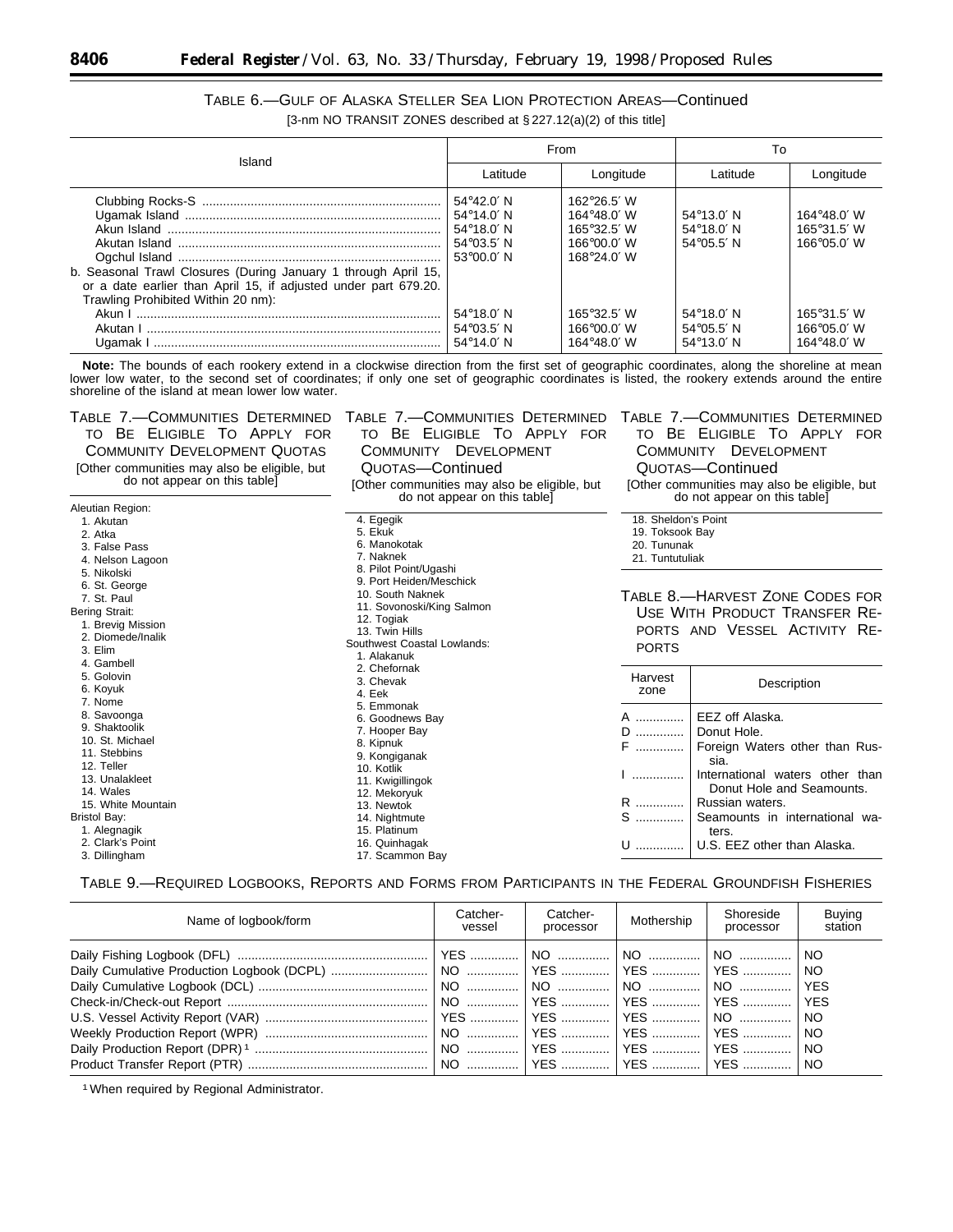|                              | Bycatch Species <sup>1</sup> |                     |                       |                 |                       |                               |                 |                     |                                           |                                 |                       |                       |
|------------------------------|------------------------------|---------------------|-----------------------|-----------------|-----------------------|-------------------------------|-----------------|---------------------|-------------------------------------------|---------------------------------|-----------------------|-----------------------|
|                              | Pol-<br>lock                 | Pa-<br>cific<br>Cod | Deep<br>flat-<br>fish | Rex<br>Sole     | Flat-<br>head<br>Sole | Shal-<br>low<br>flat-<br>fish | Arrowtooth      | Sa-<br>ble-<br>fish | Ag-<br>gre-<br>gated<br>rock-<br>fish $2$ | <b>DSR</b><br>SEEO <sup>4</sup> | Atka<br>mack-<br>erel | Other<br>spe-<br>cies |
| Basis Species <sup>1</sup>   |                              |                     |                       |                 |                       |                               |                 |                     |                                           |                                 |                       |                       |
|                              | <sup>3</sup> NA              | 20                  | 20                    | 20              | 20                    | 20                            | 35              |                     | 5                                         | 10                              | 20                    | 20                    |
|                              | 20                           | <sup>3</sup> NA     | 20                    | 20              | 20                    | 20                            | 35              |                     | 5                                         | 10                              | 20                    | 20                    |
| Deep flatfish                | 20                           | 20                  | <sup>3</sup> NA       | 20              | 20                    | 20                            | 35              | 7                   | 15                                        |                                 | 20                    | 20                    |
|                              | 20                           | 20                  | 20                    | <sup>3</sup> NA | 20                    | 20                            | 35              | $\overline{7}$      | 15                                        |                                 | 20                    | 20                    |
| Flathead sole                | 20                           | 20                  | 20                    | 20              | <sup>3</sup> NA       | 20                            | 35              | 7                   | 15                                        |                                 | 20                    | 20                    |
| Shallow flatfish             | 20                           | 20                  | 20                    | 20              | 20                    | <sup>3</sup> NA               | 35              |                     | 5                                         | 10                              | 20                    | 20                    |
|                              | 5                            | 5                   | $\Omega$              | $\Omega$        | 0                     | 0                             | <sup>3</sup> NA | U                   | $\Omega$                                  | U                               | $\Omega$              | 0                     |
|                              | 20                           | 20                  | 20                    | 20              | 20                    | 20                            | 35              | <sup>3</sup> NA     | 15                                        |                                 | 20                    | 20                    |
| Pacific Ocean perch          | 20                           | 20                  | 20                    | 20              | 20                    | 20                            | 35              | 7                   | 15                                        |                                 | 20                    | 20                    |
| Shortraker/rougheye          | 20                           | 20                  | 20                    | 20              | 20                    | 20                            | 35              |                     | 15                                        |                                 | 20                    | 20                    |
| Other rockfish               | 20                           | 20                  | 20                    | 20              | 20                    | 20                            | 35              | 7                   | 15                                        |                                 | 20                    | 20                    |
| Northern rockfish            | 20                           | 20                  | 20                    | 20              | 20                    | 20                            | 35              | 7                   | 15                                        |                                 | 20                    | 20                    |
| Pelagic rockfish             | 20                           | 20                  | 20                    | 20              | 20                    | 20                            | 35              | $\overline{7}$      | 15                                        |                                 | 20                    | 20                    |
| DSR-SEEO                     | 20                           | 20                  | 20                    | 20              | 20                    | 20                            | 35              | 7                   | 15                                        | <sup>3</sup> NA                 | 20                    | 20                    |
| Thornyhead                   | 20                           | 20                  | 20                    | 20              | 20                    | 20                            | 35              | $\overline{7}$      | 15                                        |                                 | 20                    | 20                    |
| Atka mackerel                | 20                           | 20                  | 20                    | 20              | 20                    | 20                            | 35              | 1                   | 5                                         | 10                              | 3 <sub>NA</sub>       | 20                    |
| Other species                | 20                           | 20                  | 20                    | 20              | 20                    | 20                            | 35              |                     | 5                                         | 10                              | 20                    | 3 <sub>NA</sub>       |
| Aggregated<br>amount<br>non- |                              |                     |                       |                 |                       |                               |                 |                     |                                           |                                 |                       |                       |
| groundfish species           | 20                           | 20                  | 20                    | 20              | 20                    | 20                            | 35              |                     | 5                                         | 10                              | 20                    | 20                    |

TABLE 10.—CURRENT GULF OF ALASKA RETAINABLE PERCENTAGES

<sup>1</sup> For definition of species, see Table 1 of the Gulf of Alaska groundfish specifications.

2Aggregated rockfish means rockfish of the genera Sebastes and Sebastolobus except in the southeast Outside District where demersal shelf rockfish (DSR) is a separate category.<br><sup>3</sup> NA = not applicable.

4SEEO = Southeast Outside District.

TABLE 11.—BERING SEA AND ALEUTIAN ISLANDS MANAGEMENT AREA RETAINABLE PERCENTAGES

|                              |                 |                 |                       |                 | Bycatch species <sup>1</sup> |                   |                 |                       |                          |                 |                                               |                 |                 |
|------------------------------|-----------------|-----------------|-----------------------|-----------------|------------------------------|-------------------|-----------------|-----------------------|--------------------------|-----------------|-----------------------------------------------|-----------------|-----------------|
| Species                      | Pollock         | Pacific<br>cod  | Atka<br>mack-<br>erel | Arrowtooth      | Yellow-<br>fin sole          | Other<br>flatfish | Rocksole        | Flat-<br>head<br>sole | Green-<br>land<br>turbot | Sable-<br>fish  | Aggre-<br>gated<br>rock-<br>fish <sup>2</sup> | Squid           | Other           |
| <b>BASIS SPECIES1</b>        |                 |                 |                       |                 |                              |                   |                 |                       |                          |                 |                                               |                 |                 |
| Pollock                      | <sup>3</sup> NA | 20              | 20                    | 35              | 20                           | 20                | 20              | 20                    |                          |                 | 5                                             | 20              | 20              |
| Pacific cod                  | 20              | <sup>3</sup> NA | 20                    | 35              | 20                           | 20                | 20              | 20                    |                          |                 | 5                                             | 20              | 20              |
| Atka mackerel                | 20              | 20              | <sup>3</sup> NA       | 35              | 20                           | 20                | 20              | 20                    |                          |                 | 5                                             | 20              | 20              |
| Arrowtooth                   |                 | 0               | $\Omega$              | <sup>3</sup> NA | $\Omega$                     | $\Omega$          | $\Omega$        | $\Omega$              |                          |                 |                                               | $\Omega$        | $\Omega$        |
| Yellowfin sole               | 20              | 20              | 20                    | 35              | <sup>3</sup> NA              | 35                | 35              | 35                    |                          |                 |                                               | 20              | 20              |
| Other flatfish               | 20              | 20              | 20                    | 35              | 35                           | <sup>3</sup> NA   | 35              | 35                    |                          |                 |                                               | 20              | 20              |
| Rocksole                     | 20              | 20              | 20                    | 35              | 35                           | 35                | <sup>3</sup> NA | 35                    |                          |                 | 5                                             | 20              | 20              |
| Flathead sole                | 20              | 20              | 20                    | 35              | 35                           | 35                | 35              | 3 <sub>NA</sub>       | 35                       | 15              | 15                                            | 20              | 20              |
| Greenland turbot             | 20              | 20              | 20                    | 35              | 20                           | 20                | 20              | 20                    | <sup>3</sup> NA          | 15              | 15                                            | 20              | 20              |
| Sablefish                    | 20              | 20              | 20                    | 35              | 20                           | 20                | 20              | 20                    | 35                       | <sup>3</sup> NA | 15                                            | 20              | 20              |
| Other rockfish               | 20              | 20              | 20                    | 35              | 20                           | 20                | 20              | 20                    | 35                       | 15              | 15                                            | 20              | 20              |
| Other red rockfish-BS        | 20              | 20              | 20                    | 35              | 20                           | 20                | 20              | 20                    | 35                       | 15              | 15                                            | 20              | 20              |
| Pacific Ocean perch          | 20              | 20              | 20                    | 35              | 20                           | 20                | 20              | 20                    | 35                       | 15              | 15                                            | 20              | 20              |
| Sharpchin/Northern-AI        | 20              | 20              | 20                    | 35              | 20                           | 20                | 20              | 20                    | 35                       | 15              | 15                                            | 20              | 20              |
| Shortraker/Rougheye-AI       | 20              | 20              | 20                    | 35              | 20                           | 20                | 20              | 20                    | 35                       | 15              | 15                                            | 20              | 20              |
|                              | 20              | 20              | 20                    | 35              | 20                           | 20                | 20              | 20                    |                          |                 | 5                                             | <sup>3</sup> NA | 20              |
| Other species                | 20              | 20              | 20                    | 35              | 20                           | 20                | 20              | 20                    |                          |                 | 5                                             | 20              | <sup>3</sup> NA |
| Aggregated<br>amount<br>non- |                 |                 |                       |                 |                              |                   |                 |                       |                          |                 |                                               |                 |                 |
| groundfish species           | 20              | 20              | 20                    | 35              | 20                           | 20                | 20              | 20                    |                          |                 | 5                                             | 20              | 20              |

1For definition of species, see Table 1 of the Bering Sea and Aleutian Islands groundfish specifications. 2Aggregated rockfish of the genera Sebastes and Sebastolobus. 3 NA = not applicable.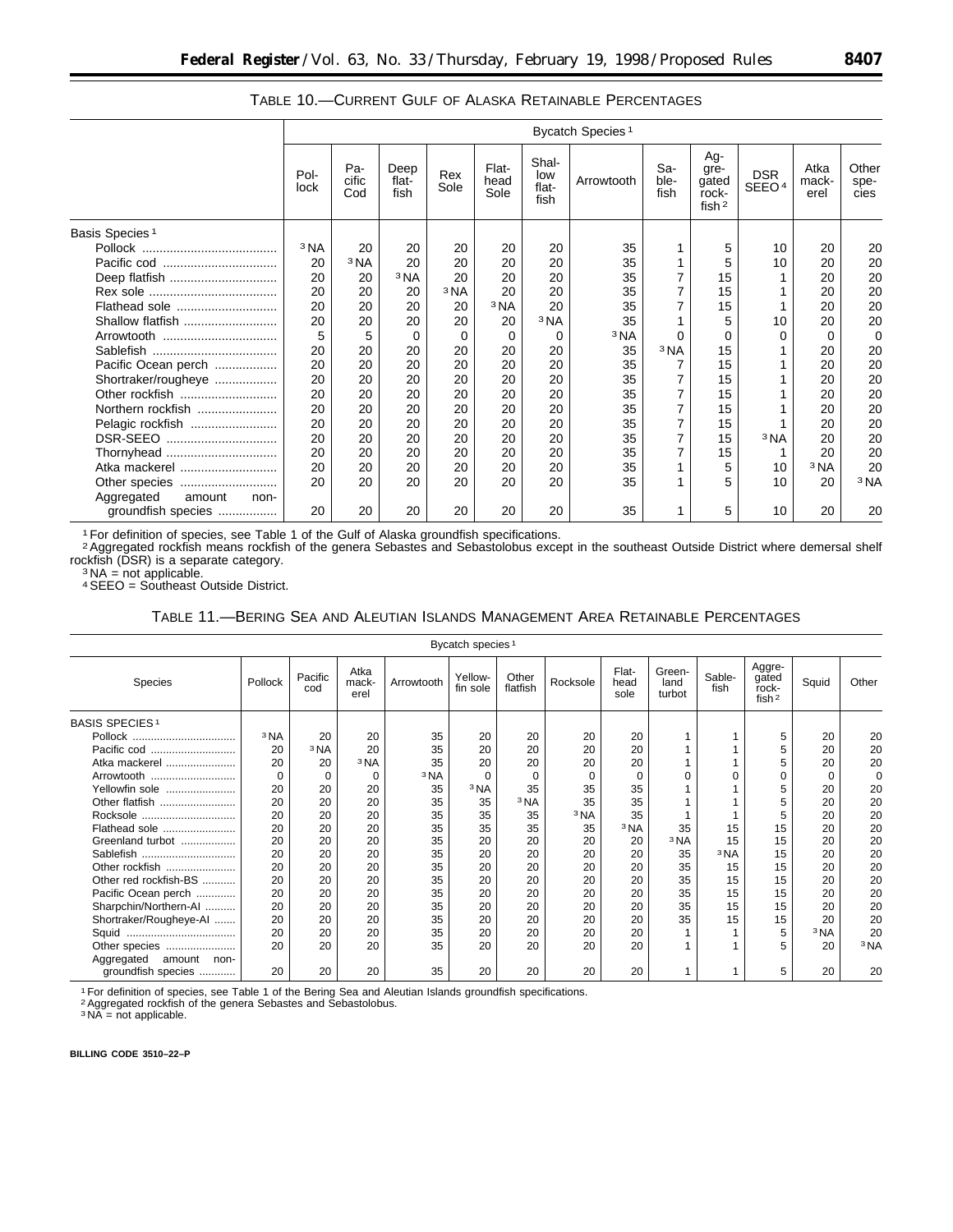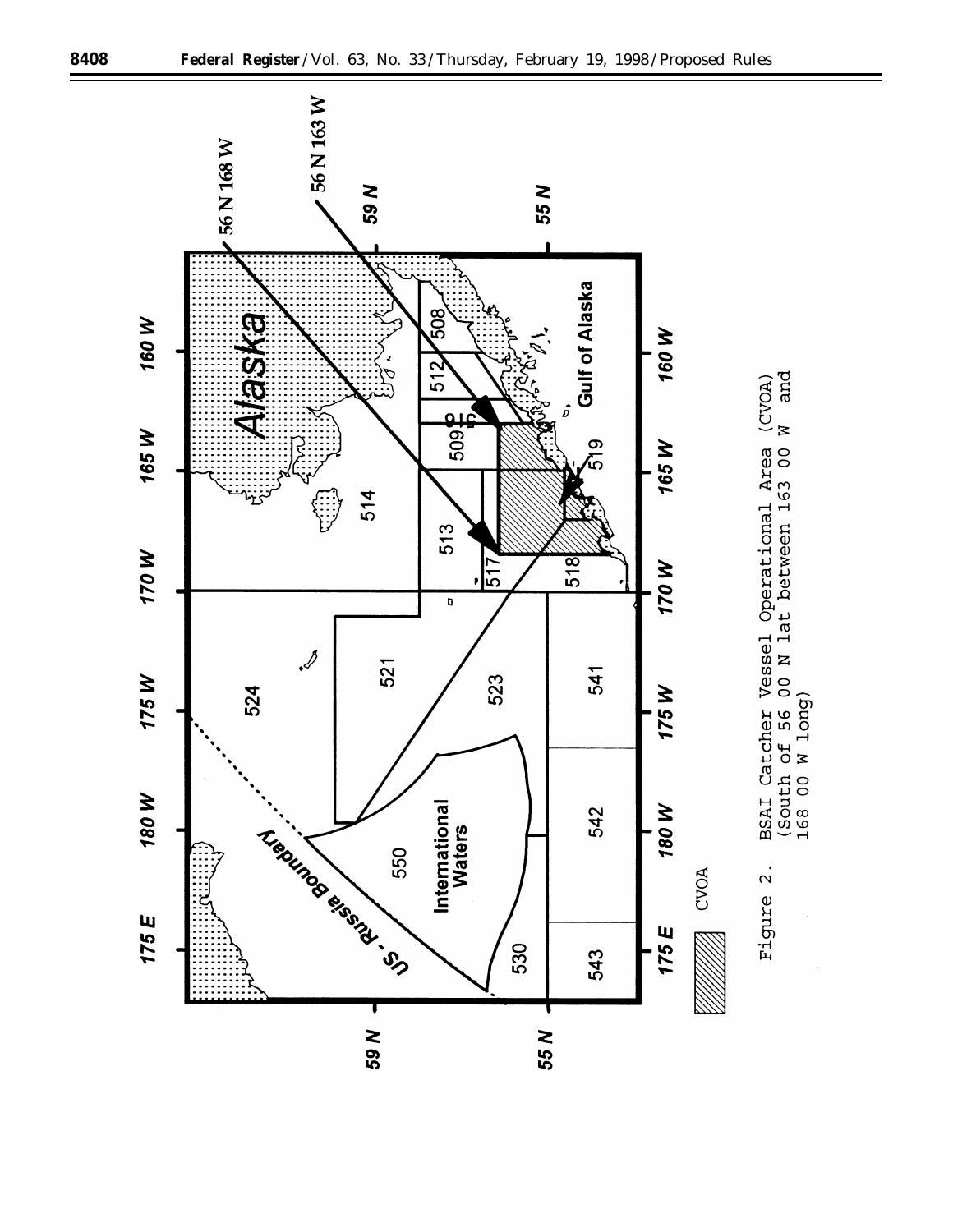

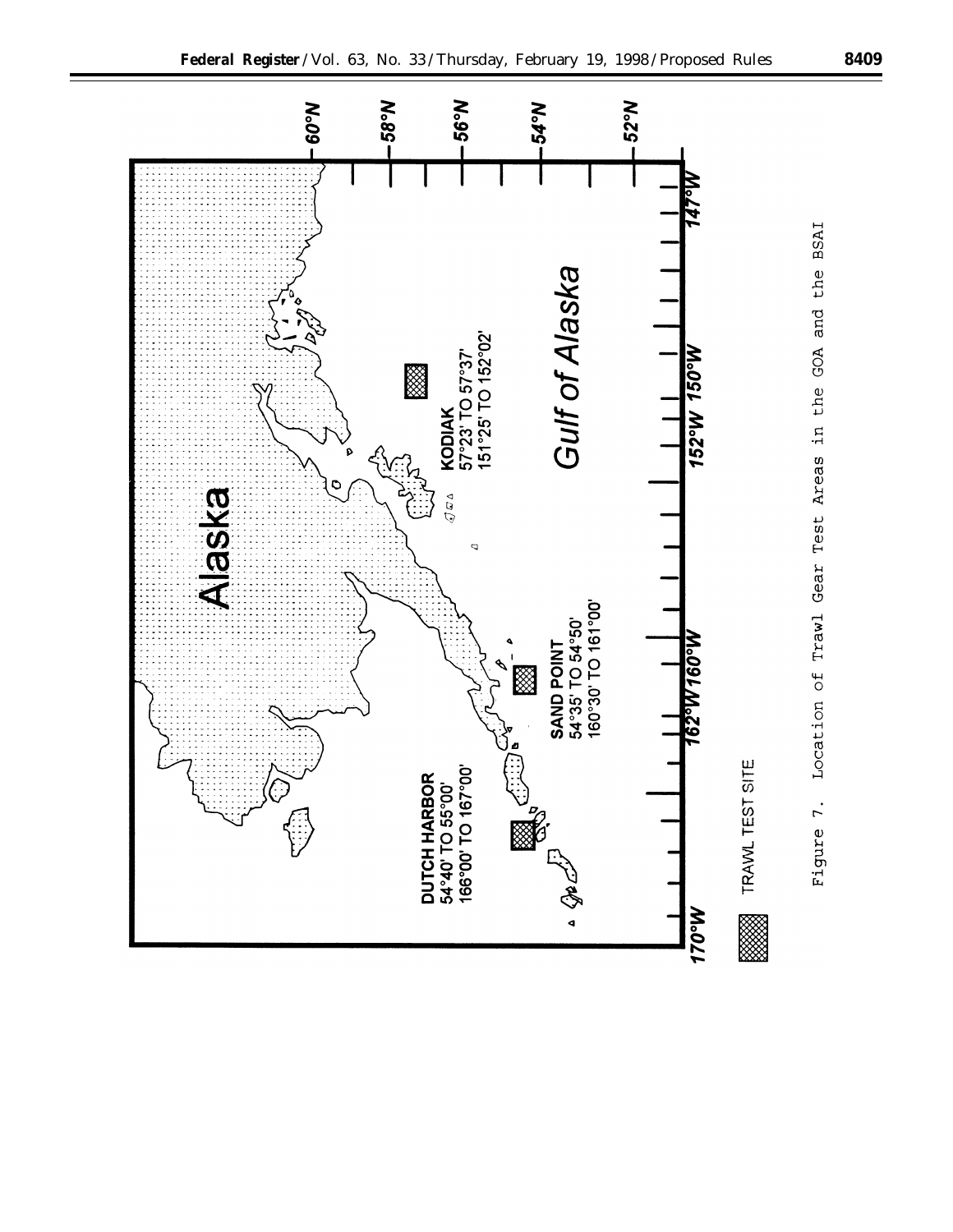

Map

 $\dot{a}$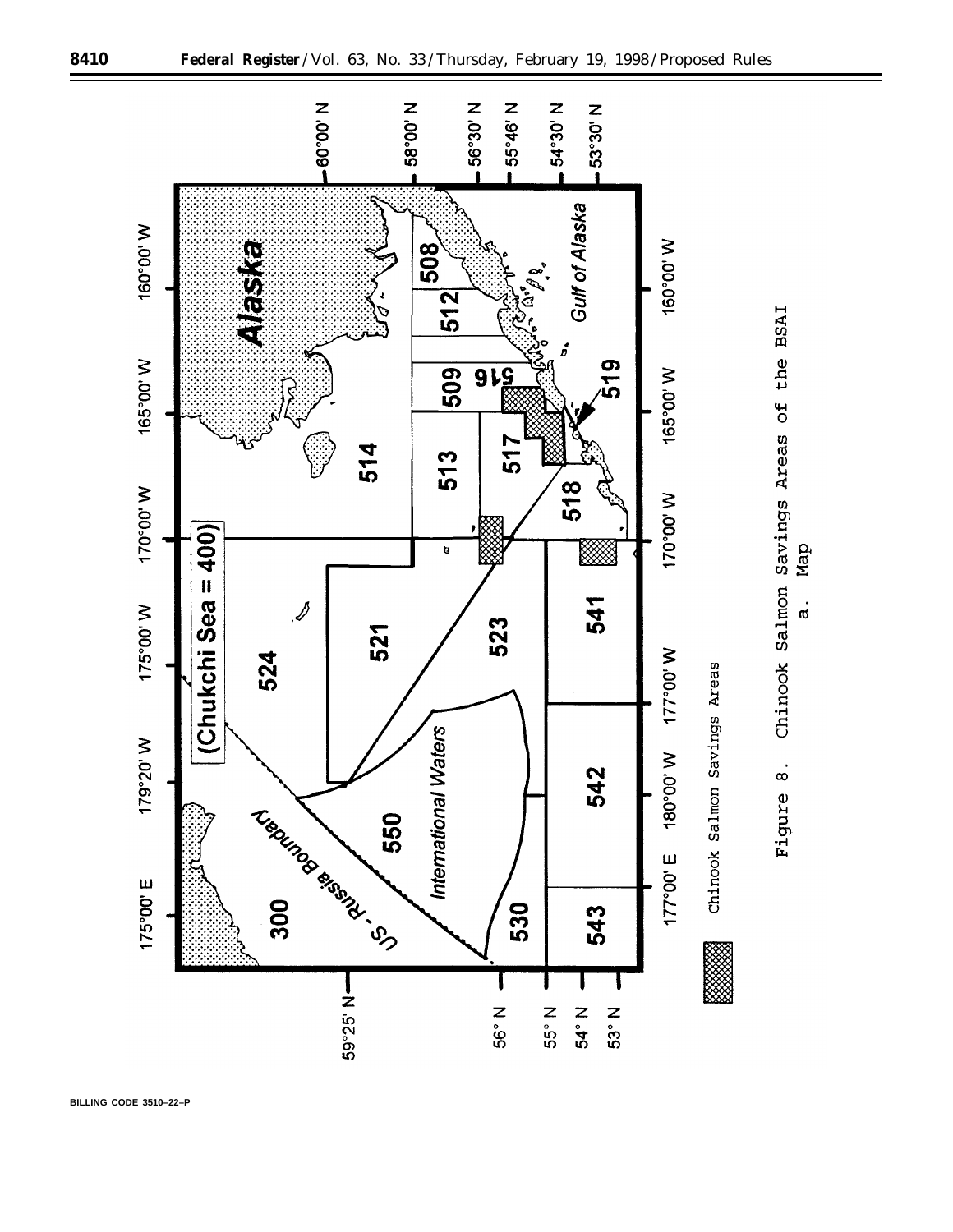# FIGURE 8.—CHINOOK SALMON SAVINGS AREAS OF THE BSAI [b. Coordinates]

| The Chinook Salmon Savings Area is defined in the following three areas of the BSAI:<br>(1) The area defined by straight lines connecting the following coordinates in the order listed: |                                  |
|------------------------------------------------------------------------------------------------------------------------------------------------------------------------------------------|----------------------------------|
|                                                                                                                                                                                          |                                  |
|                                                                                                                                                                                          | 56°30′ N. lat., 171°00′ W. long. |
|                                                                                                                                                                                          | 56°30' N. lat., 169°00' W. long. |
|                                                                                                                                                                                          | 56°00' N. lat., 169°00' W. long. |
|                                                                                                                                                                                          | 56°00' N. lat., 171°00' W. long. |
|                                                                                                                                                                                          | 56°30' N. lat., 171°00' W. long. |
| (2) The area defined by straight lines connecting the following coordinates in the order listed:                                                                                         |                                  |
|                                                                                                                                                                                          | 54°00′ N. lat., 171°00′ W. long. |
|                                                                                                                                                                                          | 54°00' N. lat., 170°00' W. long. |
|                                                                                                                                                                                          | 53°00' N. lat., 170°00' W. long. |
|                                                                                                                                                                                          | 53°00' N. lat., 171°00' W. long. |
|                                                                                                                                                                                          | 54°00′ N. lat., 171°00′ W. long. |
| (3) The area defined by straight lines connecting the following coordinates in the order listed:                                                                                         |                                  |
|                                                                                                                                                                                          | 56°00' N. lat., 165°00' W. long. |
|                                                                                                                                                                                          | 56°00′ N. lat., 164°00′ W. long. |
|                                                                                                                                                                                          | 55°00' N. lat., 164°00' W. long. |
|                                                                                                                                                                                          | 55°00' N. lat., 165°00' W. long. |
|                                                                                                                                                                                          | 54°30′ N. lat., 165°00′ W. long. |
|                                                                                                                                                                                          |                                  |
|                                                                                                                                                                                          | 54°30' N. lat., 167°00' W. long. |
|                                                                                                                                                                                          | 55°00' N. lat., 167°00' W. long. |
|                                                                                                                                                                                          | 55°00' N. lat., 166°00' W. long. |
|                                                                                                                                                                                          | 55°30' N. lat., 166°00' W. long. |
|                                                                                                                                                                                          | 55°30′ N. lat., 165°00′ W. long. |
|                                                                                                                                                                                          | 56°00' N. lat., 165°00' W. long. |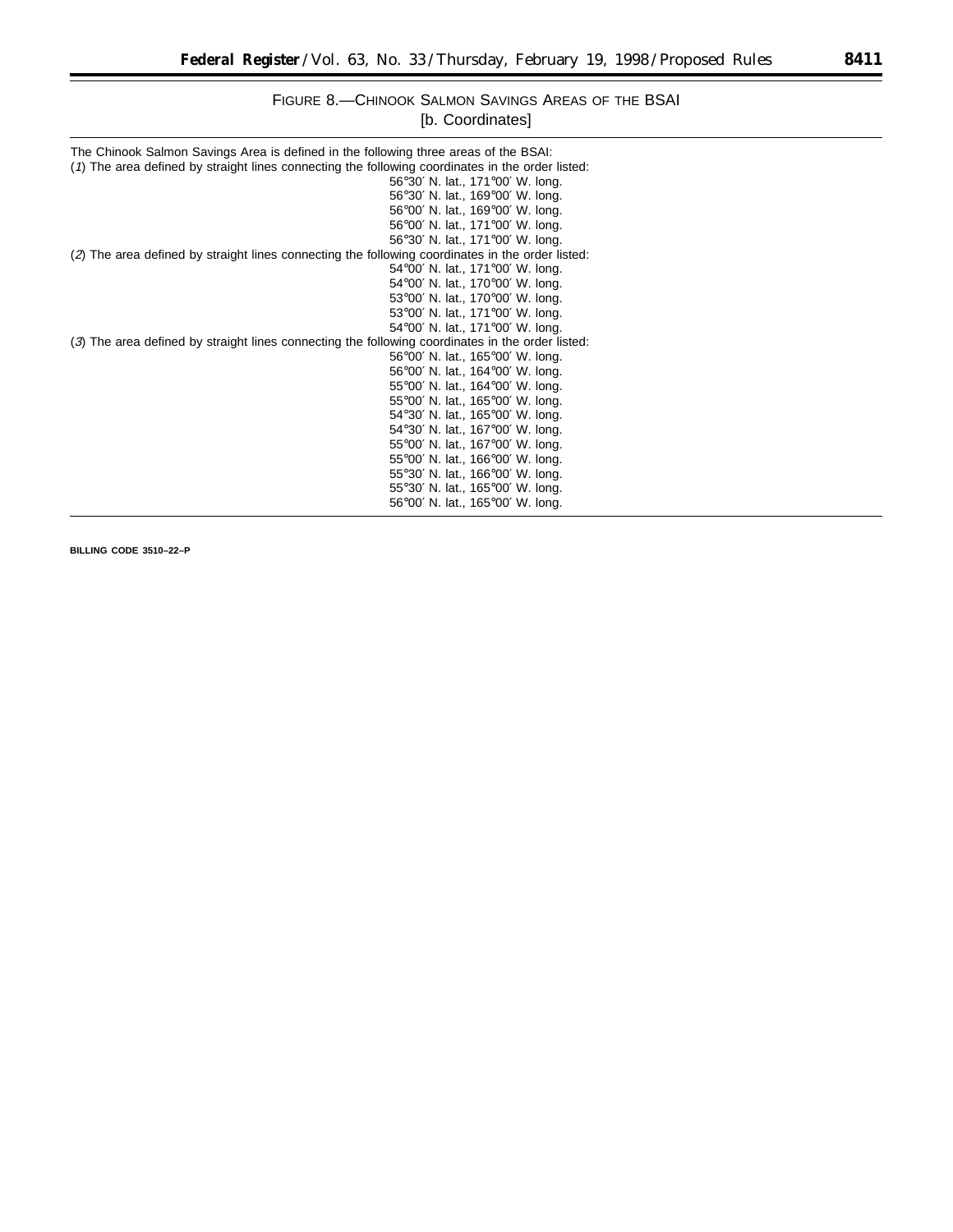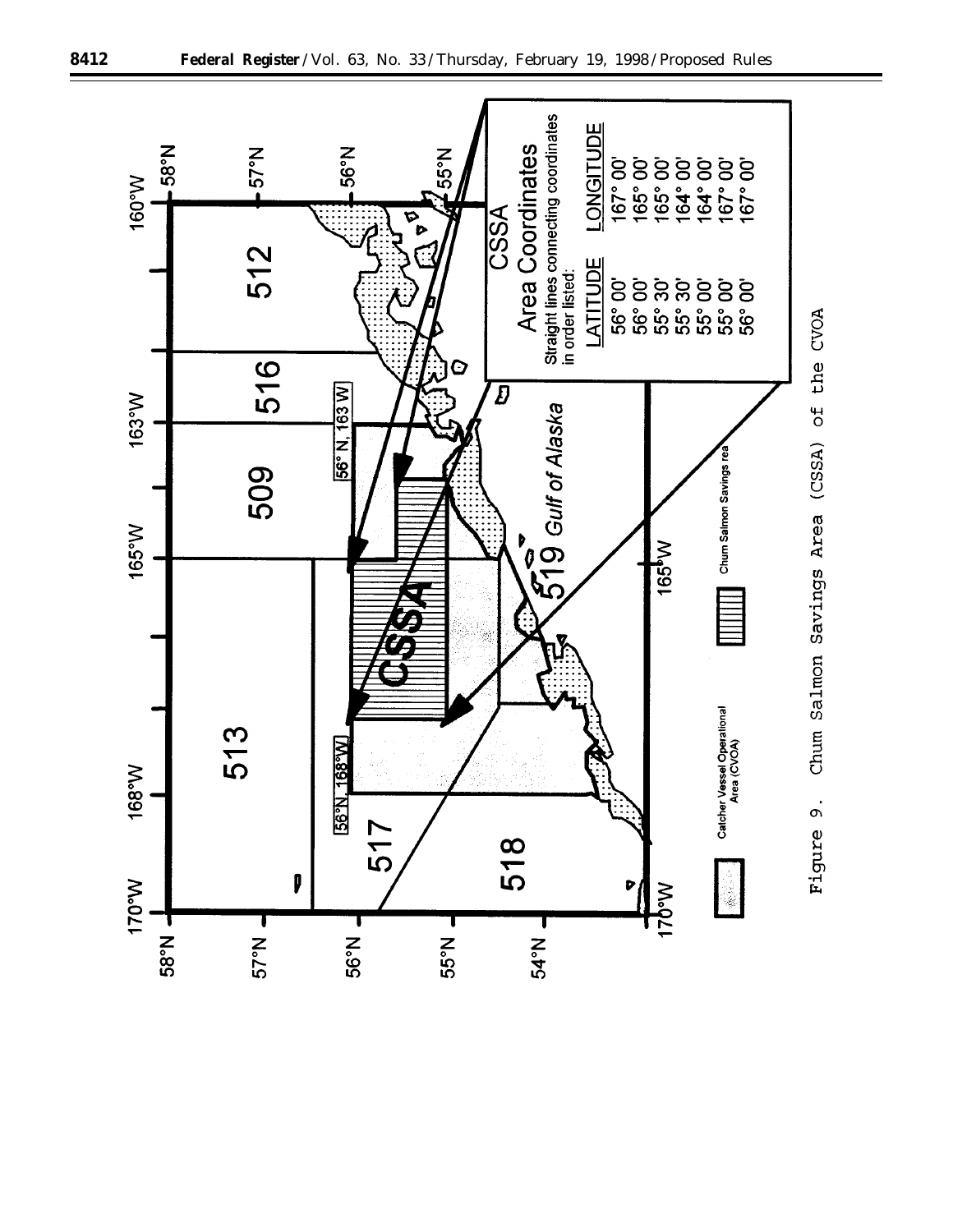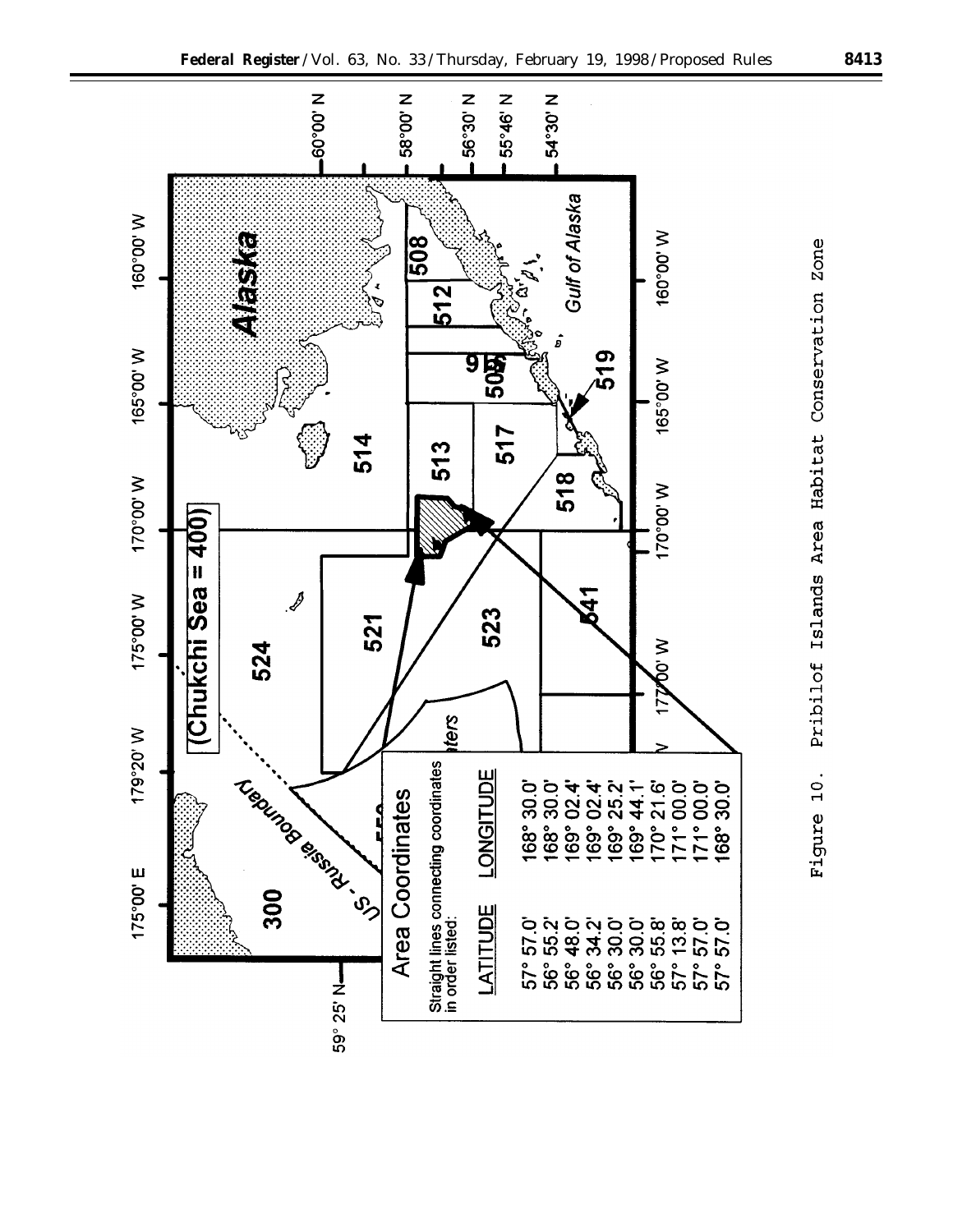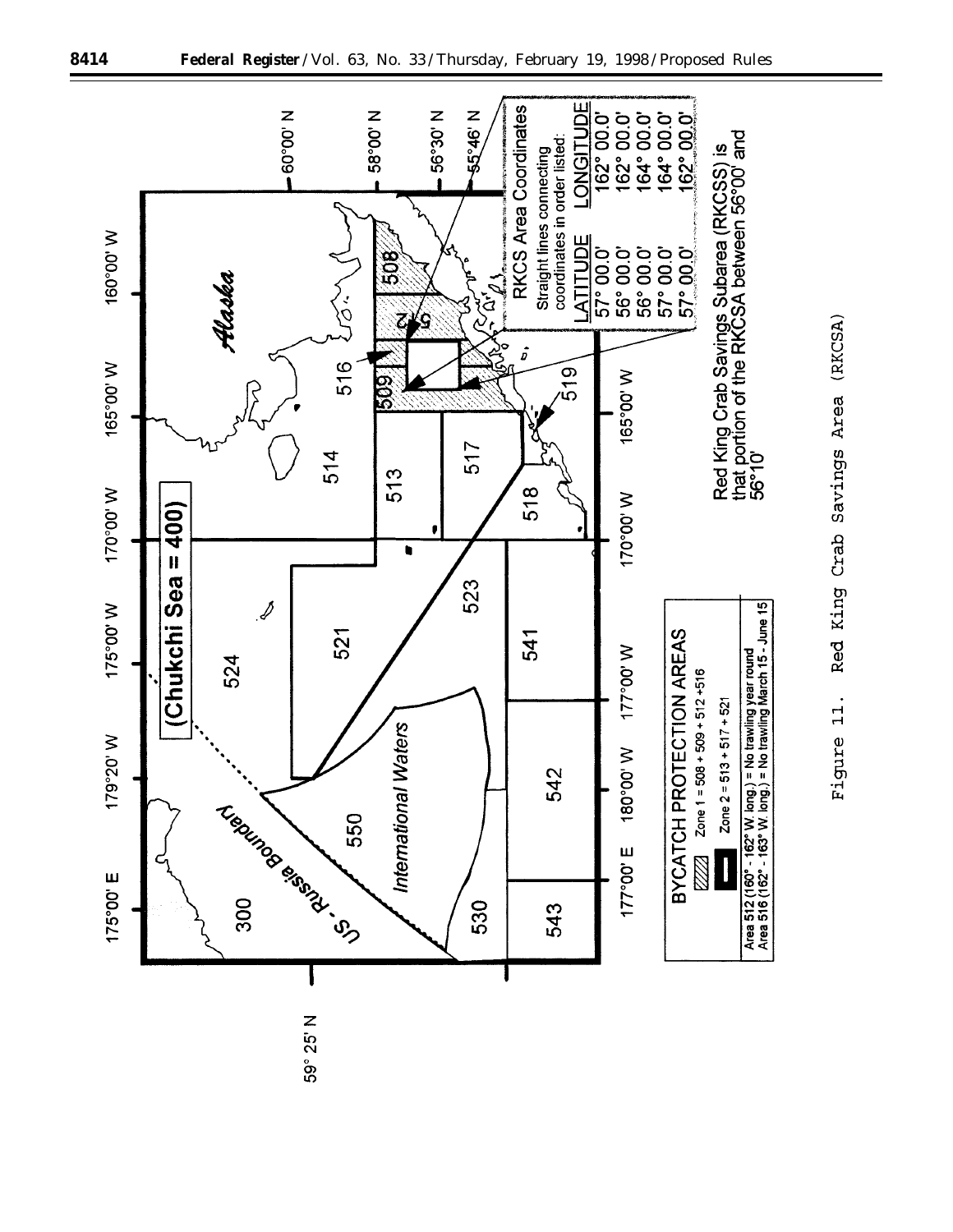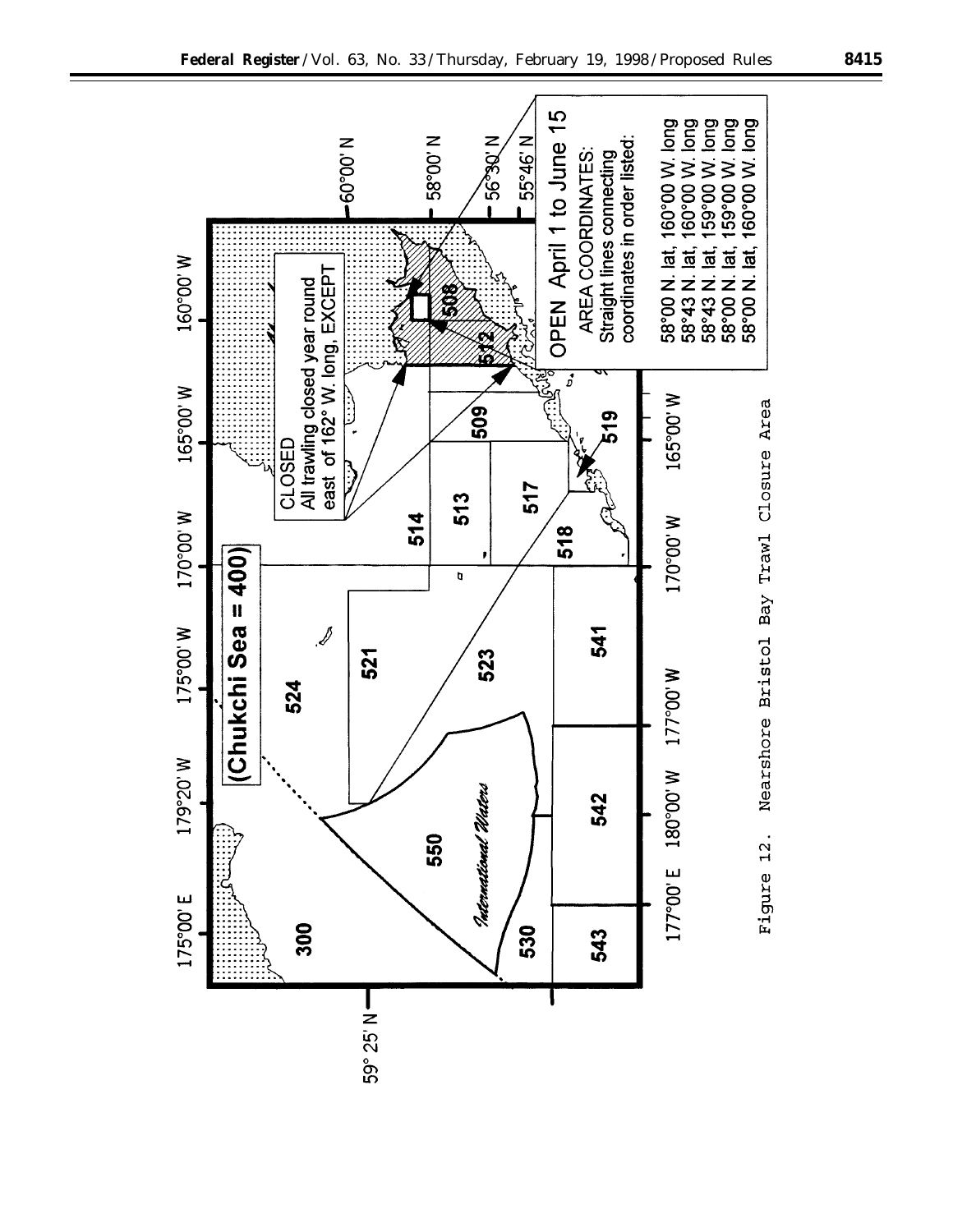

a. Map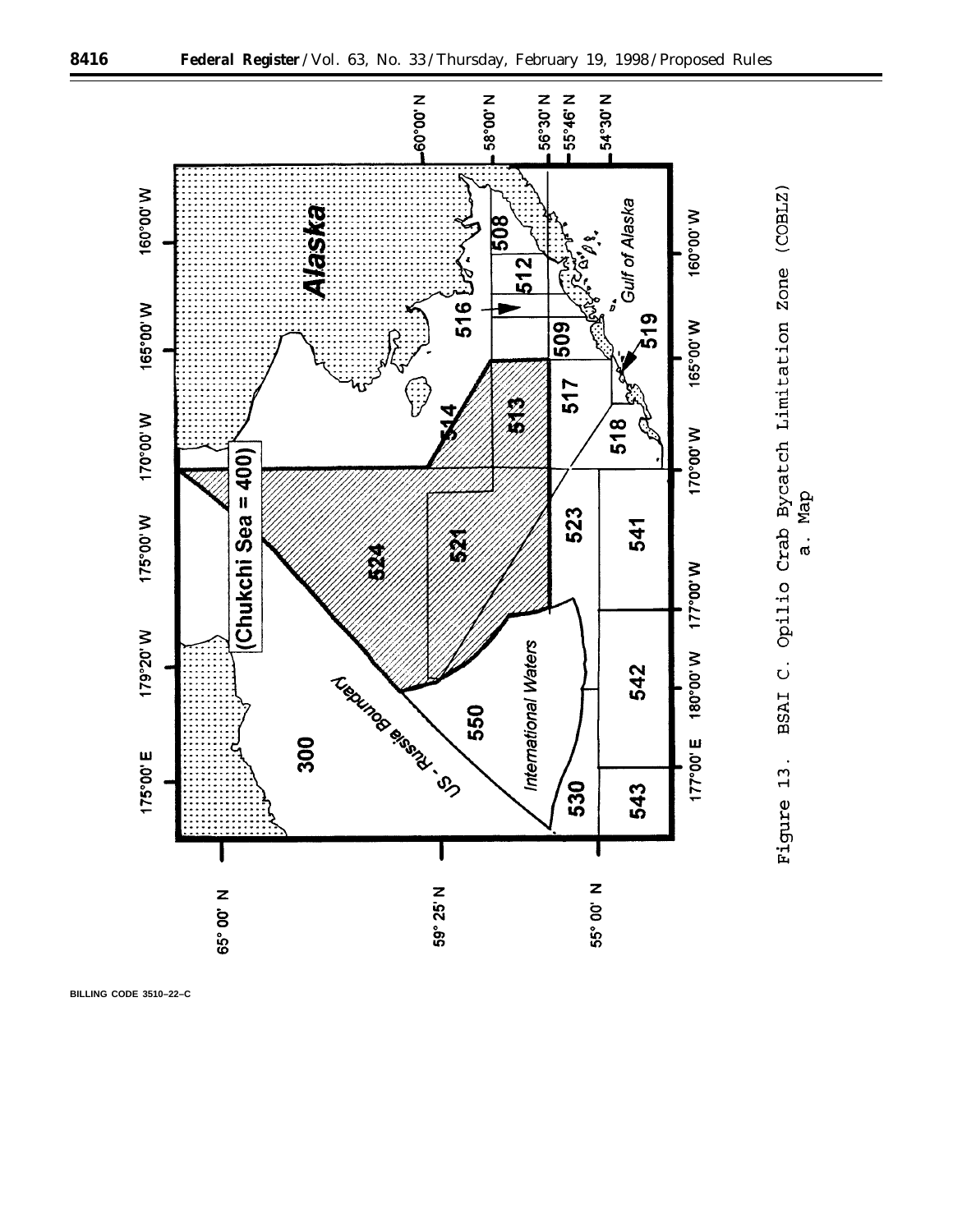۲

# FIGURE 13.—BSAI C. OPILIO TANNER CRAB BYCATCH LIMITATION ZONE (COBLZ)

[(b). Coordinates]

The COBLZ is an area defined as that portion of the Bering Sea Subarea north of 56° 30' N. lat. that is west of a line connecting the following coordinates in the order listed: 56° 30′ N. lat. 165° 00′ W. long.

| 58° 00' N. lat.                                                                      | 165 $^{\circ}$ 00' W. long. |
|--------------------------------------------------------------------------------------|-----------------------------|
| 59° 30′ N. lat.                                                                      | 170 $^{\circ}$ 00' W. long. |
| and north along 170° 00' W. long. to its intersection with the U.S.-Russia Boundary. |                             |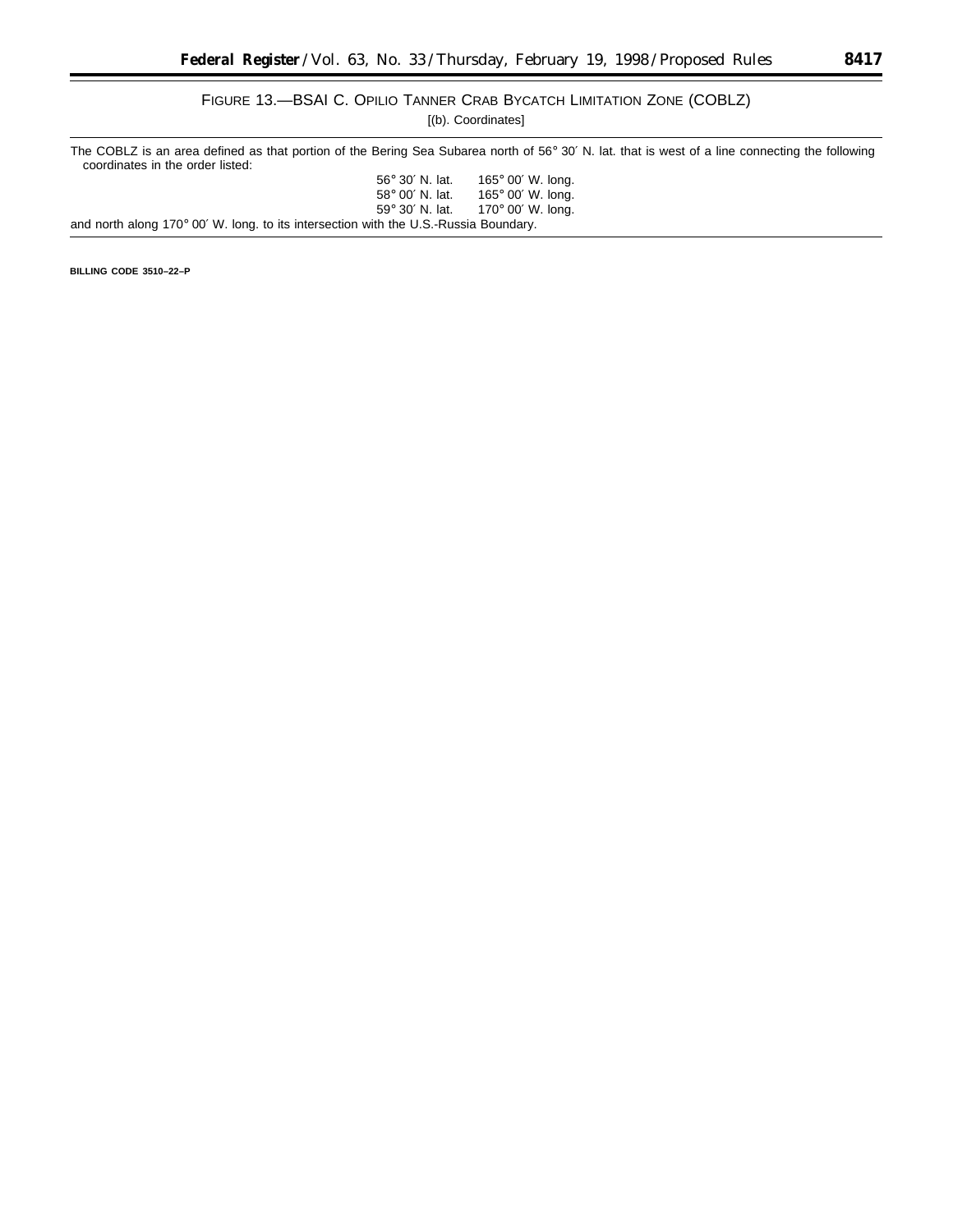

Registration Area A (Southeastern) has as its southern boundary, the international boundary at Dixon Entrance, and as its northern boundary Loran-C line 7960–Y–29590, which intersects the western tip of Cape Fairweather at 58°47′58′′ N. lat., 137°56′30′′ W. long., except for ADF&G District 16 defined within Registration Area D (Yakutat).

Registration Area D (Yakutat) has as its western boundary the longitude of Cape Suckling (143°53' W. long.), and as its southern boundary Loran-C line 7960–Y–29590, which intersects the western tip of Cape Fairweather at 58°47′58′′ N. lat., 137°56′30′′ W. long., and ADF&G District 16 defined as all waters all waters north of a line projecting west from the southernmost tip of Cape Spencer and south of a line projecting southwest from the westernmost tip of Cape Fairweather.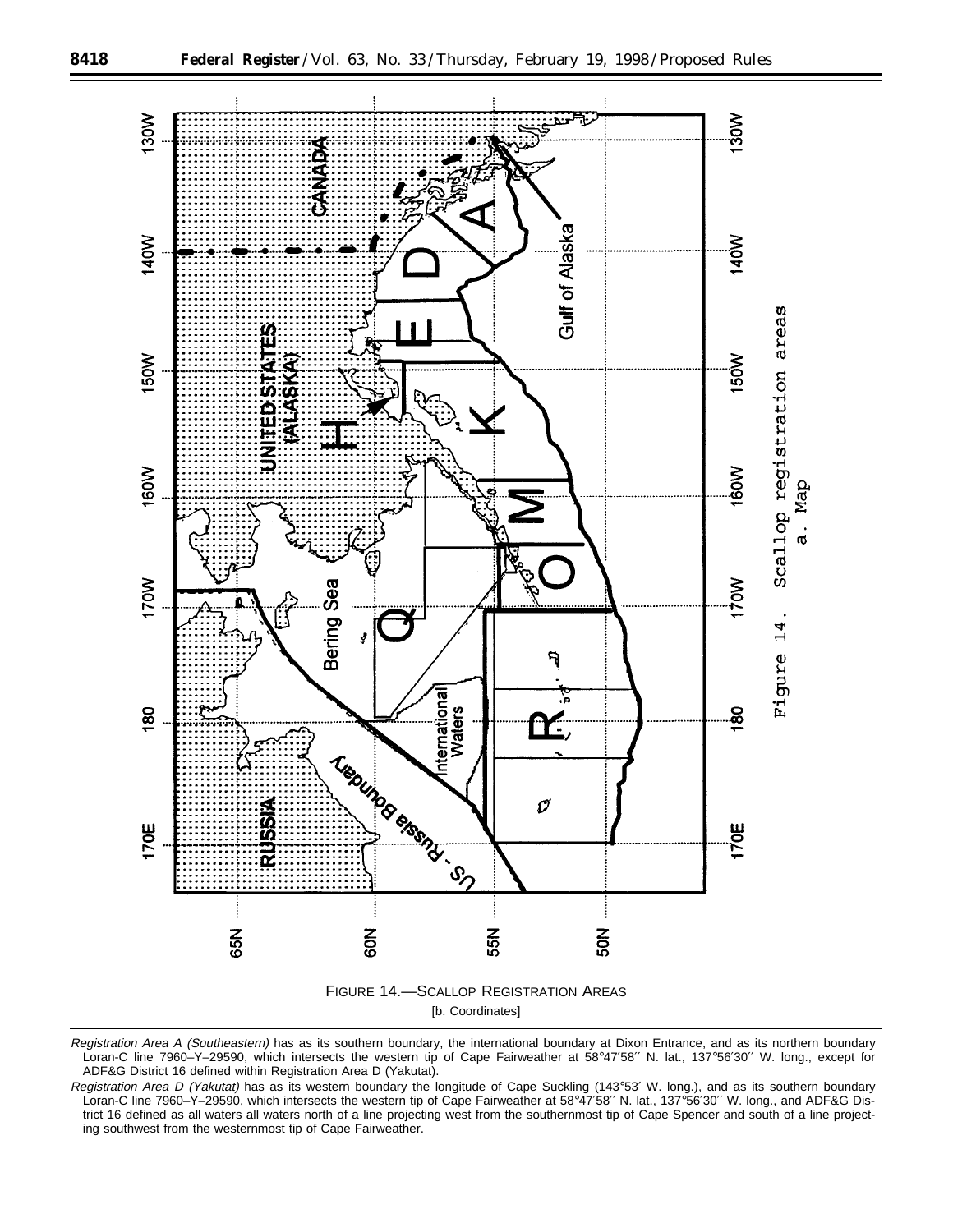## FIGURE 14.—SCALLOP REGISTRATION AREAS—Continued

[b. Coordinates]

- Registration Area H (Cook Inlet) has as its eastern boundary the longitude of Cape Fairfield (148°50′ W. long.) and its southern boundary the latitude of Cape Douglas (58°52′ N. lat.).
- (1) Northern District. North of a line extending from Boulder Point at 60°46′23′′ N. lat., to Shell Platform C, then to a point on the west shore at 60°46′23′′ N. lat.
- (2) Central District. All waters between a line extending from Boulder Point at 60°46′23′′ N. lat., to Shell Platform C, to a point on the west shore at 60°46′23′′ N. lat., and the latitude of Anchor Point Light (59°46′12′′ N. lat.).
- (3) Southern District. All waters enclosed by a line from Anchor Point Light west to 59°46′12′′ N. lat., 152°20′ W. long., then south to 59°03′25′′ N. lat., 152°20′ W. long., then in a northeasterly direction to the tip of Cape Elizabeth at 59°09′30′′ N. lat., 151°53′ W. long., then from the tip of Cape Elizabeth to the tip of Point Adam at 59°15′20′′ N. lat., 151°58′30′′ W. long.
- (4) Kamishak Bay District. All waters enclosed by a line from 59°46′12′′ N. lat., 153°00′30′′ W. long., then east to 59°46′12′′ N. lat., 152°20′ W. long., then south to 59°03′25′′ N. lat., 152°20′ W. long., then southwesterly to Cape Douglas (58°52′ N. lat.). The seaward boundary of the Kamishak Bay District is 3 nautical miles seaward from the shoreline between a point on the west shore of Cook Inlet at 59°46'12" N. lat., 153°00′30′′ W. long., and Cape Douglas at 58°52′ N. lat., 153°15′ W. long., including a line three nautical miles seaward from the shorelines of Augustine Island and Shaw Island, and including the line demarking all state waters shown on NOAA chart 16640, 21st Ed., May 5, 1990 (available from the Alaska Region).
- (5) Barren Island District. All waters enclosed by a line from Cape Douglas (58°52′ N. lat.) to the tip of Cape Elizabeth at 59°09′30′′ N. lat., 151°53′ W. long., then south to 58°52′ N. lat., 151°53′ W. long., then west to Cape Douglas.
- (6) Outer District. All waters enclosed by a line from the tip of Point Adam to the tip of Cape Elizabeth, then south to 58°52′ N. lat., 151°53′ W. long., then east to the longitude of Aligo Point (149°44′33′′ W. long.), then north to the tip of Aligo Point.
- (7) Eastern District. All waters east of the longitude of Aligo Point (149°44′33′′ W. long.), west of the longitude of Cape Fairfield (148°50′ W. long.), and north of 58°52′ N. lat.
- Registration Area K (Kodiak) has as its northern boundary the latitude of Cape Douglas (58°52′ N. lat.), and as its western boundary the longitude of Cape Kumlik (157°27′ W. long.).
- (1) Northeast District. All waters northeast of a line extending 168° from the easternmost tip of Cape Barnabas, east of a line from the northernmost tip of Inner Point to the southernmost tip of Afognak Point, east of 152°30′ W. long. in Shuyak Strait, and east of the longitude of the northernmost tip of Shuyak Island (152°20′ W. long.).
- (2) Southeast District. All waters southwest of a line extending 168° from the easternmost tip of Cape Barnabas and east of a line extending 222° from the southernmost tip of Cape Trinity.
- (3) Southwest District. All waters west of a line extending 222° from the southernmost tip of Cape Trinity, south of a line from the westernmost tip of Cape Ikolik to the southernmost tip of Cape Kilokak and east of the longitude of Cape Kilokak (156°19′ W. long.).
- (4) Semidi Island District. All waters west of the longitude of Cape Kilokak at 156°19′ W. long. and east of the longitude of Cape Kumlik at 157°27′ W. long.
- (5) Shelikof District. All waters north of a line from the westernmost tip of Cape Ikolik to the southernmost tip of Cape Kilokak, west of a line from the northernmost tip of Inner Point to the southernmost tip of Afognak Point, west of 152°30′ W. long., in Shuyak Strait, and west of the longitude of the northernmost tip of Shuyak Island (152°20′ W. long.).
- Registration Area M (Alaska Peninsula) has as its eastern boundary the longitude of Cape Kumlik (157°27′ W. long.), and its western boundary the longitude of Scotch Cap Light. The registration area also includes all waters of Bechevin Bay and Isanotski Strait south of a line from the easternmost tip of Chunak Point to the westernmost tip of Cape Krenitzen.
- Registration Area O (Dutch Harbor) has as its northern boundary the latitude of Cape Sarichef (54°36' N. lat.), as its eastern boundary the longitude of Scotch Cap Light, and as its western boundary 171° W. long., excluding the waters of Statistical Area Q.
- Registration Area Q (Bering Sea) has as its southern boundary a line from Cape Sarichef (54°36′ N. lat.), to 54°36′ N. lat., 171° W. long., to 55°30′ N. lat., 171° W. long., to 55°30′ N. lat., 173°30′ long., as its northern boundary the latitude of Point Hope 68°21′ N. lat.).

Registration Area R (Adak) has as its eastern boundary 171° W. long., and as its northern boundary 55°30' N. lat.

Registration Area E (Prince William Sound) has as its western boundary the longitude of Cape Fairfield (148°50' W. long.), and its eastern boundary the longitude of Cape Suckling (143°53′ W. long.).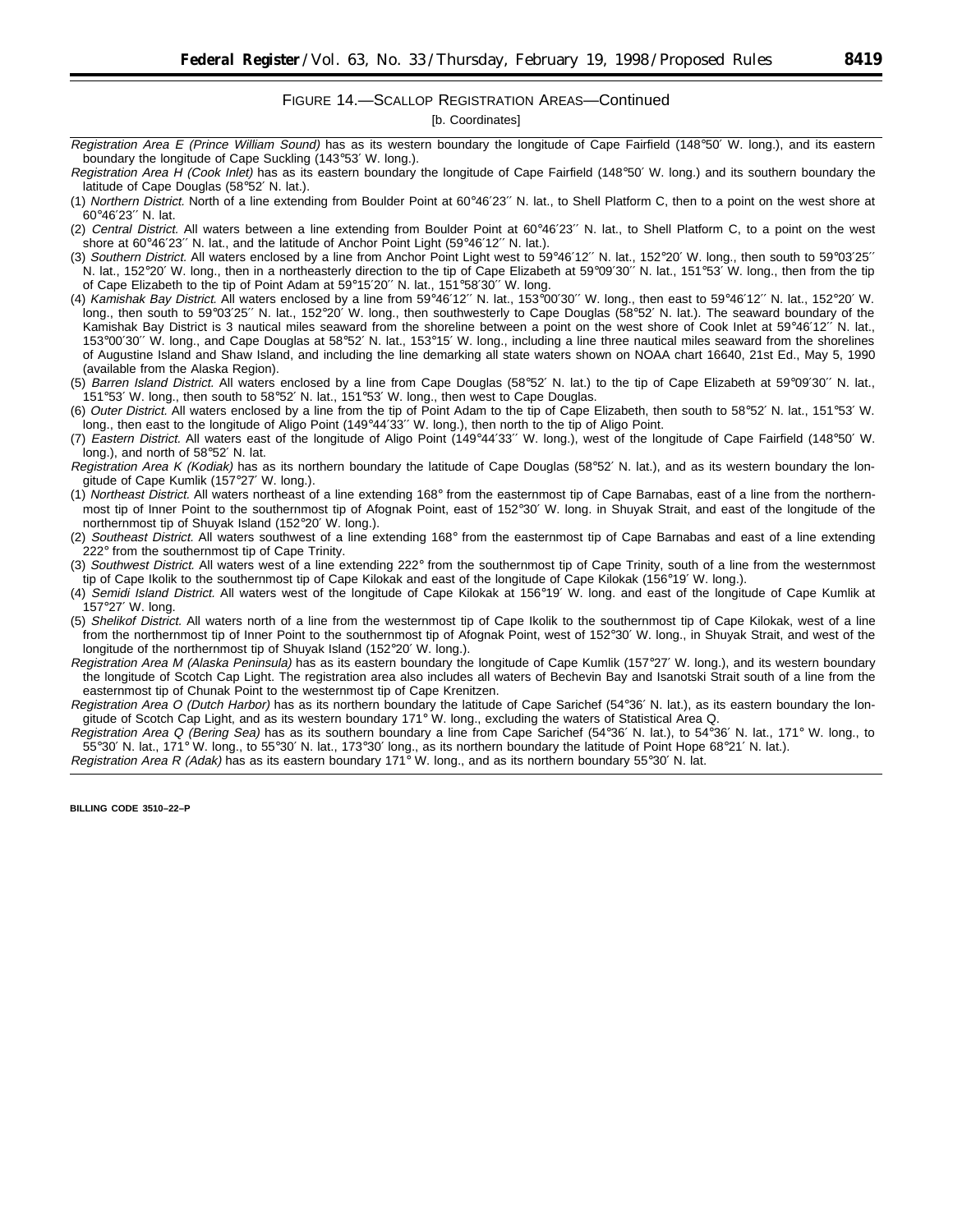![](_page_31_Figure_0.jpeg)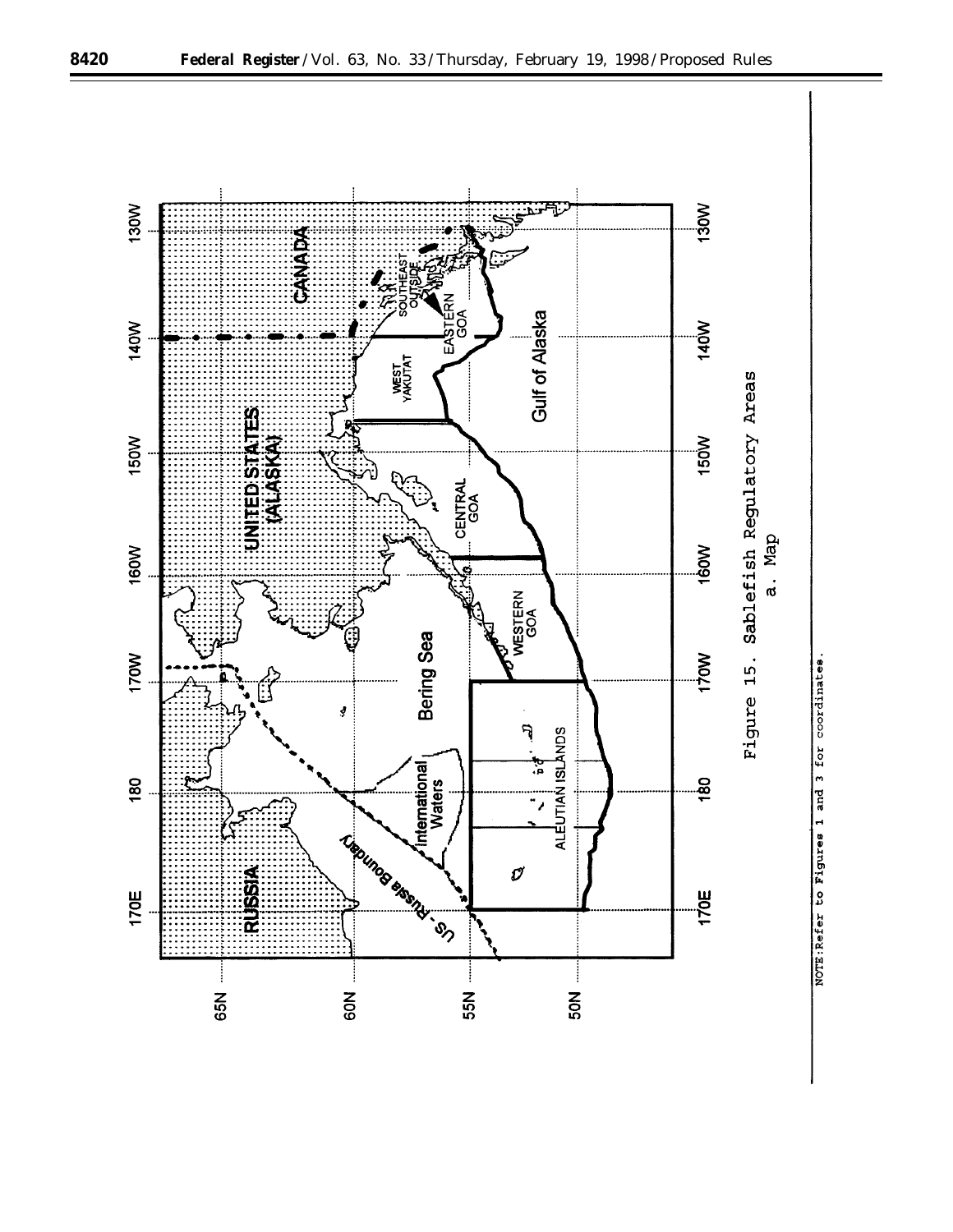![](_page_32_Figure_1.jpeg)

**BILLING CODE 3510–22–C**

Map

 $\dot{a}$